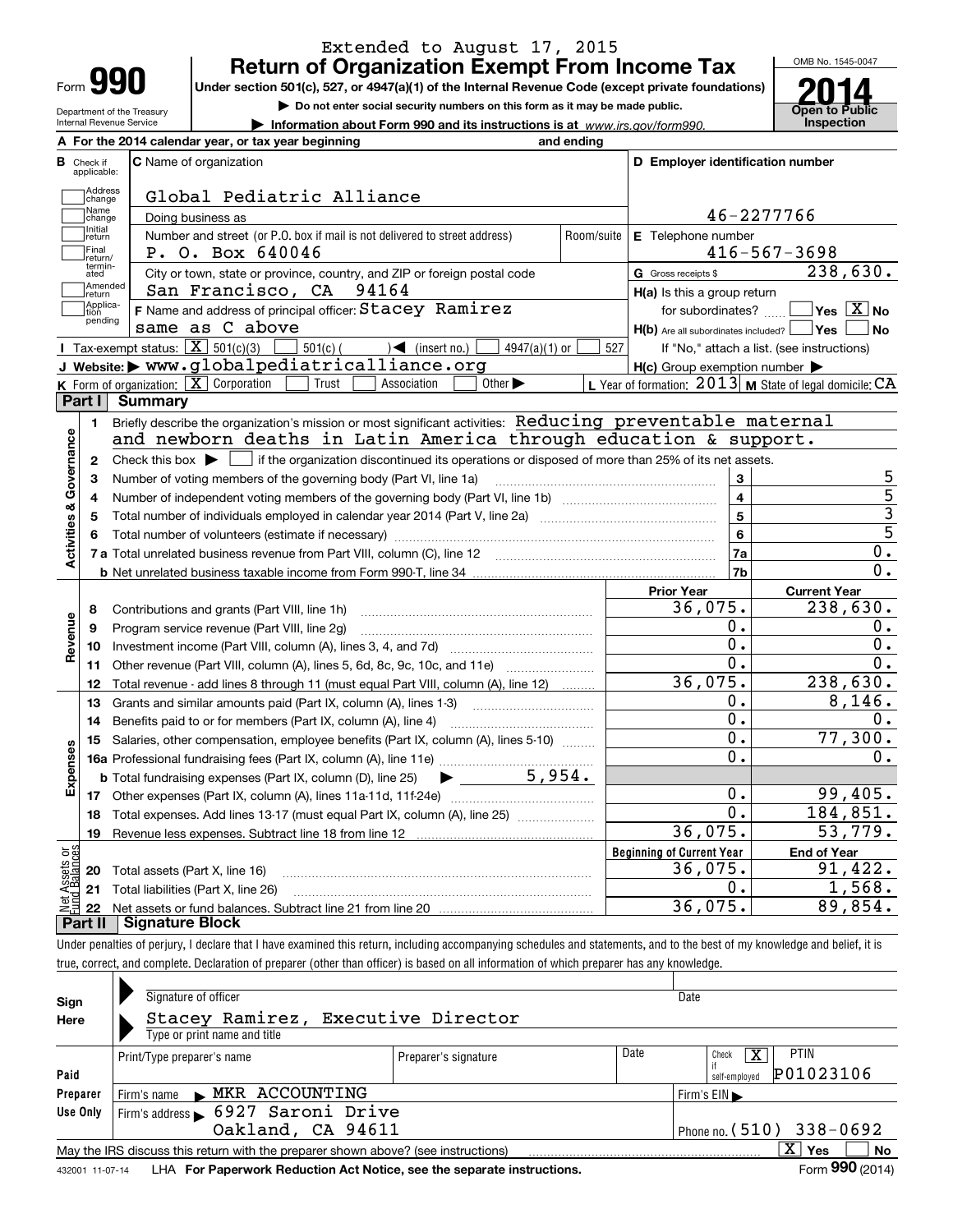|              | Check if Schedule O contains a response or note to any line in this Part III                                                                 |               | $\overline{\mathbf{x}}$             |
|--------------|----------------------------------------------------------------------------------------------------------------------------------------------|---------------|-------------------------------------|
|              | Briefly describe the organization's mission:                                                                                                 |               |                                     |
|              | Global Pediatric Alliance seeks to promote grassroots empowerment and                                                                        |               |                                     |
|              | improve child and maternal health by providing educational, technical,                                                                       |               |                                     |
|              | and financial support for community-based health projects in Latin                                                                           |               |                                     |
|              | America.                                                                                                                                     |               |                                     |
| $\mathbf{2}$ | Did the organization undertake any significant program services during the year which were not listed on                                     |               |                                     |
|              |                                                                                                                                              |               | $\exists$ Yes $\boxed{\text{X}}$ No |
|              | If "Yes." describe these new services on Schedule O.                                                                                         |               |                                     |
| 3            | Did the organization cease conducting, or make significant changes in how it conducts, any program services?                                 |               | $\Box$ Yes $\Box X$ No              |
|              | If "Yes," describe these changes on Schedule O.                                                                                              |               |                                     |
| 4            | Describe the organization's program service accomplishments for each of its three largest program services, as measured by expenses.         |               |                                     |
|              | Section 501(c)(3) and 501(c)(4) organizations are required to report the amount of grants and allocations to others, the total expenses, and |               |                                     |
|              | revenue, if any, for each program service reported.                                                                                          |               |                                     |
| 4a l         | $91,515$ $\cdot$ including grants of \$<br>(Code: ) (Expenses \$                                                                             | ) (Revenue \$ |                                     |
|              | Midwife and Community Health Promoter Training Program:                                                                                      |               |                                     |
|              | In poor regions where access to state health services is limited,                                                                            |               |                                     |
|              | traditional Midwives or birth attendants often provide initial and                                                                           |               |                                     |
|              | essential maternal and child healthcare. GPA supports these important                                                                        |               |                                     |
|              | practitioners by offering workshops in evidence based pediatric primary                                                                      |               |                                     |
|              | care, prenatal care etc. Additionally GPA works with local                                                                                   |               |                                     |
|              | organizations in rural and hard to reach areas to train teams of health                                                                      |               |                                     |
|              | workers and in some instances creates community health committees on<br>prenatal care, obstetric emergencies, first aid and respiratory and  |               |                                     |
|              | diarrheal diseases as well as emergency transportation funds.                                                                                |               |                                     |
|              | In 2014, GPA trained 238 of these frontline health workers in Mexico                                                                         |               |                                     |
|              | and Guatemala, benefitting approximately 80,000 people.                                                                                      |               |                                     |
|              | $42,545$ including grants of \$ 8, 146. ) (Revenue \$                                                                                        |               |                                     |
| 4b           | (Expenses \$<br>(Code:<br>Small Grants Program:                                                                                              |               |                                     |
|              | GPA funds well-conceived sustainable grassroots health projects                                                                              |               |                                     |
|              | designed by local communities through the small grants program. In                                                                           |               |                                     |
|              | addition to financial assistance, we provide technical guidance and                                                                          |               |                                     |
|              | training in project management to empower groups to achieve long-term                                                                        |               |                                     |
|              | impact and sustainability. The goal is to help grassroots leaders                                                                            |               |                                     |
|              | expand their skills, generate new ideas and turn the best ideas into                                                                         |               |                                     |
|              | future projects.                                                                                                                             |               |                                     |
|              | In 2014 GPA helped fund the installation of 50 water purification                                                                            |               |                                     |
|              | systems in Guatemala, benefitting approximately 25,000 people.                                                                               |               |                                     |
|              |                                                                                                                                              |               |                                     |
|              |                                                                                                                                              |               |                                     |
| 4c           |                                                                                                                                              |               |                                     |
|              |                                                                                                                                              |               |                                     |
|              |                                                                                                                                              |               |                                     |
|              |                                                                                                                                              |               |                                     |
|              |                                                                                                                                              |               |                                     |
|              |                                                                                                                                              |               |                                     |
|              |                                                                                                                                              |               |                                     |
|              |                                                                                                                                              |               |                                     |
|              |                                                                                                                                              |               |                                     |
|              |                                                                                                                                              |               |                                     |
|              |                                                                                                                                              |               |                                     |
|              |                                                                                                                                              |               |                                     |
|              |                                                                                                                                              |               |                                     |
|              | 4d Other program services (Describe in Schedule O.)                                                                                          |               |                                     |
|              | (Expenses \$<br>including grants of \$                                                                                                       | ) (Revenue \$ |                                     |
| 4е           | 134,060.<br>Total program service expenses                                                                                                   |               |                                     |
| 432002       | See Schedule O for Continuation(s)                                                                                                           |               | Form 990 (2014)                     |
|              | $11-07-14$                                                                                                                                   |               |                                     |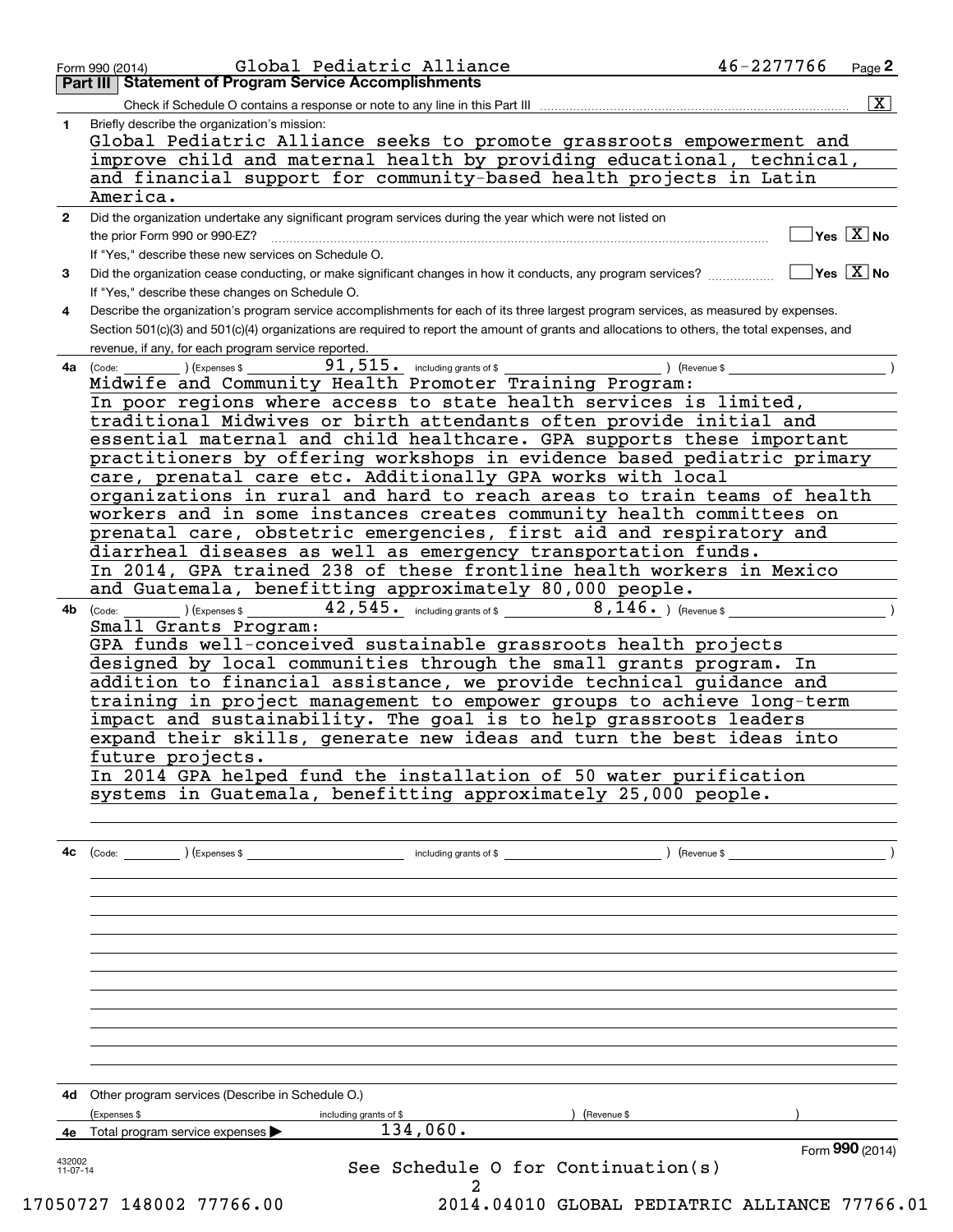| Form 990 (2014) |  |  |
|-----------------|--|--|

|     |                                                                                                                                      |                        | Yes         | No     |
|-----|--------------------------------------------------------------------------------------------------------------------------------------|------------------------|-------------|--------|
| 1   | Is the organization described in section $501(c)(3)$ or $4947(a)(1)$ (other than a private foundation)?                              |                        |             |        |
|     |                                                                                                                                      | 1.                     | X           |        |
| 2   |                                                                                                                                      | $\overline{2}$         | $\mathbf x$ |        |
| 3   | Did the organization engage in direct or indirect political campaign activities on behalf of or in opposition to candidates for      |                        |             |        |
|     |                                                                                                                                      | 3                      |             | x      |
| 4   | Section 501(c)(3) organizations. Did the organization engage in lobbying activities, or have a section 501(h) election in effect     |                        |             |        |
|     |                                                                                                                                      | 4                      |             | х      |
| 5   | Is the organization a section 501(c)(4), 501(c)(5), or 501(c)(6) organization that receives membership dues, assessments, or         |                        |             |        |
|     |                                                                                                                                      | 5                      |             | х      |
| 6   | Did the organization maintain any donor advised funds or any similar funds or accounts for which donors have the right to            |                        |             |        |
|     | provide advice on the distribution or investment of amounts in such funds or accounts? If "Yes," complete Schedule D, Part I         | 6                      |             | x      |
| 7   | Did the organization receive or hold a conservation easement, including easements to preserve open space,                            |                        |             |        |
|     |                                                                                                                                      | $\overline{7}$         |             | x      |
| 8   | Did the organization maintain collections of works of art, historical treasures, or other similar assets? If "Yes," complete         |                        |             |        |
|     |                                                                                                                                      | 8                      |             | х      |
| 9   | Did the organization report an amount in Part X, line 21, for escrow or custodial account liability; serve as a custodian for        |                        |             |        |
|     | amounts not listed in Part X; or provide credit counseling, debt management, credit repair, or debt negotiation services?            |                        |             |        |
|     | If "Yes," complete Schedule D, Part IV                                                                                               | 9                      |             | х      |
| 10  | Did the organization, directly or through a related organization, hold assets in temporarily restricted endowments, permanent        |                        |             |        |
|     |                                                                                                                                      | 10                     |             | Χ      |
| 11  | If the organization's answer to any of the following questions is "Yes," then complete Schedule D, Parts VI, VII, VIII, IX, or X     |                        |             |        |
|     | as applicable.                                                                                                                       |                        |             |        |
|     | a Did the organization report an amount for land, buildings, and equipment in Part X, line 10? If "Yes," complete Schedule D,        |                        |             |        |
|     |                                                                                                                                      | 11a                    |             | X      |
|     | <b>b</b> Did the organization report an amount for investments - other securities in Part X, line 12 that is 5% or more of its total |                        |             |        |
|     |                                                                                                                                      | 11 <sub>b</sub>        |             | x      |
|     | c Did the organization report an amount for investments - program related in Part X, line 13 that is 5% or more of its total         |                        |             |        |
|     |                                                                                                                                      | 11c                    |             | x      |
|     | d Did the organization report an amount for other assets in Part X, line 15 that is 5% or more of its total assets reported in       |                        |             |        |
|     |                                                                                                                                      | 11d                    |             | х      |
|     | e Did the organization report an amount for other liabilities in Part X, line 25? If "Yes," complete Schedule D, Part X              | <b>11e</b>             |             | X      |
| f   | Did the organization's separate or consolidated financial statements for the tax year include a footnote that addresses              |                        |             |        |
|     | the organization's liability for uncertain tax positions under FIN 48 (ASC 740)? If "Yes," complete Schedule D, Part X               | 11f                    |             | x      |
|     | 12a Did the organization obtain separate, independent audited financial statements for the tax year? If "Yes," complete              |                        |             |        |
|     | Schedule D, Parts XI and XII                                                                                                         | 12a                    |             | x      |
|     | <b>b</b> Was the organization included in consolidated, independent audited financial statements for the tax year?                   |                        |             |        |
|     | If "Yes," and if the organization answered "No" to line 12a, then completing Schedule D, Parts XI and XII is optional                | 12b                    |             | X<br>X |
| 13  | Is the organization a school described in section $170(b)(1)(A)(ii)?$ If "Yes," complete Schedule E                                  | 13                     |             |        |
| 14a | Did the organization maintain an office, employees, or agents outside of the United States?                                          | 14a                    | X           |        |
| b   | Did the organization have aggregate revenues or expenses of more than \$10,000 from grantmaking, fundraising, business,              |                        |             |        |
|     | investment, and program service activities outside the United States, or aggregate foreign investments valued at \$100,000           |                        | Х           |        |
|     |                                                                                                                                      | 14b                    |             |        |
| 15  | Did the organization report on Part IX, column (A), line 3, more than \$5,000 of grants or other assistance to or for any            |                        |             | x      |
|     |                                                                                                                                      | 15                     |             |        |
| 16  | Did the organization report on Part IX, column (A), line 3, more than \$5,000 of aggregate grants or other assistance to             |                        |             | х      |
|     |                                                                                                                                      | 16                     |             |        |
| 17  | Did the organization report a total of more than \$15,000 of expenses for professional fundraising services on Part IX,              |                        |             | х      |
|     |                                                                                                                                      | 17                     |             |        |
| 18  | Did the organization report more than \$15,000 total of fundraising event gross income and contributions on Part VIII, lines         |                        |             | х      |
|     | Did the organization report more than \$15,000 of gross income from gaming activities on Part VIII, line 9a? If "Yes."               | 18                     |             |        |
| 19  |                                                                                                                                      |                        |             | х      |
|     |                                                                                                                                      | 19                     |             | X      |
|     |                                                                                                                                      | 20a<br>20 <sub>b</sub> |             |        |
|     |                                                                                                                                      |                        |             |        |

Form (2014) **990**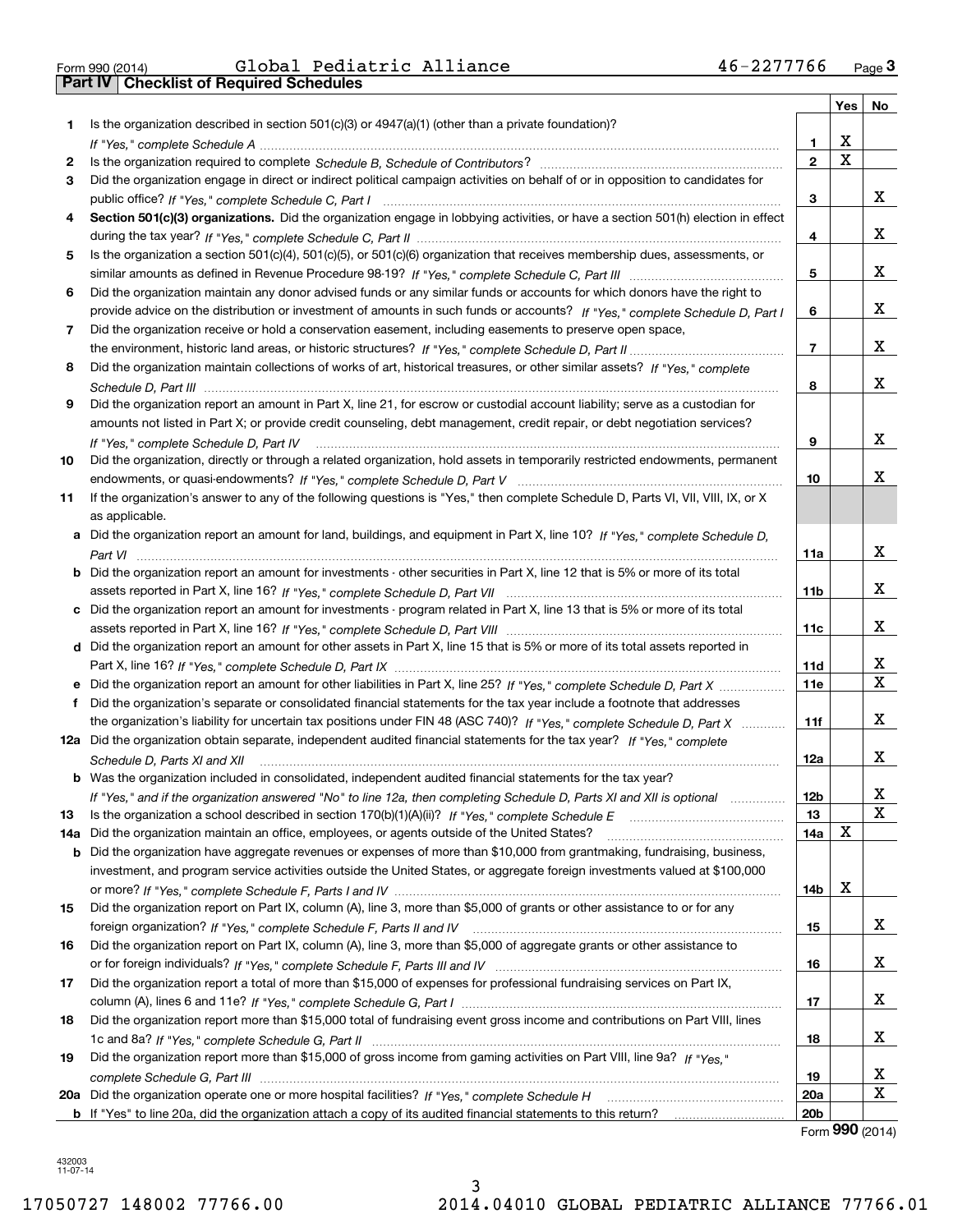*(continued)*

| Did the organization report more than \$5,000 of grants or other assistance to any domestic organization or<br>21<br>x<br>21<br>Did the organization report more than \$5,000 of grants or other assistance to or for domestic individuals on<br>22<br>x<br>22<br>Did the organization answer "Yes" to Part VII, Section A, line 3, 4, or 5 about compensation of the organization's current<br>23<br>and former officers, directors, trustees, key employees, and highest compensated employees? If "Yes," complete<br>x<br>23<br>Schedule J ………………………………………………………………………………<br>24a Did the organization have a tax-exempt bond issue with an outstanding principal amount of more than \$100,000 as of the<br>last day of the year, that was issued after December 31, 2002? If "Yes," answer lines 24b through 24d and complete<br>x<br>24a<br>Schedule K. If "No", go to line 25a<br>24b<br>Did the organization invest any proceeds of tax-exempt bonds beyond a temporary period exception?<br>b<br>Did the organization maintain an escrow account other than a refunding escrow at any time during the year to defease<br>24c<br>24d<br>25a Section 501(c)(3), 501(c)(4), and 501(c)(29) organizations. Did the organization engage in an excess benefit<br>x<br>25a<br>Is the organization aware that it engaged in an excess benefit transaction with a disqualified person in a prior year, and<br>b<br>that the transaction has not been reported on any of the organization's prior Forms 990 or 990-EZ? If "Yes," complete<br>x<br>25b<br>Schedule L, Part I<br>Did the organization report any amount on Part X, line 5, 6, or 22 for receivables from or payables to any current or<br>26<br>former officers, directors, trustees, key employees, highest compensated employees, or disqualified persons? If "Yes."<br>x<br>26<br>complete Schedule L. Part II<br>Did the organization provide a grant or other assistance to an officer, director, trustee, key employee, substantial<br>27<br>contributor or employee thereof, a grant selection committee member, or to a 35% controlled entity or family member<br>x<br>27<br>Was the organization a party to a business transaction with one of the following parties (see Schedule L, Part IV<br>28<br>instructions for applicable filing thresholds, conditions, and exceptions):<br>X<br>28a<br>а<br>X<br>28 <sub>b</sub><br>A family member of a current or former officer, director, trustee, or key employee? If "Yes," complete Schedule L, Part IV<br>b<br>An entity of which a current or former officer, director, trustee, or key employee (or a family member thereof) was an officer,<br>c<br>X<br>28c<br>X<br>29<br>29<br>Did the organization receive contributions of art, historical treasures, or other similar assets, or qualified conservation<br>30<br>x<br>30<br>Did the organization liquidate, terminate, or dissolve and cease operations?<br>31<br>x<br>31<br>Did the organization sell, exchange, dispose of, or transfer more than 25% of its net assets? If "Yes," complete<br>32<br>х<br>32<br>Did the organization own 100% of an entity disregarded as separate from the organization under Regulations<br>33<br>х<br>33<br>Was the organization related to any tax-exempt or taxable entity? If "Yes," complete Schedule R, Part II, III, or IV, and<br>34<br>x<br>34<br>X<br>35a Did the organization have a controlled entity within the meaning of section 512(b)(13)?<br>35a<br>b If "Yes" to line 35a, did the organization receive any payment from or engage in any transaction with a controlled entity<br>35b<br>Section 501(c)(3) organizations. Did the organization make any transfers to an exempt non-charitable related organization?<br>36<br>x<br>36<br>Did the organization conduct more than 5% of its activities through an entity that is not a related organization<br>37<br>x<br>37<br>Did the organization complete Schedule O and provide explanations in Schedule O for Part VI, lines 11b and 19?<br>38 |  |    | Yes | No |
|------------------------------------------------------------------------------------------------------------------------------------------------------------------------------------------------------------------------------------------------------------------------------------------------------------------------------------------------------------------------------------------------------------------------------------------------------------------------------------------------------------------------------------------------------------------------------------------------------------------------------------------------------------------------------------------------------------------------------------------------------------------------------------------------------------------------------------------------------------------------------------------------------------------------------------------------------------------------------------------------------------------------------------------------------------------------------------------------------------------------------------------------------------------------------------------------------------------------------------------------------------------------------------------------------------------------------------------------------------------------------------------------------------------------------------------------------------------------------------------------------------------------------------------------------------------------------------------------------------------------------------------------------------------------------------------------------------------------------------------------------------------------------------------------------------------------------------------------------------------------------------------------------------------------------------------------------------------------------------------------------------------------------------------------------------------------------------------------------------------------------------------------------------------------------------------------------------------------------------------------------------------------------------------------------------------------------------------------------------------------------------------------------------------------------------------------------------------------------------------------------------------------------------------------------------------------------------------------------------------------------------------------------------------------------------------------------------------------------------------------------------------------------------------------------------------------------------------------------------------------------------------------------------------------------------------------------------------------------------------------------------------------------------------------------------------------------------------------------------------------------------------------------------------------------------------------------------------------------------------------------------------------------------------------------------------------------------------------------------------------------------------------------------------------------------------------------------------------------------------------------------------------------------------------------------------------------------------------------------------------------------------------------------------------------------------------------------------------------------------------------------------------------------------------------------------------------------------------------------------------------------------------------------------------------------------------------------------------------------------------------------------------------------------|--|----|-----|----|
|                                                                                                                                                                                                                                                                                                                                                                                                                                                                                                                                                                                                                                                                                                                                                                                                                                                                                                                                                                                                                                                                                                                                                                                                                                                                                                                                                                                                                                                                                                                                                                                                                                                                                                                                                                                                                                                                                                                                                                                                                                                                                                                                                                                                                                                                                                                                                                                                                                                                                                                                                                                                                                                                                                                                                                                                                                                                                                                                                                                                                                                                                                                                                                                                                                                                                                                                                                                                                                                                                                                                                                                                                                                                                                                                                                                                                                                                                                                                                                                                                                          |  |    |     |    |
|                                                                                                                                                                                                                                                                                                                                                                                                                                                                                                                                                                                                                                                                                                                                                                                                                                                                                                                                                                                                                                                                                                                                                                                                                                                                                                                                                                                                                                                                                                                                                                                                                                                                                                                                                                                                                                                                                                                                                                                                                                                                                                                                                                                                                                                                                                                                                                                                                                                                                                                                                                                                                                                                                                                                                                                                                                                                                                                                                                                                                                                                                                                                                                                                                                                                                                                                                                                                                                                                                                                                                                                                                                                                                                                                                                                                                                                                                                                                                                                                                                          |  |    |     |    |
|                                                                                                                                                                                                                                                                                                                                                                                                                                                                                                                                                                                                                                                                                                                                                                                                                                                                                                                                                                                                                                                                                                                                                                                                                                                                                                                                                                                                                                                                                                                                                                                                                                                                                                                                                                                                                                                                                                                                                                                                                                                                                                                                                                                                                                                                                                                                                                                                                                                                                                                                                                                                                                                                                                                                                                                                                                                                                                                                                                                                                                                                                                                                                                                                                                                                                                                                                                                                                                                                                                                                                                                                                                                                                                                                                                                                                                                                                                                                                                                                                                          |  |    |     |    |
|                                                                                                                                                                                                                                                                                                                                                                                                                                                                                                                                                                                                                                                                                                                                                                                                                                                                                                                                                                                                                                                                                                                                                                                                                                                                                                                                                                                                                                                                                                                                                                                                                                                                                                                                                                                                                                                                                                                                                                                                                                                                                                                                                                                                                                                                                                                                                                                                                                                                                                                                                                                                                                                                                                                                                                                                                                                                                                                                                                                                                                                                                                                                                                                                                                                                                                                                                                                                                                                                                                                                                                                                                                                                                                                                                                                                                                                                                                                                                                                                                                          |  |    |     |    |
|                                                                                                                                                                                                                                                                                                                                                                                                                                                                                                                                                                                                                                                                                                                                                                                                                                                                                                                                                                                                                                                                                                                                                                                                                                                                                                                                                                                                                                                                                                                                                                                                                                                                                                                                                                                                                                                                                                                                                                                                                                                                                                                                                                                                                                                                                                                                                                                                                                                                                                                                                                                                                                                                                                                                                                                                                                                                                                                                                                                                                                                                                                                                                                                                                                                                                                                                                                                                                                                                                                                                                                                                                                                                                                                                                                                                                                                                                                                                                                                                                                          |  |    |     |    |
|                                                                                                                                                                                                                                                                                                                                                                                                                                                                                                                                                                                                                                                                                                                                                                                                                                                                                                                                                                                                                                                                                                                                                                                                                                                                                                                                                                                                                                                                                                                                                                                                                                                                                                                                                                                                                                                                                                                                                                                                                                                                                                                                                                                                                                                                                                                                                                                                                                                                                                                                                                                                                                                                                                                                                                                                                                                                                                                                                                                                                                                                                                                                                                                                                                                                                                                                                                                                                                                                                                                                                                                                                                                                                                                                                                                                                                                                                                                                                                                                                                          |  |    |     |    |
|                                                                                                                                                                                                                                                                                                                                                                                                                                                                                                                                                                                                                                                                                                                                                                                                                                                                                                                                                                                                                                                                                                                                                                                                                                                                                                                                                                                                                                                                                                                                                                                                                                                                                                                                                                                                                                                                                                                                                                                                                                                                                                                                                                                                                                                                                                                                                                                                                                                                                                                                                                                                                                                                                                                                                                                                                                                                                                                                                                                                                                                                                                                                                                                                                                                                                                                                                                                                                                                                                                                                                                                                                                                                                                                                                                                                                                                                                                                                                                                                                                          |  |    |     |    |
|                                                                                                                                                                                                                                                                                                                                                                                                                                                                                                                                                                                                                                                                                                                                                                                                                                                                                                                                                                                                                                                                                                                                                                                                                                                                                                                                                                                                                                                                                                                                                                                                                                                                                                                                                                                                                                                                                                                                                                                                                                                                                                                                                                                                                                                                                                                                                                                                                                                                                                                                                                                                                                                                                                                                                                                                                                                                                                                                                                                                                                                                                                                                                                                                                                                                                                                                                                                                                                                                                                                                                                                                                                                                                                                                                                                                                                                                                                                                                                                                                                          |  |    |     |    |
|                                                                                                                                                                                                                                                                                                                                                                                                                                                                                                                                                                                                                                                                                                                                                                                                                                                                                                                                                                                                                                                                                                                                                                                                                                                                                                                                                                                                                                                                                                                                                                                                                                                                                                                                                                                                                                                                                                                                                                                                                                                                                                                                                                                                                                                                                                                                                                                                                                                                                                                                                                                                                                                                                                                                                                                                                                                                                                                                                                                                                                                                                                                                                                                                                                                                                                                                                                                                                                                                                                                                                                                                                                                                                                                                                                                                                                                                                                                                                                                                                                          |  |    |     |    |
|                                                                                                                                                                                                                                                                                                                                                                                                                                                                                                                                                                                                                                                                                                                                                                                                                                                                                                                                                                                                                                                                                                                                                                                                                                                                                                                                                                                                                                                                                                                                                                                                                                                                                                                                                                                                                                                                                                                                                                                                                                                                                                                                                                                                                                                                                                                                                                                                                                                                                                                                                                                                                                                                                                                                                                                                                                                                                                                                                                                                                                                                                                                                                                                                                                                                                                                                                                                                                                                                                                                                                                                                                                                                                                                                                                                                                                                                                                                                                                                                                                          |  |    |     |    |
|                                                                                                                                                                                                                                                                                                                                                                                                                                                                                                                                                                                                                                                                                                                                                                                                                                                                                                                                                                                                                                                                                                                                                                                                                                                                                                                                                                                                                                                                                                                                                                                                                                                                                                                                                                                                                                                                                                                                                                                                                                                                                                                                                                                                                                                                                                                                                                                                                                                                                                                                                                                                                                                                                                                                                                                                                                                                                                                                                                                                                                                                                                                                                                                                                                                                                                                                                                                                                                                                                                                                                                                                                                                                                                                                                                                                                                                                                                                                                                                                                                          |  |    |     |    |
|                                                                                                                                                                                                                                                                                                                                                                                                                                                                                                                                                                                                                                                                                                                                                                                                                                                                                                                                                                                                                                                                                                                                                                                                                                                                                                                                                                                                                                                                                                                                                                                                                                                                                                                                                                                                                                                                                                                                                                                                                                                                                                                                                                                                                                                                                                                                                                                                                                                                                                                                                                                                                                                                                                                                                                                                                                                                                                                                                                                                                                                                                                                                                                                                                                                                                                                                                                                                                                                                                                                                                                                                                                                                                                                                                                                                                                                                                                                                                                                                                                          |  |    |     |    |
|                                                                                                                                                                                                                                                                                                                                                                                                                                                                                                                                                                                                                                                                                                                                                                                                                                                                                                                                                                                                                                                                                                                                                                                                                                                                                                                                                                                                                                                                                                                                                                                                                                                                                                                                                                                                                                                                                                                                                                                                                                                                                                                                                                                                                                                                                                                                                                                                                                                                                                                                                                                                                                                                                                                                                                                                                                                                                                                                                                                                                                                                                                                                                                                                                                                                                                                                                                                                                                                                                                                                                                                                                                                                                                                                                                                                                                                                                                                                                                                                                                          |  |    |     |    |
|                                                                                                                                                                                                                                                                                                                                                                                                                                                                                                                                                                                                                                                                                                                                                                                                                                                                                                                                                                                                                                                                                                                                                                                                                                                                                                                                                                                                                                                                                                                                                                                                                                                                                                                                                                                                                                                                                                                                                                                                                                                                                                                                                                                                                                                                                                                                                                                                                                                                                                                                                                                                                                                                                                                                                                                                                                                                                                                                                                                                                                                                                                                                                                                                                                                                                                                                                                                                                                                                                                                                                                                                                                                                                                                                                                                                                                                                                                                                                                                                                                          |  |    |     |    |
|                                                                                                                                                                                                                                                                                                                                                                                                                                                                                                                                                                                                                                                                                                                                                                                                                                                                                                                                                                                                                                                                                                                                                                                                                                                                                                                                                                                                                                                                                                                                                                                                                                                                                                                                                                                                                                                                                                                                                                                                                                                                                                                                                                                                                                                                                                                                                                                                                                                                                                                                                                                                                                                                                                                                                                                                                                                                                                                                                                                                                                                                                                                                                                                                                                                                                                                                                                                                                                                                                                                                                                                                                                                                                                                                                                                                                                                                                                                                                                                                                                          |  |    |     |    |
|                                                                                                                                                                                                                                                                                                                                                                                                                                                                                                                                                                                                                                                                                                                                                                                                                                                                                                                                                                                                                                                                                                                                                                                                                                                                                                                                                                                                                                                                                                                                                                                                                                                                                                                                                                                                                                                                                                                                                                                                                                                                                                                                                                                                                                                                                                                                                                                                                                                                                                                                                                                                                                                                                                                                                                                                                                                                                                                                                                                                                                                                                                                                                                                                                                                                                                                                                                                                                                                                                                                                                                                                                                                                                                                                                                                                                                                                                                                                                                                                                                          |  |    |     |    |
|                                                                                                                                                                                                                                                                                                                                                                                                                                                                                                                                                                                                                                                                                                                                                                                                                                                                                                                                                                                                                                                                                                                                                                                                                                                                                                                                                                                                                                                                                                                                                                                                                                                                                                                                                                                                                                                                                                                                                                                                                                                                                                                                                                                                                                                                                                                                                                                                                                                                                                                                                                                                                                                                                                                                                                                                                                                                                                                                                                                                                                                                                                                                                                                                                                                                                                                                                                                                                                                                                                                                                                                                                                                                                                                                                                                                                                                                                                                                                                                                                                          |  |    |     |    |
|                                                                                                                                                                                                                                                                                                                                                                                                                                                                                                                                                                                                                                                                                                                                                                                                                                                                                                                                                                                                                                                                                                                                                                                                                                                                                                                                                                                                                                                                                                                                                                                                                                                                                                                                                                                                                                                                                                                                                                                                                                                                                                                                                                                                                                                                                                                                                                                                                                                                                                                                                                                                                                                                                                                                                                                                                                                                                                                                                                                                                                                                                                                                                                                                                                                                                                                                                                                                                                                                                                                                                                                                                                                                                                                                                                                                                                                                                                                                                                                                                                          |  |    |     |    |
|                                                                                                                                                                                                                                                                                                                                                                                                                                                                                                                                                                                                                                                                                                                                                                                                                                                                                                                                                                                                                                                                                                                                                                                                                                                                                                                                                                                                                                                                                                                                                                                                                                                                                                                                                                                                                                                                                                                                                                                                                                                                                                                                                                                                                                                                                                                                                                                                                                                                                                                                                                                                                                                                                                                                                                                                                                                                                                                                                                                                                                                                                                                                                                                                                                                                                                                                                                                                                                                                                                                                                                                                                                                                                                                                                                                                                                                                                                                                                                                                                                          |  |    |     |    |
|                                                                                                                                                                                                                                                                                                                                                                                                                                                                                                                                                                                                                                                                                                                                                                                                                                                                                                                                                                                                                                                                                                                                                                                                                                                                                                                                                                                                                                                                                                                                                                                                                                                                                                                                                                                                                                                                                                                                                                                                                                                                                                                                                                                                                                                                                                                                                                                                                                                                                                                                                                                                                                                                                                                                                                                                                                                                                                                                                                                                                                                                                                                                                                                                                                                                                                                                                                                                                                                                                                                                                                                                                                                                                                                                                                                                                                                                                                                                                                                                                                          |  |    |     |    |
|                                                                                                                                                                                                                                                                                                                                                                                                                                                                                                                                                                                                                                                                                                                                                                                                                                                                                                                                                                                                                                                                                                                                                                                                                                                                                                                                                                                                                                                                                                                                                                                                                                                                                                                                                                                                                                                                                                                                                                                                                                                                                                                                                                                                                                                                                                                                                                                                                                                                                                                                                                                                                                                                                                                                                                                                                                                                                                                                                                                                                                                                                                                                                                                                                                                                                                                                                                                                                                                                                                                                                                                                                                                                                                                                                                                                                                                                                                                                                                                                                                          |  |    |     |    |
|                                                                                                                                                                                                                                                                                                                                                                                                                                                                                                                                                                                                                                                                                                                                                                                                                                                                                                                                                                                                                                                                                                                                                                                                                                                                                                                                                                                                                                                                                                                                                                                                                                                                                                                                                                                                                                                                                                                                                                                                                                                                                                                                                                                                                                                                                                                                                                                                                                                                                                                                                                                                                                                                                                                                                                                                                                                                                                                                                                                                                                                                                                                                                                                                                                                                                                                                                                                                                                                                                                                                                                                                                                                                                                                                                                                                                                                                                                                                                                                                                                          |  |    |     |    |
|                                                                                                                                                                                                                                                                                                                                                                                                                                                                                                                                                                                                                                                                                                                                                                                                                                                                                                                                                                                                                                                                                                                                                                                                                                                                                                                                                                                                                                                                                                                                                                                                                                                                                                                                                                                                                                                                                                                                                                                                                                                                                                                                                                                                                                                                                                                                                                                                                                                                                                                                                                                                                                                                                                                                                                                                                                                                                                                                                                                                                                                                                                                                                                                                                                                                                                                                                                                                                                                                                                                                                                                                                                                                                                                                                                                                                                                                                                                                                                                                                                          |  |    |     |    |
|                                                                                                                                                                                                                                                                                                                                                                                                                                                                                                                                                                                                                                                                                                                                                                                                                                                                                                                                                                                                                                                                                                                                                                                                                                                                                                                                                                                                                                                                                                                                                                                                                                                                                                                                                                                                                                                                                                                                                                                                                                                                                                                                                                                                                                                                                                                                                                                                                                                                                                                                                                                                                                                                                                                                                                                                                                                                                                                                                                                                                                                                                                                                                                                                                                                                                                                                                                                                                                                                                                                                                                                                                                                                                                                                                                                                                                                                                                                                                                                                                                          |  |    |     |    |
|                                                                                                                                                                                                                                                                                                                                                                                                                                                                                                                                                                                                                                                                                                                                                                                                                                                                                                                                                                                                                                                                                                                                                                                                                                                                                                                                                                                                                                                                                                                                                                                                                                                                                                                                                                                                                                                                                                                                                                                                                                                                                                                                                                                                                                                                                                                                                                                                                                                                                                                                                                                                                                                                                                                                                                                                                                                                                                                                                                                                                                                                                                                                                                                                                                                                                                                                                                                                                                                                                                                                                                                                                                                                                                                                                                                                                                                                                                                                                                                                                                          |  |    |     |    |
|                                                                                                                                                                                                                                                                                                                                                                                                                                                                                                                                                                                                                                                                                                                                                                                                                                                                                                                                                                                                                                                                                                                                                                                                                                                                                                                                                                                                                                                                                                                                                                                                                                                                                                                                                                                                                                                                                                                                                                                                                                                                                                                                                                                                                                                                                                                                                                                                                                                                                                                                                                                                                                                                                                                                                                                                                                                                                                                                                                                                                                                                                                                                                                                                                                                                                                                                                                                                                                                                                                                                                                                                                                                                                                                                                                                                                                                                                                                                                                                                                                          |  |    |     |    |
|                                                                                                                                                                                                                                                                                                                                                                                                                                                                                                                                                                                                                                                                                                                                                                                                                                                                                                                                                                                                                                                                                                                                                                                                                                                                                                                                                                                                                                                                                                                                                                                                                                                                                                                                                                                                                                                                                                                                                                                                                                                                                                                                                                                                                                                                                                                                                                                                                                                                                                                                                                                                                                                                                                                                                                                                                                                                                                                                                                                                                                                                                                                                                                                                                                                                                                                                                                                                                                                                                                                                                                                                                                                                                                                                                                                                                                                                                                                                                                                                                                          |  |    |     |    |
|                                                                                                                                                                                                                                                                                                                                                                                                                                                                                                                                                                                                                                                                                                                                                                                                                                                                                                                                                                                                                                                                                                                                                                                                                                                                                                                                                                                                                                                                                                                                                                                                                                                                                                                                                                                                                                                                                                                                                                                                                                                                                                                                                                                                                                                                                                                                                                                                                                                                                                                                                                                                                                                                                                                                                                                                                                                                                                                                                                                                                                                                                                                                                                                                                                                                                                                                                                                                                                                                                                                                                                                                                                                                                                                                                                                                                                                                                                                                                                                                                                          |  |    |     |    |
|                                                                                                                                                                                                                                                                                                                                                                                                                                                                                                                                                                                                                                                                                                                                                                                                                                                                                                                                                                                                                                                                                                                                                                                                                                                                                                                                                                                                                                                                                                                                                                                                                                                                                                                                                                                                                                                                                                                                                                                                                                                                                                                                                                                                                                                                                                                                                                                                                                                                                                                                                                                                                                                                                                                                                                                                                                                                                                                                                                                                                                                                                                                                                                                                                                                                                                                                                                                                                                                                                                                                                                                                                                                                                                                                                                                                                                                                                                                                                                                                                                          |  |    |     |    |
|                                                                                                                                                                                                                                                                                                                                                                                                                                                                                                                                                                                                                                                                                                                                                                                                                                                                                                                                                                                                                                                                                                                                                                                                                                                                                                                                                                                                                                                                                                                                                                                                                                                                                                                                                                                                                                                                                                                                                                                                                                                                                                                                                                                                                                                                                                                                                                                                                                                                                                                                                                                                                                                                                                                                                                                                                                                                                                                                                                                                                                                                                                                                                                                                                                                                                                                                                                                                                                                                                                                                                                                                                                                                                                                                                                                                                                                                                                                                                                                                                                          |  |    |     |    |
|                                                                                                                                                                                                                                                                                                                                                                                                                                                                                                                                                                                                                                                                                                                                                                                                                                                                                                                                                                                                                                                                                                                                                                                                                                                                                                                                                                                                                                                                                                                                                                                                                                                                                                                                                                                                                                                                                                                                                                                                                                                                                                                                                                                                                                                                                                                                                                                                                                                                                                                                                                                                                                                                                                                                                                                                                                                                                                                                                                                                                                                                                                                                                                                                                                                                                                                                                                                                                                                                                                                                                                                                                                                                                                                                                                                                                                                                                                                                                                                                                                          |  |    |     |    |
|                                                                                                                                                                                                                                                                                                                                                                                                                                                                                                                                                                                                                                                                                                                                                                                                                                                                                                                                                                                                                                                                                                                                                                                                                                                                                                                                                                                                                                                                                                                                                                                                                                                                                                                                                                                                                                                                                                                                                                                                                                                                                                                                                                                                                                                                                                                                                                                                                                                                                                                                                                                                                                                                                                                                                                                                                                                                                                                                                                                                                                                                                                                                                                                                                                                                                                                                                                                                                                                                                                                                                                                                                                                                                                                                                                                                                                                                                                                                                                                                                                          |  |    |     |    |
|                                                                                                                                                                                                                                                                                                                                                                                                                                                                                                                                                                                                                                                                                                                                                                                                                                                                                                                                                                                                                                                                                                                                                                                                                                                                                                                                                                                                                                                                                                                                                                                                                                                                                                                                                                                                                                                                                                                                                                                                                                                                                                                                                                                                                                                                                                                                                                                                                                                                                                                                                                                                                                                                                                                                                                                                                                                                                                                                                                                                                                                                                                                                                                                                                                                                                                                                                                                                                                                                                                                                                                                                                                                                                                                                                                                                                                                                                                                                                                                                                                          |  |    |     |    |
|                                                                                                                                                                                                                                                                                                                                                                                                                                                                                                                                                                                                                                                                                                                                                                                                                                                                                                                                                                                                                                                                                                                                                                                                                                                                                                                                                                                                                                                                                                                                                                                                                                                                                                                                                                                                                                                                                                                                                                                                                                                                                                                                                                                                                                                                                                                                                                                                                                                                                                                                                                                                                                                                                                                                                                                                                                                                                                                                                                                                                                                                                                                                                                                                                                                                                                                                                                                                                                                                                                                                                                                                                                                                                                                                                                                                                                                                                                                                                                                                                                          |  |    |     |    |
|                                                                                                                                                                                                                                                                                                                                                                                                                                                                                                                                                                                                                                                                                                                                                                                                                                                                                                                                                                                                                                                                                                                                                                                                                                                                                                                                                                                                                                                                                                                                                                                                                                                                                                                                                                                                                                                                                                                                                                                                                                                                                                                                                                                                                                                                                                                                                                                                                                                                                                                                                                                                                                                                                                                                                                                                                                                                                                                                                                                                                                                                                                                                                                                                                                                                                                                                                                                                                                                                                                                                                                                                                                                                                                                                                                                                                                                                                                                                                                                                                                          |  |    |     |    |
|                                                                                                                                                                                                                                                                                                                                                                                                                                                                                                                                                                                                                                                                                                                                                                                                                                                                                                                                                                                                                                                                                                                                                                                                                                                                                                                                                                                                                                                                                                                                                                                                                                                                                                                                                                                                                                                                                                                                                                                                                                                                                                                                                                                                                                                                                                                                                                                                                                                                                                                                                                                                                                                                                                                                                                                                                                                                                                                                                                                                                                                                                                                                                                                                                                                                                                                                                                                                                                                                                                                                                                                                                                                                                                                                                                                                                                                                                                                                                                                                                                          |  |    |     |    |
|                                                                                                                                                                                                                                                                                                                                                                                                                                                                                                                                                                                                                                                                                                                                                                                                                                                                                                                                                                                                                                                                                                                                                                                                                                                                                                                                                                                                                                                                                                                                                                                                                                                                                                                                                                                                                                                                                                                                                                                                                                                                                                                                                                                                                                                                                                                                                                                                                                                                                                                                                                                                                                                                                                                                                                                                                                                                                                                                                                                                                                                                                                                                                                                                                                                                                                                                                                                                                                                                                                                                                                                                                                                                                                                                                                                                                                                                                                                                                                                                                                          |  |    |     |    |
|                                                                                                                                                                                                                                                                                                                                                                                                                                                                                                                                                                                                                                                                                                                                                                                                                                                                                                                                                                                                                                                                                                                                                                                                                                                                                                                                                                                                                                                                                                                                                                                                                                                                                                                                                                                                                                                                                                                                                                                                                                                                                                                                                                                                                                                                                                                                                                                                                                                                                                                                                                                                                                                                                                                                                                                                                                                                                                                                                                                                                                                                                                                                                                                                                                                                                                                                                                                                                                                                                                                                                                                                                                                                                                                                                                                                                                                                                                                                                                                                                                          |  |    |     |    |
|                                                                                                                                                                                                                                                                                                                                                                                                                                                                                                                                                                                                                                                                                                                                                                                                                                                                                                                                                                                                                                                                                                                                                                                                                                                                                                                                                                                                                                                                                                                                                                                                                                                                                                                                                                                                                                                                                                                                                                                                                                                                                                                                                                                                                                                                                                                                                                                                                                                                                                                                                                                                                                                                                                                                                                                                                                                                                                                                                                                                                                                                                                                                                                                                                                                                                                                                                                                                                                                                                                                                                                                                                                                                                                                                                                                                                                                                                                                                                                                                                                          |  |    |     |    |
|                                                                                                                                                                                                                                                                                                                                                                                                                                                                                                                                                                                                                                                                                                                                                                                                                                                                                                                                                                                                                                                                                                                                                                                                                                                                                                                                                                                                                                                                                                                                                                                                                                                                                                                                                                                                                                                                                                                                                                                                                                                                                                                                                                                                                                                                                                                                                                                                                                                                                                                                                                                                                                                                                                                                                                                                                                                                                                                                                                                                                                                                                                                                                                                                                                                                                                                                                                                                                                                                                                                                                                                                                                                                                                                                                                                                                                                                                                                                                                                                                                          |  |    |     |    |
|                                                                                                                                                                                                                                                                                                                                                                                                                                                                                                                                                                                                                                                                                                                                                                                                                                                                                                                                                                                                                                                                                                                                                                                                                                                                                                                                                                                                                                                                                                                                                                                                                                                                                                                                                                                                                                                                                                                                                                                                                                                                                                                                                                                                                                                                                                                                                                                                                                                                                                                                                                                                                                                                                                                                                                                                                                                                                                                                                                                                                                                                                                                                                                                                                                                                                                                                                                                                                                                                                                                                                                                                                                                                                                                                                                                                                                                                                                                                                                                                                                          |  |    |     |    |
|                                                                                                                                                                                                                                                                                                                                                                                                                                                                                                                                                                                                                                                                                                                                                                                                                                                                                                                                                                                                                                                                                                                                                                                                                                                                                                                                                                                                                                                                                                                                                                                                                                                                                                                                                                                                                                                                                                                                                                                                                                                                                                                                                                                                                                                                                                                                                                                                                                                                                                                                                                                                                                                                                                                                                                                                                                                                                                                                                                                                                                                                                                                                                                                                                                                                                                                                                                                                                                                                                                                                                                                                                                                                                                                                                                                                                                                                                                                                                                                                                                          |  |    |     |    |
|                                                                                                                                                                                                                                                                                                                                                                                                                                                                                                                                                                                                                                                                                                                                                                                                                                                                                                                                                                                                                                                                                                                                                                                                                                                                                                                                                                                                                                                                                                                                                                                                                                                                                                                                                                                                                                                                                                                                                                                                                                                                                                                                                                                                                                                                                                                                                                                                                                                                                                                                                                                                                                                                                                                                                                                                                                                                                                                                                                                                                                                                                                                                                                                                                                                                                                                                                                                                                                                                                                                                                                                                                                                                                                                                                                                                                                                                                                                                                                                                                                          |  |    |     |    |
|                                                                                                                                                                                                                                                                                                                                                                                                                                                                                                                                                                                                                                                                                                                                                                                                                                                                                                                                                                                                                                                                                                                                                                                                                                                                                                                                                                                                                                                                                                                                                                                                                                                                                                                                                                                                                                                                                                                                                                                                                                                                                                                                                                                                                                                                                                                                                                                                                                                                                                                                                                                                                                                                                                                                                                                                                                                                                                                                                                                                                                                                                                                                                                                                                                                                                                                                                                                                                                                                                                                                                                                                                                                                                                                                                                                                                                                                                                                                                                                                                                          |  |    |     |    |
|                                                                                                                                                                                                                                                                                                                                                                                                                                                                                                                                                                                                                                                                                                                                                                                                                                                                                                                                                                                                                                                                                                                                                                                                                                                                                                                                                                                                                                                                                                                                                                                                                                                                                                                                                                                                                                                                                                                                                                                                                                                                                                                                                                                                                                                                                                                                                                                                                                                                                                                                                                                                                                                                                                                                                                                                                                                                                                                                                                                                                                                                                                                                                                                                                                                                                                                                                                                                                                                                                                                                                                                                                                                                                                                                                                                                                                                                                                                                                                                                                                          |  |    |     |    |
|                                                                                                                                                                                                                                                                                                                                                                                                                                                                                                                                                                                                                                                                                                                                                                                                                                                                                                                                                                                                                                                                                                                                                                                                                                                                                                                                                                                                                                                                                                                                                                                                                                                                                                                                                                                                                                                                                                                                                                                                                                                                                                                                                                                                                                                                                                                                                                                                                                                                                                                                                                                                                                                                                                                                                                                                                                                                                                                                                                                                                                                                                                                                                                                                                                                                                                                                                                                                                                                                                                                                                                                                                                                                                                                                                                                                                                                                                                                                                                                                                                          |  |    |     |    |
|                                                                                                                                                                                                                                                                                                                                                                                                                                                                                                                                                                                                                                                                                                                                                                                                                                                                                                                                                                                                                                                                                                                                                                                                                                                                                                                                                                                                                                                                                                                                                                                                                                                                                                                                                                                                                                                                                                                                                                                                                                                                                                                                                                                                                                                                                                                                                                                                                                                                                                                                                                                                                                                                                                                                                                                                                                                                                                                                                                                                                                                                                                                                                                                                                                                                                                                                                                                                                                                                                                                                                                                                                                                                                                                                                                                                                                                                                                                                                                                                                                          |  |    |     |    |
|                                                                                                                                                                                                                                                                                                                                                                                                                                                                                                                                                                                                                                                                                                                                                                                                                                                                                                                                                                                                                                                                                                                                                                                                                                                                                                                                                                                                                                                                                                                                                                                                                                                                                                                                                                                                                                                                                                                                                                                                                                                                                                                                                                                                                                                                                                                                                                                                                                                                                                                                                                                                                                                                                                                                                                                                                                                                                                                                                                                                                                                                                                                                                                                                                                                                                                                                                                                                                                                                                                                                                                                                                                                                                                                                                                                                                                                                                                                                                                                                                                          |  |    |     |    |
|                                                                                                                                                                                                                                                                                                                                                                                                                                                                                                                                                                                                                                                                                                                                                                                                                                                                                                                                                                                                                                                                                                                                                                                                                                                                                                                                                                                                                                                                                                                                                                                                                                                                                                                                                                                                                                                                                                                                                                                                                                                                                                                                                                                                                                                                                                                                                                                                                                                                                                                                                                                                                                                                                                                                                                                                                                                                                                                                                                                                                                                                                                                                                                                                                                                                                                                                                                                                                                                                                                                                                                                                                                                                                                                                                                                                                                                                                                                                                                                                                                          |  |    |     |    |
|                                                                                                                                                                                                                                                                                                                                                                                                                                                                                                                                                                                                                                                                                                                                                                                                                                                                                                                                                                                                                                                                                                                                                                                                                                                                                                                                                                                                                                                                                                                                                                                                                                                                                                                                                                                                                                                                                                                                                                                                                                                                                                                                                                                                                                                                                                                                                                                                                                                                                                                                                                                                                                                                                                                                                                                                                                                                                                                                                                                                                                                                                                                                                                                                                                                                                                                                                                                                                                                                                                                                                                                                                                                                                                                                                                                                                                                                                                                                                                                                                                          |  | 38 | X   |    |

Form (2014) **990**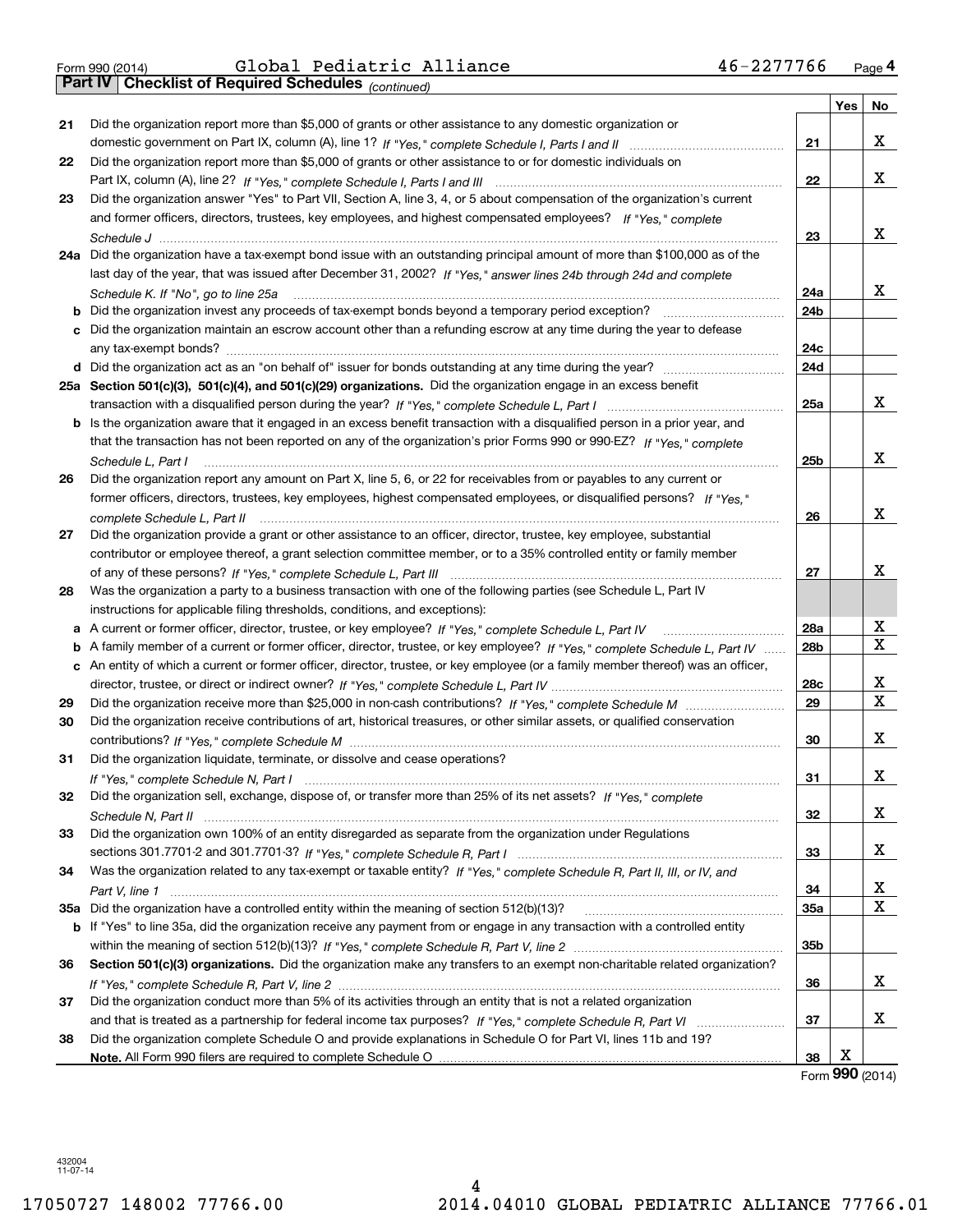|        | Global Pediatric Alliance<br>Form 990 (2014)                                                                                                                                             | 46-2277766 |                 |     | $Page$ <sup>5</sup> |
|--------|------------------------------------------------------------------------------------------------------------------------------------------------------------------------------------------|------------|-----------------|-----|---------------------|
| Part V | <b>Statements Regarding Other IRS Filings and Tax Compliance</b>                                                                                                                         |            |                 |     |                     |
|        | Check if Schedule O contains a response or note to any line in this Part V                                                                                                               |            |                 |     |                     |
|        |                                                                                                                                                                                          |            |                 | Yes | No                  |
|        | 1a<br>1a Enter the number reported in Box 3 of Form 1096. Enter -0- if not applicable                                                                                                    | 4          |                 |     |                     |
| b      | 1b<br>Enter the number of Forms W-2G included in line 1a. Enter -0- if not applicable                                                                                                    | $\Omega$   |                 |     |                     |
|        | Did the organization comply with backup withholding rules for reportable payments to vendors and reportable gaming                                                                       |            |                 |     |                     |
|        |                                                                                                                                                                                          |            | 1c              | х   |                     |
|        | 2a Enter the number of employees reported on Form W-3, Transmittal of Wage and Tax Statements,                                                                                           |            |                 |     |                     |
|        | filed for the calendar year ending with or within the year covered by this return<br>2a                                                                                                  | 3          |                 |     |                     |
|        |                                                                                                                                                                                          |            | 2 <sub>b</sub>  | X   |                     |
|        |                                                                                                                                                                                          |            |                 |     |                     |
|        | 3a Did the organization have unrelated business gross income of \$1,000 or more during the year?                                                                                         |            | За              |     | х                   |
|        |                                                                                                                                                                                          |            | 3 <sub>b</sub>  |     |                     |
|        | 4a At any time during the calendar year, did the organization have an interest in, or a signature or other authority over, a                                                             |            |                 |     |                     |
|        | financial account in a foreign country (such as a bank account, securities account, or other financial account)?                                                                         |            | 4a              |     | х                   |
|        | <b>b</b> If "Yes," enter the name of the foreign country: $\blacktriangleright$                                                                                                          |            |                 |     |                     |
|        | See instructions for filing requirements for FinCEN Form 114, Report of Foreign Bank and Financial Accounts (FBAR).                                                                      |            |                 |     |                     |
|        | 5a Was the organization a party to a prohibited tax shelter transaction at any time during the tax year?                                                                                 |            | 5a              |     | х                   |
|        |                                                                                                                                                                                          |            | 5 <sub>b</sub>  |     | X                   |
|        |                                                                                                                                                                                          |            | 5c              |     |                     |
|        | 6a Does the organization have annual gross receipts that are normally greater than \$100,000, and did the organization solicit                                                           |            |                 |     |                     |
|        | any contributions that were not tax deductible as charitable contributions?                                                                                                              |            | 6a              |     | х                   |
|        | b If "Yes," did the organization include with every solicitation an express statement that such contributions or gifts                                                                   |            |                 |     |                     |
|        | were not tax deductible?                                                                                                                                                                 |            | 6b              |     |                     |
| 7      | Organizations that may receive deductible contributions under section 170(c).                                                                                                            |            |                 |     |                     |
|        | Did the organization receive a payment in excess of \$75 made partly as a contribution and partly for goods and services provided to the payor?                                          |            | 7a              |     | х                   |
| а      | <b>b</b> If "Yes," did the organization notify the donor of the value of the goods or services provided?                                                                                 |            | 7b              |     |                     |
|        | c Did the organization sell, exchange, or otherwise dispose of tangible personal property for which it was required                                                                      |            |                 |     |                     |
|        |                                                                                                                                                                                          |            | 7c              |     | х                   |
|        | 7d<br>d If "Yes," indicate the number of Forms 8282 filed during the year manufactured in the second of the number of Forms 8282 filed during the year manufactured in the substitution. |            |                 |     |                     |
|        | e Did the organization receive any funds, directly or indirectly, to pay premiums on a personal benefit contract?                                                                        |            | 7e              |     | х                   |
| f      | Did the organization, during the year, pay premiums, directly or indirectly, on a personal benefit contract?                                                                             |            | 7f              |     | X                   |
|        | If the organization received a contribution of qualified intellectual property, did the organization file Form 8899 as required?                                                         |            | 7g              |     |                     |
| g      | h If the organization received a contribution of cars, boats, airplanes, or other vehicles, did the organization file a Form 1098-C?                                                     |            | 7h              |     |                     |
| 8      | Sponsoring organizations maintaining donor advised funds. Did a donor advised fund maintained by the                                                                                     |            |                 |     |                     |
|        | sponsoring organization have excess business holdings at any time during the year?                                                                                                       |            | 8               |     |                     |
| 9      | Sponsoring organizations maintaining donor advised funds.                                                                                                                                |            |                 |     |                     |
|        | Did the sponsoring organization make any taxable distributions under section 4966?                                                                                                       |            | 9а              |     |                     |
| а<br>b | Did the sponsoring organization make a distribution to a donor, donor advisor, or related person?                                                                                        |            | 9b              |     |                     |
| 10     | Section 501(c)(7) organizations. Enter:                                                                                                                                                  |            |                 |     |                     |
| а      | 10a<br>Initiation fees and capital contributions included on Part VIII, line 12 <i>manuarous controllers</i>                                                                             |            |                 |     |                     |
| b      | Gross receipts, included on Form 990, Part VIII, line 12, for public use of club facilities<br>10 <sub>b</sub>                                                                           |            |                 |     |                     |
| 11     | Section 501(c)(12) organizations. Enter:                                                                                                                                                 |            |                 |     |                     |
| а      | 11a<br>Gross income from members or shareholders                                                                                                                                         |            |                 |     |                     |
|        | <b>b</b> Gross income from other sources (Do not net amounts due or paid to other sources against                                                                                        |            |                 |     |                     |
|        | amounts due or received from them.)<br>11b                                                                                                                                               |            |                 |     |                     |
|        | 12a Section 4947(a)(1) non-exempt charitable trusts. Is the organization filing Form 990 in lieu of Form 1041?                                                                           |            | 12a             |     |                     |
|        |                                                                                                                                                                                          |            |                 |     |                     |
| b      | If "Yes," enter the amount of tax-exempt interest received or accrued during the year manu-<br>12b                                                                                       |            |                 |     |                     |
| 13     | Section 501(c)(29) qualified nonprofit health insurance issuers.                                                                                                                         |            |                 |     |                     |
|        | a Is the organization licensed to issue qualified health plans in more than one state?                                                                                                   |            | 13а             |     |                     |
|        | Note. See the instructions for additional information the organization must report on Schedule O.                                                                                        |            |                 |     |                     |
|        | <b>b</b> Enter the amount of reserves the organization is required to maintain by the states in which the                                                                                |            |                 |     |                     |
|        | 13 <sub>b</sub>                                                                                                                                                                          |            |                 |     |                     |
|        | 13с                                                                                                                                                                                      |            |                 |     | х                   |
|        | 14a Did the organization receive any payments for indoor tanning services during the tax year?                                                                                           |            | 14a             |     |                     |
|        |                                                                                                                                                                                          |            | 14 <sub>b</sub> | 000 |                     |

Form (2014) **990**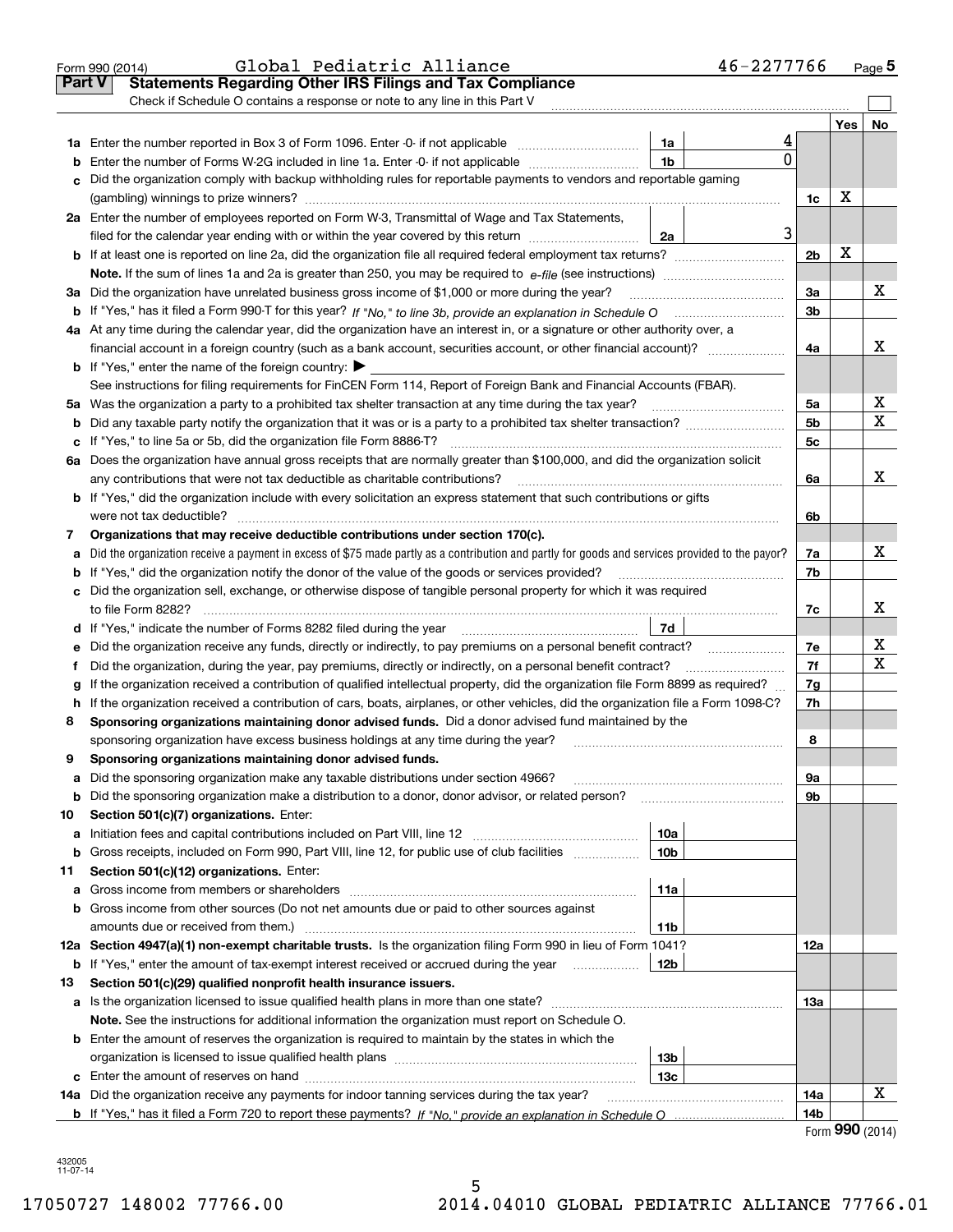|  | Form 990 (2014) |
|--|-----------------|
|  |                 |

| Form 990 (2014) | Global Pediatric Alliance | 46-2277766                                                                                                                  | $P$ <sub>age</sub> $6$ |
|-----------------|---------------------------|-----------------------------------------------------------------------------------------------------------------------------|------------------------|
|                 |                           | Part VI Governance, Management, and Disclosure For each "Yes" response to lines 2 through 7b below, and for a "No" response |                        |
|                 |                           | to line 8a, 8b, or 10b below, describe the circumstances, processes, or changes in Schedule O. See instructions.            |                        |

|                                                                                                                            |                                                                                                                                                                                                                                |    |  | 5 |                 | <b>Yes</b>      | No               |
|----------------------------------------------------------------------------------------------------------------------------|--------------------------------------------------------------------------------------------------------------------------------------------------------------------------------------------------------------------------------|----|--|---|-----------------|-----------------|------------------|
|                                                                                                                            | <b>1a</b> Enter the number of voting members of the governing body at the end of the tax year <i>manumum</i><br>If there are material differences in voting rights among members of the governing body, or if the governing    | 1a |  |   |                 |                 |                  |
|                                                                                                                            | body delegated broad authority to an executive committee or similar committee, explain in Schedule O.                                                                                                                          |    |  |   |                 |                 |                  |
| b                                                                                                                          | Enter the number of voting members included in line 1a, above, who are independent                                                                                                                                             | 1b |  | 5 |                 |                 |                  |
| 2                                                                                                                          | Did any officer, director, trustee, or key employee have a family relationship or a business relationship with any other                                                                                                       |    |  |   |                 |                 |                  |
|                                                                                                                            | officer, director, trustee, or key employee?                                                                                                                                                                                   |    |  |   | $\mathbf{2}$    |                 | X                |
|                                                                                                                            |                                                                                                                                                                                                                                |    |  |   |                 |                 |                  |
| Did the organization delegate control over management duties customarily performed by or under the direct supervision<br>3 |                                                                                                                                                                                                                                |    |  |   |                 |                 |                  |
|                                                                                                                            |                                                                                                                                                                                                                                |    |  |   | 3<br>4          |                 | X<br>$\mathbf X$ |
| 4                                                                                                                          | Did the organization make any significant changes to its governing documents since the prior Form 990 was filed?                                                                                                               |    |  |   | 5               |                 | X                |
| 5                                                                                                                          |                                                                                                                                                                                                                                |    |  |   | 6               |                 | $\mathbf X$      |
| 6                                                                                                                          | Did the organization have members, stockholders, or other persons who had the power to elect or appoint one or                                                                                                                 |    |  |   |                 |                 |                  |
| 7a                                                                                                                         |                                                                                                                                                                                                                                |    |  |   |                 |                 | X                |
|                                                                                                                            |                                                                                                                                                                                                                                |    |  |   | 7a              |                 |                  |
|                                                                                                                            | <b>b</b> Are any governance decisions of the organization reserved to (or subject to approval by) members, stockholders, or                                                                                                    |    |  |   |                 |                 | X                |
|                                                                                                                            | persons other than the governing body?                                                                                                                                                                                         |    |  |   | 7b              |                 |                  |
| 8                                                                                                                          | Did the organization contemporaneously document the meetings held or written actions undertaken during the year by the following:                                                                                              |    |  |   |                 |                 |                  |
| a                                                                                                                          |                                                                                                                                                                                                                                |    |  |   | 8a              | X               |                  |
| b                                                                                                                          |                                                                                                                                                                                                                                |    |  |   | 8b              | X               |                  |
| 9                                                                                                                          | Is there any officer, director, trustee, or key employee listed in Part VII, Section A, who cannot be reached at the                                                                                                           |    |  |   |                 |                 |                  |
|                                                                                                                            |                                                                                                                                                                                                                                |    |  |   | 9               |                 | X                |
|                                                                                                                            | Section B. Policies (This Section B requests information about policies not required by the Internal Revenue Code.)                                                                                                            |    |  |   |                 |                 |                  |
|                                                                                                                            |                                                                                                                                                                                                                                |    |  |   |                 | Yes             | No               |
|                                                                                                                            |                                                                                                                                                                                                                                |    |  |   | 10a             |                 | X                |
|                                                                                                                            | <b>b</b> If "Yes," did the organization have written policies and procedures governing the activities of such chapters, affiliates,                                                                                            |    |  |   |                 |                 |                  |
|                                                                                                                            |                                                                                                                                                                                                                                |    |  |   | 10 <sub>b</sub> |                 |                  |
|                                                                                                                            | 11a Has the organization provided a complete copy of this Form 990 to all members of its governing body before filing the form?                                                                                                |    |  |   | 11a             | X               |                  |
|                                                                                                                            | <b>b</b> Describe in Schedule O the process, if any, used by the organization to review this Form 990.                                                                                                                         |    |  |   |                 |                 |                  |
|                                                                                                                            |                                                                                                                                                                                                                                |    |  |   | 12a             | X               |                  |
| b                                                                                                                          |                                                                                                                                                                                                                                |    |  |   | 12b             | X               |                  |
| c                                                                                                                          | Did the organization regularly and consistently monitor and enforce compliance with the policy? If "Yes," describe                                                                                                             |    |  |   |                 |                 |                  |
|                                                                                                                            | in Schedule O how this was done material contracts and the set of the state of the state of the state of the state of the state of the state of the state of the state of the state of the state of the state of the state of  |    |  |   | 12c             | X               |                  |
| 13                                                                                                                         |                                                                                                                                                                                                                                |    |  |   | 13              | X               |                  |
| 14                                                                                                                         | Did the organization have a written document retention and destruction policy? manufactured and the organization have a written document retention and destruction policy?                                                     |    |  |   | 14              |                 | $\mathbf X$      |
| 15                                                                                                                         | Did the process for determining compensation of the following persons include a review and approval by independent                                                                                                             |    |  |   |                 |                 |                  |
|                                                                                                                            | persons, comparability data, and contemporaneous substantiation of the deliberation and decision?                                                                                                                              |    |  |   |                 |                 |                  |
| a                                                                                                                          | The organization's CEO, Executive Director, or top management official manufactured content content of the organization's CEO, Executive Director, or top management official manufactured content of the original manufacture |    |  |   | 15a             | X               |                  |
|                                                                                                                            | <b>b</b> Other officers or key employees of the organization                                                                                                                                                                   |    |  |   | 15b             | X               |                  |
|                                                                                                                            | If "Yes" to line 15a or 15b, describe the process in Schedule O (see instructions).                                                                                                                                            |    |  |   |                 |                 |                  |
|                                                                                                                            | 16a Did the organization invest in, contribute assets to, or participate in a joint venture or similar arrangement with a                                                                                                      |    |  |   |                 |                 |                  |
|                                                                                                                            | taxable entity during the year?                                                                                                                                                                                                |    |  |   | 16a             |                 | X                |
|                                                                                                                            | b If "Yes," did the organization follow a written policy or procedure requiring the organization to evaluate its participation                                                                                                 |    |  |   |                 |                 |                  |
|                                                                                                                            | in joint venture arrangements under applicable federal tax law, and take steps to safequard the organization's                                                                                                                 |    |  |   |                 |                 |                  |
|                                                                                                                            | exempt status with respect to such arrangements?                                                                                                                                                                               |    |  |   | 16b             |                 |                  |
|                                                                                                                            | <b>Section C. Disclosure</b>                                                                                                                                                                                                   |    |  |   |                 |                 |                  |
| 17                                                                                                                         | List the states with which a copy of this Form 990 is required to be filed $\blacktriangleright$ CA                                                                                                                            |    |  |   |                 |                 |                  |
| 18                                                                                                                         | Section 6104 requires an organization to make its Forms 1023 (or 1024 if applicable), 990, and 990-T (Section 501(c)(3)s only) available                                                                                       |    |  |   |                 |                 |                  |
|                                                                                                                            | for public inspection. Indicate how you made these available. Check all that apply.                                                                                                                                            |    |  |   |                 |                 |                  |
|                                                                                                                            | $\boxed{\text{X}}$ Upon request<br>Another's website<br>Own website<br>Other (explain in Schedule O)                                                                                                                           |    |  |   |                 |                 |                  |
| 19                                                                                                                         | Describe in Schedule O whether (and if so, how) the organization made its governing documents, conflict of interest policy, and financial                                                                                      |    |  |   |                 |                 |                  |
|                                                                                                                            | statements available to the public during the tax year.                                                                                                                                                                        |    |  |   |                 |                 |                  |
| 20                                                                                                                         | State the name, address, and telephone number of the person who possesses the organization's books and records:                                                                                                                |    |  |   |                 |                 |                  |
|                                                                                                                            | The Organization - $416-567-3698$                                                                                                                                                                                              |    |  |   |                 |                 |                  |
|                                                                                                                            | 94164<br>P. O. Box 640046, San Francisco, CA                                                                                                                                                                                   |    |  |   |                 |                 |                  |
|                                                                                                                            |                                                                                                                                                                                                                                |    |  |   |                 | Form 990 (2014) |                  |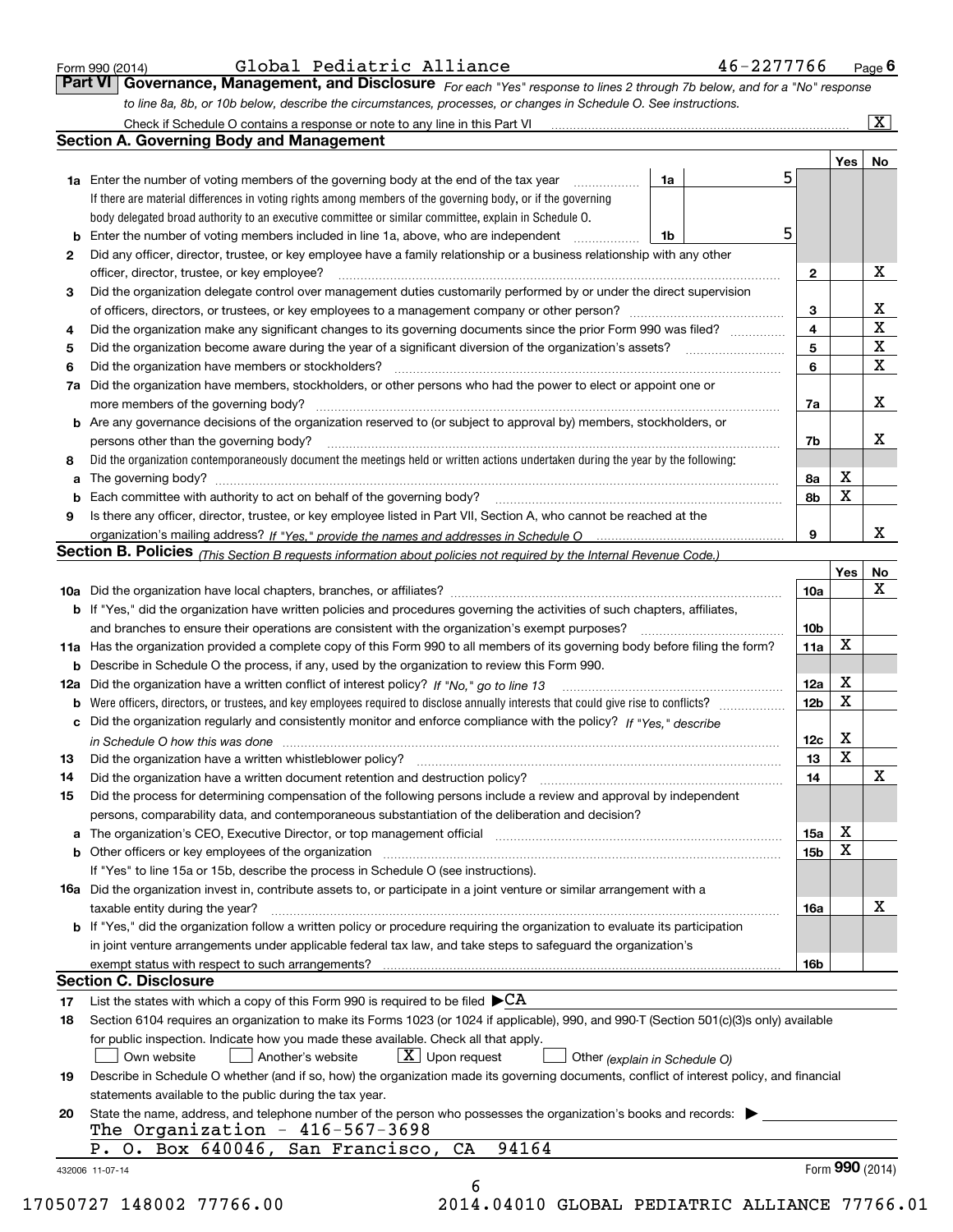$\mathcal{L}^{\text{max}}$ 

# **7Part VII Compensation of Officers, Directors, Trustees, Key Employees, Highest Compensated Employees, and Independent Contractors**

Check if Schedule O contains a response or note to any line in this Part VII

**Section A. Officers, Directors, Trustees, Key Employees, and Highest Compensated Employees**

**1a**  Complete this table for all persons required to be listed. Report compensation for the calendar year ending with or within the organization's tax year.

**•** List all of the organization's current officers, directors, trustees (whether individuals or organizations), regardless of amount of compensation. Enter -0- in columns  $(D)$ ,  $(E)$ , and  $(F)$  if no compensation was paid.

● List all of the organization's **current** key employees, if any. See instructions for definition of "key employee."

**•** List the organization's five current highest compensated employees (other than an officer, director, trustee, or key employee) who received reportable compensation (Box 5 of Form W-2 and/or Box 7 of Form 1099-MISC) of more than \$100,000 from the organization and any related organizations.

 $\bullet$  List all of the organization's **former** officers, key employees, and highest compensated employees who received more than \$100,000 of reportable compensation from the organization and any related organizations.

**•** List all of the organization's former directors or trustees that received, in the capacity as a former director or trustee of the organization, more than \$10,000 of reportable compensation from the organization and any related organizations.

List persons in the following order: individual trustees or directors; institutional trustees; officers; key employees; highest compensated employees; and former such persons.

Check this box if neither the organization nor any related organization compensated any current officer, director, or trustee.  $\mathcal{L}^{\text{max}}$ 

| Position<br>Reportable<br>Average<br>Reportable<br>Estimated<br>(do not check more than one<br>hours per<br>compensation<br>compensation<br>amount of<br>box, unless person is both an<br>officer and a director/trustee)<br>week<br>from related<br>from<br>other<br>Individual trustee or director<br>(list any<br>the<br>organizations<br>compensation<br>(W-2/1099-MISC)<br>hours for<br>organization<br>from the<br>Highest compensated<br>employee<br>Institutional trustee<br>related<br>(W-2/1099-MISC)<br>organization<br>Key employee<br>organizations<br>and related<br>below<br>organizations<br>Former<br>Officer<br>line)<br>3.00<br>(1) Kate Kentfield-Kessner, RN, NNP<br>$0$ .<br>$\mathbf X$<br>$\mathbf X$<br>$0$ .<br>0.<br>Board Chair<br>3.00<br>(2) Marcella Spera, MD<br>$\mathbf 0$ .<br>0.<br>$\mathbf x$<br>$\mathbf X$<br>$0$ .<br>Board Secretary<br>3.00<br>(3) Kimberly Kimura<br>$0$ .<br>$0$ .<br>0.<br>$\mathbf X$<br>$\mathbf X$<br>Board Treasurer<br>4.00<br>(4) Scott Cohen, MD, DTM<br>$0$ .<br>$0$ .<br>0.<br>X<br>Director<br>3.00<br>(5) Stephen Kahn, MD<br>$0$ .<br>$\mathbf 0$ .<br>$\mathbf X$<br>0.<br>Director<br>20.00<br>(6) May Lynn Tan<br>22, 272.<br>0.<br>Χ<br>$\mathbf 0$ .<br>Executiv Director, Former<br>30.00<br>(7) Stacey Ramirez<br>26,843.<br>$\mathbf 0$ .<br>0.<br>Χ<br>Executiv Director | (A)            | (B) | (C) |  |  |  |  | (D) | (E) | (F) |
|-------------------------------------------------------------------------------------------------------------------------------------------------------------------------------------------------------------------------------------------------------------------------------------------------------------------------------------------------------------------------------------------------------------------------------------------------------------------------------------------------------------------------------------------------------------------------------------------------------------------------------------------------------------------------------------------------------------------------------------------------------------------------------------------------------------------------------------------------------------------------------------------------------------------------------------------------------------------------------------------------------------------------------------------------------------------------------------------------------------------------------------------------------------------------------------------------------------------------------------------------------------------------------------------------------------------------------------------------------------|----------------|-----|-----|--|--|--|--|-----|-----|-----|
|                                                                                                                                                                                                                                                                                                                                                                                                                                                                                                                                                                                                                                                                                                                                                                                                                                                                                                                                                                                                                                                                                                                                                                                                                                                                                                                                                             | Name and Title |     |     |  |  |  |  |     |     |     |
|                                                                                                                                                                                                                                                                                                                                                                                                                                                                                                                                                                                                                                                                                                                                                                                                                                                                                                                                                                                                                                                                                                                                                                                                                                                                                                                                                             |                |     |     |  |  |  |  |     |     |     |
|                                                                                                                                                                                                                                                                                                                                                                                                                                                                                                                                                                                                                                                                                                                                                                                                                                                                                                                                                                                                                                                                                                                                                                                                                                                                                                                                                             |                |     |     |  |  |  |  |     |     |     |
|                                                                                                                                                                                                                                                                                                                                                                                                                                                                                                                                                                                                                                                                                                                                                                                                                                                                                                                                                                                                                                                                                                                                                                                                                                                                                                                                                             |                |     |     |  |  |  |  |     |     |     |
|                                                                                                                                                                                                                                                                                                                                                                                                                                                                                                                                                                                                                                                                                                                                                                                                                                                                                                                                                                                                                                                                                                                                                                                                                                                                                                                                                             |                |     |     |  |  |  |  |     |     |     |
|                                                                                                                                                                                                                                                                                                                                                                                                                                                                                                                                                                                                                                                                                                                                                                                                                                                                                                                                                                                                                                                                                                                                                                                                                                                                                                                                                             |                |     |     |  |  |  |  |     |     |     |
|                                                                                                                                                                                                                                                                                                                                                                                                                                                                                                                                                                                                                                                                                                                                                                                                                                                                                                                                                                                                                                                                                                                                                                                                                                                                                                                                                             |                |     |     |  |  |  |  |     |     |     |
|                                                                                                                                                                                                                                                                                                                                                                                                                                                                                                                                                                                                                                                                                                                                                                                                                                                                                                                                                                                                                                                                                                                                                                                                                                                                                                                                                             |                |     |     |  |  |  |  |     |     |     |
|                                                                                                                                                                                                                                                                                                                                                                                                                                                                                                                                                                                                                                                                                                                                                                                                                                                                                                                                                                                                                                                                                                                                                                                                                                                                                                                                                             |                |     |     |  |  |  |  |     |     |     |
|                                                                                                                                                                                                                                                                                                                                                                                                                                                                                                                                                                                                                                                                                                                                                                                                                                                                                                                                                                                                                                                                                                                                                                                                                                                                                                                                                             |                |     |     |  |  |  |  |     |     |     |
|                                                                                                                                                                                                                                                                                                                                                                                                                                                                                                                                                                                                                                                                                                                                                                                                                                                                                                                                                                                                                                                                                                                                                                                                                                                                                                                                                             |                |     |     |  |  |  |  |     |     |     |
|                                                                                                                                                                                                                                                                                                                                                                                                                                                                                                                                                                                                                                                                                                                                                                                                                                                                                                                                                                                                                                                                                                                                                                                                                                                                                                                                                             |                |     |     |  |  |  |  |     |     |     |
|                                                                                                                                                                                                                                                                                                                                                                                                                                                                                                                                                                                                                                                                                                                                                                                                                                                                                                                                                                                                                                                                                                                                                                                                                                                                                                                                                             |                |     |     |  |  |  |  |     |     |     |
|                                                                                                                                                                                                                                                                                                                                                                                                                                                                                                                                                                                                                                                                                                                                                                                                                                                                                                                                                                                                                                                                                                                                                                                                                                                                                                                                                             |                |     |     |  |  |  |  |     |     |     |
|                                                                                                                                                                                                                                                                                                                                                                                                                                                                                                                                                                                                                                                                                                                                                                                                                                                                                                                                                                                                                                                                                                                                                                                                                                                                                                                                                             |                |     |     |  |  |  |  |     |     |     |
|                                                                                                                                                                                                                                                                                                                                                                                                                                                                                                                                                                                                                                                                                                                                                                                                                                                                                                                                                                                                                                                                                                                                                                                                                                                                                                                                                             |                |     |     |  |  |  |  |     |     |     |
|                                                                                                                                                                                                                                                                                                                                                                                                                                                                                                                                                                                                                                                                                                                                                                                                                                                                                                                                                                                                                                                                                                                                                                                                                                                                                                                                                             |                |     |     |  |  |  |  |     |     |     |
|                                                                                                                                                                                                                                                                                                                                                                                                                                                                                                                                                                                                                                                                                                                                                                                                                                                                                                                                                                                                                                                                                                                                                                                                                                                                                                                                                             |                |     |     |  |  |  |  |     |     |     |
|                                                                                                                                                                                                                                                                                                                                                                                                                                                                                                                                                                                                                                                                                                                                                                                                                                                                                                                                                                                                                                                                                                                                                                                                                                                                                                                                                             |                |     |     |  |  |  |  |     |     |     |
|                                                                                                                                                                                                                                                                                                                                                                                                                                                                                                                                                                                                                                                                                                                                                                                                                                                                                                                                                                                                                                                                                                                                                                                                                                                                                                                                                             |                |     |     |  |  |  |  |     |     |     |
|                                                                                                                                                                                                                                                                                                                                                                                                                                                                                                                                                                                                                                                                                                                                                                                                                                                                                                                                                                                                                                                                                                                                                                                                                                                                                                                                                             |                |     |     |  |  |  |  |     |     |     |
|                                                                                                                                                                                                                                                                                                                                                                                                                                                                                                                                                                                                                                                                                                                                                                                                                                                                                                                                                                                                                                                                                                                                                                                                                                                                                                                                                             |                |     |     |  |  |  |  |     |     |     |
|                                                                                                                                                                                                                                                                                                                                                                                                                                                                                                                                                                                                                                                                                                                                                                                                                                                                                                                                                                                                                                                                                                                                                                                                                                                                                                                                                             |                |     |     |  |  |  |  |     |     |     |
|                                                                                                                                                                                                                                                                                                                                                                                                                                                                                                                                                                                                                                                                                                                                                                                                                                                                                                                                                                                                                                                                                                                                                                                                                                                                                                                                                             |                |     |     |  |  |  |  |     |     |     |
|                                                                                                                                                                                                                                                                                                                                                                                                                                                                                                                                                                                                                                                                                                                                                                                                                                                                                                                                                                                                                                                                                                                                                                                                                                                                                                                                                             |                |     |     |  |  |  |  |     |     |     |
|                                                                                                                                                                                                                                                                                                                                                                                                                                                                                                                                                                                                                                                                                                                                                                                                                                                                                                                                                                                                                                                                                                                                                                                                                                                                                                                                                             |                |     |     |  |  |  |  |     |     |     |
|                                                                                                                                                                                                                                                                                                                                                                                                                                                                                                                                                                                                                                                                                                                                                                                                                                                                                                                                                                                                                                                                                                                                                                                                                                                                                                                                                             |                |     |     |  |  |  |  |     |     |     |
|                                                                                                                                                                                                                                                                                                                                                                                                                                                                                                                                                                                                                                                                                                                                                                                                                                                                                                                                                                                                                                                                                                                                                                                                                                                                                                                                                             |                |     |     |  |  |  |  |     |     |     |
|                                                                                                                                                                                                                                                                                                                                                                                                                                                                                                                                                                                                                                                                                                                                                                                                                                                                                                                                                                                                                                                                                                                                                                                                                                                                                                                                                             |                |     |     |  |  |  |  |     |     |     |
|                                                                                                                                                                                                                                                                                                                                                                                                                                                                                                                                                                                                                                                                                                                                                                                                                                                                                                                                                                                                                                                                                                                                                                                                                                                                                                                                                             |                |     |     |  |  |  |  |     |     |     |
|                                                                                                                                                                                                                                                                                                                                                                                                                                                                                                                                                                                                                                                                                                                                                                                                                                                                                                                                                                                                                                                                                                                                                                                                                                                                                                                                                             |                |     |     |  |  |  |  |     |     |     |
|                                                                                                                                                                                                                                                                                                                                                                                                                                                                                                                                                                                                                                                                                                                                                                                                                                                                                                                                                                                                                                                                                                                                                                                                                                                                                                                                                             |                |     |     |  |  |  |  |     |     |     |
|                                                                                                                                                                                                                                                                                                                                                                                                                                                                                                                                                                                                                                                                                                                                                                                                                                                                                                                                                                                                                                                                                                                                                                                                                                                                                                                                                             |                |     |     |  |  |  |  |     |     |     |
|                                                                                                                                                                                                                                                                                                                                                                                                                                                                                                                                                                                                                                                                                                                                                                                                                                                                                                                                                                                                                                                                                                                                                                                                                                                                                                                                                             |                |     |     |  |  |  |  |     |     |     |
|                                                                                                                                                                                                                                                                                                                                                                                                                                                                                                                                                                                                                                                                                                                                                                                                                                                                                                                                                                                                                                                                                                                                                                                                                                                                                                                                                             |                |     |     |  |  |  |  |     |     |     |
|                                                                                                                                                                                                                                                                                                                                                                                                                                                                                                                                                                                                                                                                                                                                                                                                                                                                                                                                                                                                                                                                                                                                                                                                                                                                                                                                                             |                |     |     |  |  |  |  |     |     |     |

7

Form (2014) **990**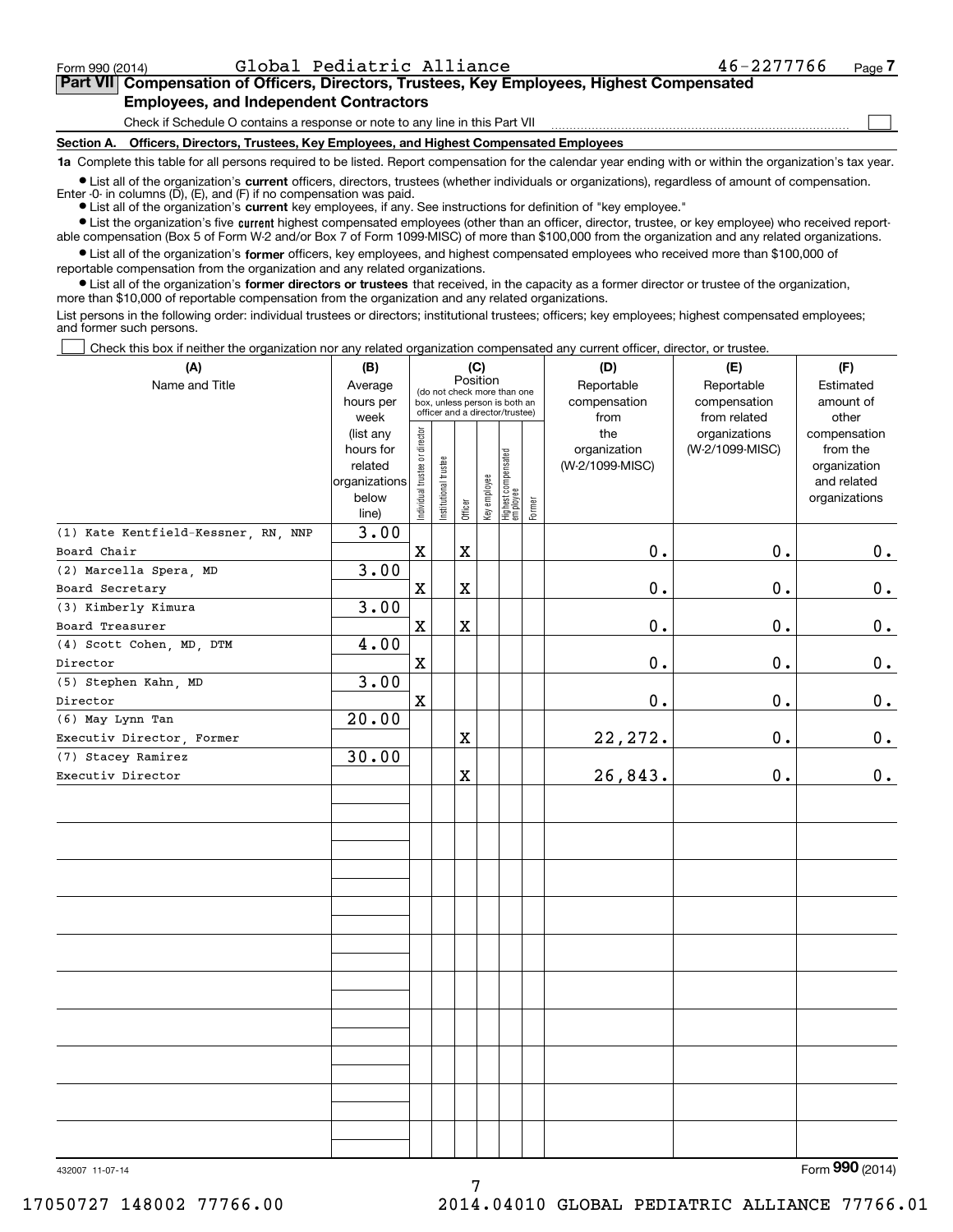|              | Global Pediatric Alliance<br>Form 990 (2014)                                                                                                                                                                                                           |                                                               |                                |                       |                 |              |                                                                                                 |        |                                                                  | 46-2277766                                                                            |                        |     |                                                                    | Page 8                    |
|--------------|--------------------------------------------------------------------------------------------------------------------------------------------------------------------------------------------------------------------------------------------------------|---------------------------------------------------------------|--------------------------------|-----------------------|-----------------|--------------|-------------------------------------------------------------------------------------------------|--------|------------------------------------------------------------------|---------------------------------------------------------------------------------------|------------------------|-----|--------------------------------------------------------------------|---------------------------|
|              | <b>Part VII</b><br>Section A. Officers, Directors, Trustees, Key Employees, and Highest Compensated Employees (continued)                                                                                                                              |                                                               |                                |                       |                 |              |                                                                                                 |        |                                                                  |                                                                                       |                        |     |                                                                    |                           |
|              | (A)<br>Name and title                                                                                                                                                                                                                                  | (B)<br>Average<br>hours per<br>week<br>(list any<br>hours for |                                |                       | (C)<br>Position |              | (do not check more than one<br>box, unless person is both an<br>officer and a director/trustee) |        | (D)<br>Reportable<br>compensation<br>from<br>the<br>organization | (E)<br>Reportable<br>compensation<br>from related<br>organizations<br>(W-2/1099-MISC) |                        |     | (F)<br>Estimated<br>amount of<br>other<br>compensation<br>from the |                           |
|              |                                                                                                                                                                                                                                                        | related<br>organizations<br>below<br>line)                    | Individual trustee or director | Institutional trustee | Officer         | Key employee | Highest compensated<br>employee                                                                 | Former | (W-2/1099-MISC)                                                  |                                                                                       |                        |     | organization<br>and related<br>organizations                       |                           |
|              |                                                                                                                                                                                                                                                        |                                                               |                                |                       |                 |              |                                                                                                 |        |                                                                  |                                                                                       |                        |     |                                                                    |                           |
|              |                                                                                                                                                                                                                                                        |                                                               |                                |                       |                 |              |                                                                                                 |        |                                                                  |                                                                                       |                        |     |                                                                    |                           |
|              |                                                                                                                                                                                                                                                        |                                                               |                                |                       |                 |              |                                                                                                 |        |                                                                  |                                                                                       |                        |     |                                                                    |                           |
|              | 1b Sub-total                                                                                                                                                                                                                                           |                                                               |                                |                       |                 |              |                                                                                                 |        | 49,115.                                                          |                                                                                       | 0.                     |     |                                                                    | 0.                        |
| 2            | c Total from continuation sheets to Part VII, Section A [11, 11, 11, 11, 11]<br>Total number of individuals (including but not limited to those listed above) who received more than \$100,000 of reportable                                           |                                                               |                                |                       |                 |              |                                                                                                 |        | 0.<br>49,115.                                                    |                                                                                       | $\overline{0}$ .<br>0. |     |                                                                    | $0$ .<br>$\overline{0}$ . |
|              | compensation from the organization $\blacktriangleright$                                                                                                                                                                                               |                                                               |                                |                       |                 |              |                                                                                                 |        |                                                                  |                                                                                       |                        |     |                                                                    | 0                         |
| з            | Did the organization list any former officer, director, or trustee, key employee, or highest compensated employee on                                                                                                                                   |                                                               |                                |                       |                 |              |                                                                                                 |        |                                                                  |                                                                                       |                        | з   | Yes                                                                | No<br>х                   |
| 4            | line 1a? If "Yes," complete Schedule J for such individual material content content to the complete Schedule J<br>For any individual listed on line 1a, is the sum of reportable compensation and other compensation from the organization             |                                                               |                                |                       |                 |              |                                                                                                 |        |                                                                  |                                                                                       |                        | 4   |                                                                    | х                         |
| 5            | Did any person listed on line 1a receive or accrue compensation from any unrelated organization or individual for services                                                                                                                             |                                                               |                                |                       |                 |              |                                                                                                 |        |                                                                  |                                                                                       |                        | 5   |                                                                    | х                         |
|              | <b>Section B. Independent Contractors</b>                                                                                                                                                                                                              |                                                               |                                |                       |                 |              |                                                                                                 |        |                                                                  |                                                                                       |                        |     |                                                                    |                           |
| 1            | Complete this table for your five highest compensated independent contractors that received more than \$100,000 of compensation from<br>the organization. Report compensation for the calendar year ending with or within the organization's tax year. |                                                               |                                |                       |                 |              |                                                                                                 |        |                                                                  |                                                                                       |                        |     |                                                                    |                           |
|              | (A)<br>Name and business address                                                                                                                                                                                                                       |                                                               |                                | <b>NONE</b>           |                 |              |                                                                                                 |        | (B)<br>Description of services                                   |                                                                                       |                        | (C) | Compensation                                                       |                           |
|              |                                                                                                                                                                                                                                                        |                                                               |                                |                       |                 |              |                                                                                                 |        |                                                                  |                                                                                       |                        |     |                                                                    |                           |
|              |                                                                                                                                                                                                                                                        |                                                               |                                |                       |                 |              |                                                                                                 |        |                                                                  |                                                                                       |                        |     |                                                                    |                           |
| $\mathbf{2}$ | Total number of independent contractors (including but not limited to those listed above) who received more than<br>\$100,000 of compensation from the organization                                                                                    |                                                               |                                |                       |                 | 0            |                                                                                                 |        |                                                                  |                                                                                       |                        |     |                                                                    |                           |
|              |                                                                                                                                                                                                                                                        |                                                               |                                |                       |                 |              |                                                                                                 |        |                                                                  |                                                                                       |                        |     | Form 990 (2014)                                                    |                           |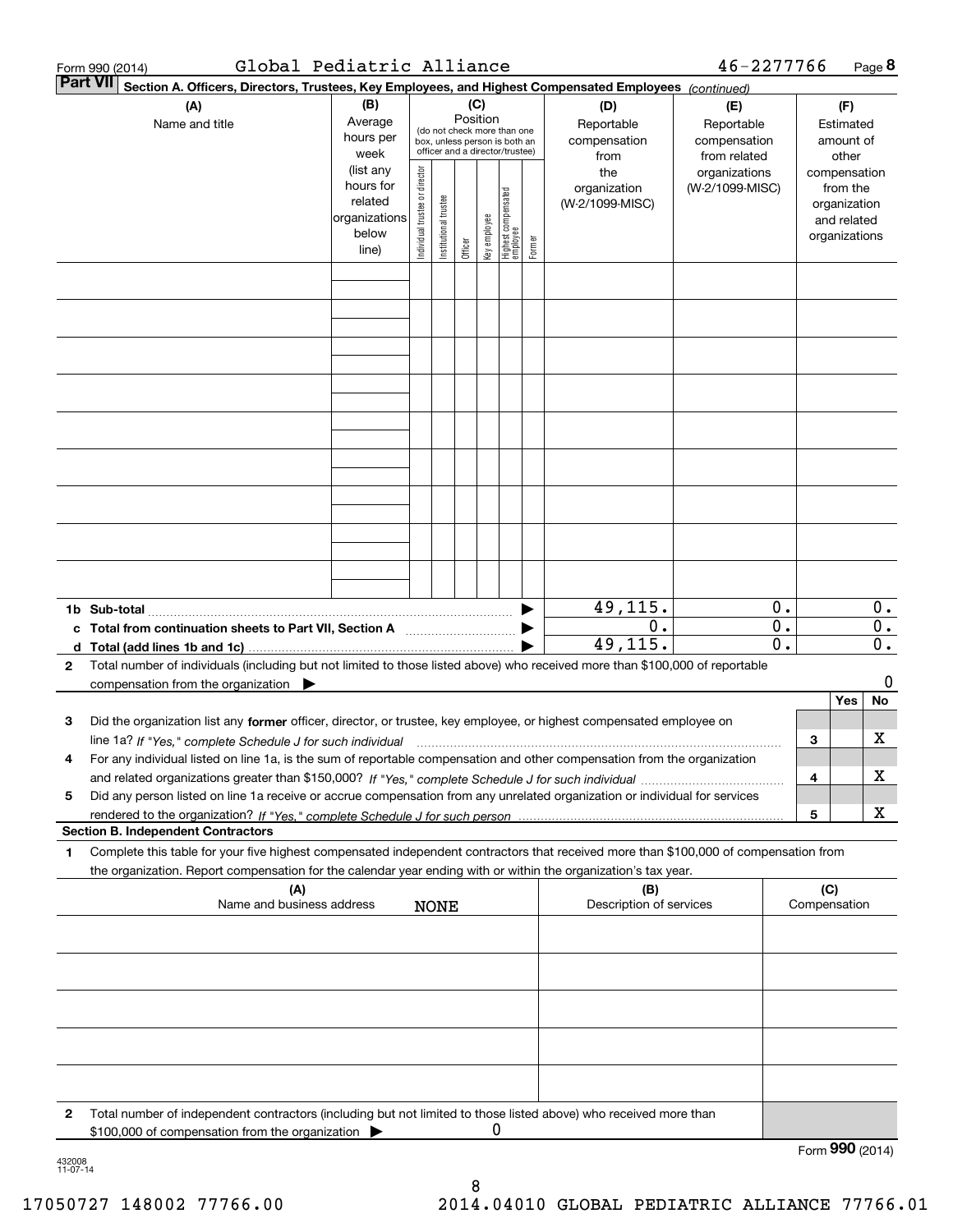| Form 990 (2014)                                           |                                                                                                                                                                                                                                      |                                            | Global Pediatric Alliance           |                      |                                                 | 46-2277766                              | Page 9                                                             |
|-----------------------------------------------------------|--------------------------------------------------------------------------------------------------------------------------------------------------------------------------------------------------------------------------------------|--------------------------------------------|-------------------------------------|----------------------|-------------------------------------------------|-----------------------------------------|--------------------------------------------------------------------|
| <b>Part VIII</b>                                          | <b>Statement of Revenue</b>                                                                                                                                                                                                          |                                            |                                     |                      |                                                 |                                         |                                                                    |
|                                                           | Check if Schedule O contains a response or note to any line in this Part VIII                                                                                                                                                        |                                            |                                     | (A)<br>Total revenue | (B)<br>Related or<br>exempt function<br>revenue | (C)<br>Unrelated<br>business<br>revenue | (D)<br>Revenue excluded<br>from tax under<br>sections<br>512 - 514 |
|                                                           | 1 a Federated campaigns                                                                                                                                                                                                              | 1a                                         |                                     |                      |                                                 |                                         |                                                                    |
|                                                           | <b>b</b> Membership dues                                                                                                                                                                                                             | 1b                                         |                                     |                      |                                                 |                                         |                                                                    |
|                                                           | c Fundraising events                                                                                                                                                                                                                 | 1 <sub>c</sub>                             |                                     |                      |                                                 |                                         |                                                                    |
|                                                           | d Related organizations                                                                                                                                                                                                              | 1d                                         |                                     |                      |                                                 |                                         |                                                                    |
|                                                           | e Government grants (contributions)                                                                                                                                                                                                  | 1e                                         |                                     |                      |                                                 |                                         |                                                                    |
|                                                           | f All other contributions, gifts, grants, and                                                                                                                                                                                        |                                            |                                     |                      |                                                 |                                         |                                                                    |
|                                                           | similar amounts not included above                                                                                                                                                                                                   | 1f                                         | 238,630.                            |                      |                                                 |                                         |                                                                    |
| Contributions, Gifts, Grants<br>and Other Similar Amounts | <b>g</b> Noncash contributions included in lines 1a-1f: \$                                                                                                                                                                           |                                            |                                     |                      |                                                 |                                         |                                                                    |
|                                                           |                                                                                                                                                                                                                                      |                                            |                                     | 238,630.             |                                                 |                                         |                                                                    |
|                                                           |                                                                                                                                                                                                                                      |                                            | <b>Business Code</b>                |                      |                                                 |                                         |                                                                    |
| 2a                                                        | <u> 1989 - Johann Barn, mars et al. (b. 1989)</u>                                                                                                                                                                                    |                                            |                                     |                      |                                                 |                                         |                                                                    |
| b                                                         | <u> 1989 - Andrea Stadt, fransk politik (d. 1989)</u>                                                                                                                                                                                |                                            |                                     |                      |                                                 |                                         |                                                                    |
| Program Service<br>Revenue<br>c                           | <u> 1989 - Johann Harry Harry Harry Harry Harry Harry Harry Harry Harry Harry Harry Harry Harry Harry Harry Harry Harry Harry Harry Harry Harry Harry Harry Harry Harry Harry Harry Harry Harry Harry Harry Harry Harry Harry Ha</u> |                                            |                                     |                      |                                                 |                                         |                                                                    |
| d                                                         | <u> 1989 - Johann Barn, mars ann an t-Amhain Aonaich an t-Aonaich an t-Aonaich ann an t-Aonaich ann an t-Aonaich</u>                                                                                                                 |                                            |                                     |                      |                                                 |                                         |                                                                    |
| е                                                         |                                                                                                                                                                                                                                      |                                            |                                     |                      |                                                 |                                         |                                                                    |
|                                                           |                                                                                                                                                                                                                                      |                                            |                                     |                      |                                                 |                                         |                                                                    |
|                                                           |                                                                                                                                                                                                                                      |                                            |                                     |                      |                                                 |                                         |                                                                    |
| 3                                                         | Investment income (including dividends, interest, and                                                                                                                                                                                |                                            |                                     |                      |                                                 |                                         |                                                                    |
|                                                           |                                                                                                                                                                                                                                      |                                            | ▶                                   |                      |                                                 |                                         |                                                                    |
| 4                                                         | Income from investment of tax-exempt bond proceeds                                                                                                                                                                                   |                                            |                                     |                      |                                                 |                                         |                                                                    |
| 5                                                         |                                                                                                                                                                                                                                      |                                            |                                     |                      |                                                 |                                         |                                                                    |
|                                                           |                                                                                                                                                                                                                                      | (i) Real                                   | (ii) Personal                       |                      |                                                 |                                         |                                                                    |
|                                                           | 6 a Gross rents                                                                                                                                                                                                                      | <b>Contract Contract Contract Contract</b> |                                     |                      |                                                 |                                         |                                                                    |
|                                                           | <b>b</b> Less: rental expenses                                                                                                                                                                                                       | the control of the control of the          | <u> 1990 - Jan Barat, politik e</u> |                      |                                                 |                                         |                                                                    |
|                                                           | c Rental income or (loss)                                                                                                                                                                                                            | the control of the control of the          |                                     |                      |                                                 |                                         |                                                                    |
|                                                           |                                                                                                                                                                                                                                      |                                            | ▶                                   |                      |                                                 |                                         |                                                                    |
|                                                           | 7 a Gross amount from sales of                                                                                                                                                                                                       | (i) Securities                             | (ii) Other                          |                      |                                                 |                                         |                                                                    |
|                                                           | assets other than inventory                                                                                                                                                                                                          |                                            |                                     |                      |                                                 |                                         |                                                                    |
|                                                           | <b>b</b> Less: cost or other basis                                                                                                                                                                                                   |                                            |                                     |                      |                                                 |                                         |                                                                    |
|                                                           | and sales expenses                                                                                                                                                                                                                   |                                            |                                     |                      |                                                 |                                         |                                                                    |
|                                                           |                                                                                                                                                                                                                                      |                                            |                                     |                      |                                                 |                                         |                                                                    |
|                                                           |                                                                                                                                                                                                                                      |                                            |                                     |                      |                                                 |                                         |                                                                    |
|                                                           | 8 a Gross income from fundraising events (not<br>including \$                                                                                                                                                                        |                                            |                                     |                      |                                                 |                                         |                                                                    |
|                                                           | contributions reported on line 1c). See                                                                                                                                                                                              |                                            |                                     |                      |                                                 |                                         |                                                                    |
|                                                           |                                                                                                                                                                                                                                      |                                            |                                     |                      |                                                 |                                         |                                                                    |
|                                                           |                                                                                                                                                                                                                                      |                                            | b                                   |                      |                                                 |                                         |                                                                    |
|                                                           | c Net income or (loss) from fundraising events                                                                                                                                                                                       |                                            | ▶                                   |                      |                                                 |                                         |                                                                    |
|                                                           | <b>9 a</b> Gross income from gaming activities. See                                                                                                                                                                                  |                                            | .                                   |                      |                                                 |                                         |                                                                    |
|                                                           |                                                                                                                                                                                                                                      |                                            |                                     |                      |                                                 |                                         |                                                                    |
|                                                           |                                                                                                                                                                                                                                      |                                            |                                     |                      |                                                 |                                         |                                                                    |
|                                                           |                                                                                                                                                                                                                                      |                                            | b                                   |                      |                                                 |                                         |                                                                    |
|                                                           |                                                                                                                                                                                                                                      |                                            |                                     |                      |                                                 |                                         |                                                                    |
|                                                           | 10 a Gross sales of inventory, less returns                                                                                                                                                                                          |                                            |                                     |                      |                                                 |                                         |                                                                    |
|                                                           |                                                                                                                                                                                                                                      |                                            |                                     |                      |                                                 |                                         |                                                                    |
|                                                           | <b>b</b> Less: cost of goods sold $\begin{bmatrix} b \end{bmatrix}$                                                                                                                                                                  |                                            |                                     |                      |                                                 |                                         |                                                                    |
|                                                           | <b>c</b> Net income or (loss) from sales of inventory                                                                                                                                                                                |                                            | ▶                                   |                      |                                                 |                                         |                                                                    |
|                                                           | Miscellaneous Revenue                                                                                                                                                                                                                |                                            | <b>Business Code</b>                |                      |                                                 |                                         |                                                                    |
| 11 a                                                      | <u> 1989 - Johann Harry Harry Harry Harry Harry Harry Harry Harry Harry Harry Harry Harry Harry Harry Harry Harry</u>                                                                                                                |                                            |                                     |                      |                                                 |                                         |                                                                    |
| b                                                         | the contract of the contract of the contract of the contract of the contract of                                                                                                                                                      |                                            |                                     |                      |                                                 |                                         |                                                                    |
| c                                                         | the control of the control of the control of the control of the control of                                                                                                                                                           |                                            |                                     |                      |                                                 |                                         |                                                                    |
|                                                           |                                                                                                                                                                                                                                      |                                            |                                     |                      |                                                 |                                         |                                                                    |
|                                                           |                                                                                                                                                                                                                                      |                                            |                                     |                      |                                                 |                                         |                                                                    |
|                                                           |                                                                                                                                                                                                                                      |                                            | ▶                                   | 238,630.             | $0$ .                                           | $0$ .                                   |                                                                    |

9

17050727 148002 77766.00 2014.04010 GLOBAL PEDIATRIC ALLIANCE 77766.01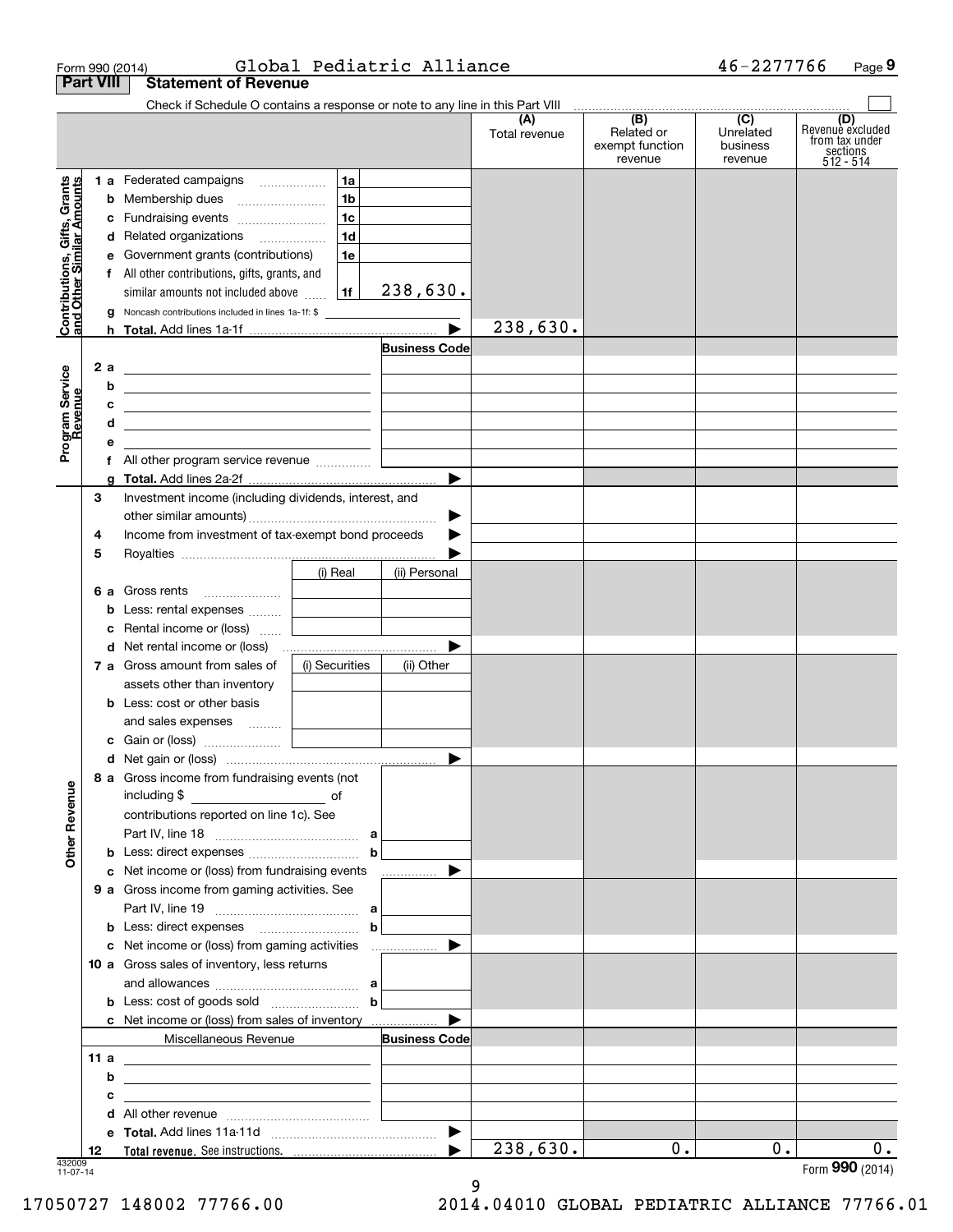Form 990 (2014) GlODal Pedlatric Alliance 4 b-22777/6 Page **Part IX Statement of Functional Expenses** Global Pediatric Alliance 46-2277766

|                  | Section 501(c)(3) and 501(c)(4) organizations must complete all columns. All other organizations must complete column (A).<br>Check if Schedule O contains a response or note to any line in this Part IX     |                |                             |                                    | $\overline{\mathbf{x}}$ |
|------------------|---------------------------------------------------------------------------------------------------------------------------------------------------------------------------------------------------------------|----------------|-----------------------------|------------------------------------|-------------------------|
|                  |                                                                                                                                                                                                               | (A)            | (B)                         | (C)                                | (D)                     |
|                  | Do not include amounts reported on lines 6b,<br>7b, 8b, 9b, and 10b of Part VIII.                                                                                                                             | Total expenses | Program service<br>expenses | Management and<br>general expenses | Fundraising<br>expenses |
| 1.               | Grants and other assistance to domestic organizations                                                                                                                                                         |                |                             |                                    |                         |
|                  | and domestic governments. See Part IV, line 21                                                                                                                                                                |                |                             |                                    |                         |
| $\mathbf{2}$     | Grants and other assistance to domestic                                                                                                                                                                       |                |                             |                                    |                         |
|                  | individuals. See Part IV, line 22                                                                                                                                                                             |                |                             |                                    |                         |
| 3                | Grants and other assistance to foreign                                                                                                                                                                        |                |                             |                                    |                         |
|                  | organizations, foreign governments, and foreign                                                                                                                                                               |                |                             |                                    |                         |
|                  | individuals. See Part IV, lines 15 and 16                                                                                                                                                                     | 8,146.         | 8,146.                      |                                    |                         |
| 4                | Benefits paid to or for members                                                                                                                                                                               |                |                             |                                    |                         |
| 5                | Compensation of current officers, directors,                                                                                                                                                                  |                |                             |                                    |                         |
|                  |                                                                                                                                                                                                               | 49,115.        | 14,735.                     | 30,942.                            | 3,438.                  |
| 6                | Compensation not included above, to disqualified                                                                                                                                                              |                |                             |                                    |                         |
|                  | persons (as defined under section 4958(f)(1)) and                                                                                                                                                             |                |                             |                                    |                         |
|                  | persons described in section 4958(c)(3)(B)                                                                                                                                                                    |                |                             |                                    |                         |
| 7                |                                                                                                                                                                                                               | 17,361.        | 17,361.                     |                                    |                         |
| 8                | Pension plan accruals and contributions (include                                                                                                                                                              |                |                             |                                    |                         |
|                  | section 401(k) and 403(b) employer contributions)                                                                                                                                                             |                |                             |                                    |                         |
| 9                |                                                                                                                                                                                                               | 6,087.         | 3,817.                      | 2,043.                             | 227.                    |
| 10               |                                                                                                                                                                                                               | 4,737.         | 2,361.                      | $\overline{2}$ , 101.              | 275.                    |
| 11               | Fees for services (non-employees):                                                                                                                                                                            |                |                             |                                    |                         |
| a                |                                                                                                                                                                                                               |                |                             |                                    |                         |
| b                |                                                                                                                                                                                                               |                |                             |                                    |                         |
| с                |                                                                                                                                                                                                               | 5,216.         | 1,565.                      | 3,651.                             |                         |
| d                |                                                                                                                                                                                                               |                |                             |                                    |                         |
| е                | Professional fundraising services. See Part IV, line 17                                                                                                                                                       |                |                             |                                    |                         |
| f                | Investment management fees                                                                                                                                                                                    |                |                             |                                    |                         |
| g                | Other. (If line 11g amount exceeds 10% of line 25,                                                                                                                                                            |                |                             |                                    |                         |
|                  | column (A) amount, list line 11g expenses on Sch O.)                                                                                                                                                          | 55,702.        | 52,087.                     | 2,614.                             | 1,001.                  |
| 12 <sup>12</sup> |                                                                                                                                                                                                               | 179.           |                             | 90.                                | 89.                     |
| 13               |                                                                                                                                                                                                               | 1,555.         | 801.                        | 377.                               | 377.                    |
| 14               |                                                                                                                                                                                                               | 543.           | 255.                        | 144.                               | 144.                    |
| 15               |                                                                                                                                                                                                               |                |                             |                                    |                         |
| 16               |                                                                                                                                                                                                               | 902.           | 902.                        |                                    |                         |
| 17               |                                                                                                                                                                                                               | 12,494.        | 12,381.                     | 113.                               |                         |
| 18               | Payments of travel or entertainment expenses                                                                                                                                                                  |                |                             |                                    |                         |
|                  | for any federal, state, or local public officials                                                                                                                                                             |                |                             |                                    |                         |
| 19               | Conferences, conventions, and meetings                                                                                                                                                                        |                |                             |                                    |                         |
| 20               | Interest                                                                                                                                                                                                      |                |                             |                                    |                         |
| 21               |                                                                                                                                                                                                               |                |                             |                                    |                         |
| 22               | Depreciation, depletion, and amortization                                                                                                                                                                     |                |                             |                                    |                         |
| 23               | Insurance                                                                                                                                                                                                     | 1,473.         | 442.                        | 1,031.                             |                         |
| 24               | Other expenses. Itemize expenses not covered<br>above. (List miscellaneous expenses in line 24e. If line<br>24e amount exceeds 10% of line 25, column (A)<br>amount, list line 24e expenses on Schedule O.) [ |                |                             |                                    |                         |
|                  | a Program training                                                                                                                                                                                            | 12,888.        | 12,888.                     |                                    |                         |
| b                | Project supplies                                                                                                                                                                                              | 4,708.         | 4,708.                      |                                    |                         |
| c.               | Bank & credit card fees                                                                                                                                                                                       | 1,608.         | 479.                        | 1,129.                             |                         |
| d                | Telephone & communicati                                                                                                                                                                                       | 1,153.         | 843.                        | 202.                               | 108.                    |
|                  | e All other expenses                                                                                                                                                                                          | 984.           | 289.                        | 400.                               | 295.                    |
| 25               | Total functional expenses. Add lines 1 through 24e                                                                                                                                                            | 184,851.       | 134,060.                    | 44,837.                            | 5,954.                  |
| 26               | Joint costs. Complete this line only if the organization                                                                                                                                                      |                |                             |                                    |                         |
|                  | reported in column (B) joint costs from a combined                                                                                                                                                            |                |                             |                                    |                         |
|                  | educational campaign and fundraising solicitation.                                                                                                                                                            |                |                             |                                    |                         |
|                  | Check here $\blacktriangleright$<br>if following SOP 98-2 (ASC 958-720)                                                                                                                                       |                |                             |                                    |                         |
|                  | 432010 11-07-14                                                                                                                                                                                               |                |                             |                                    | Form 990 (2014)         |

10 17050727 148002 77766.00 2014.04010 GLOBAL PEDIATRIC ALLIANCE 77766.01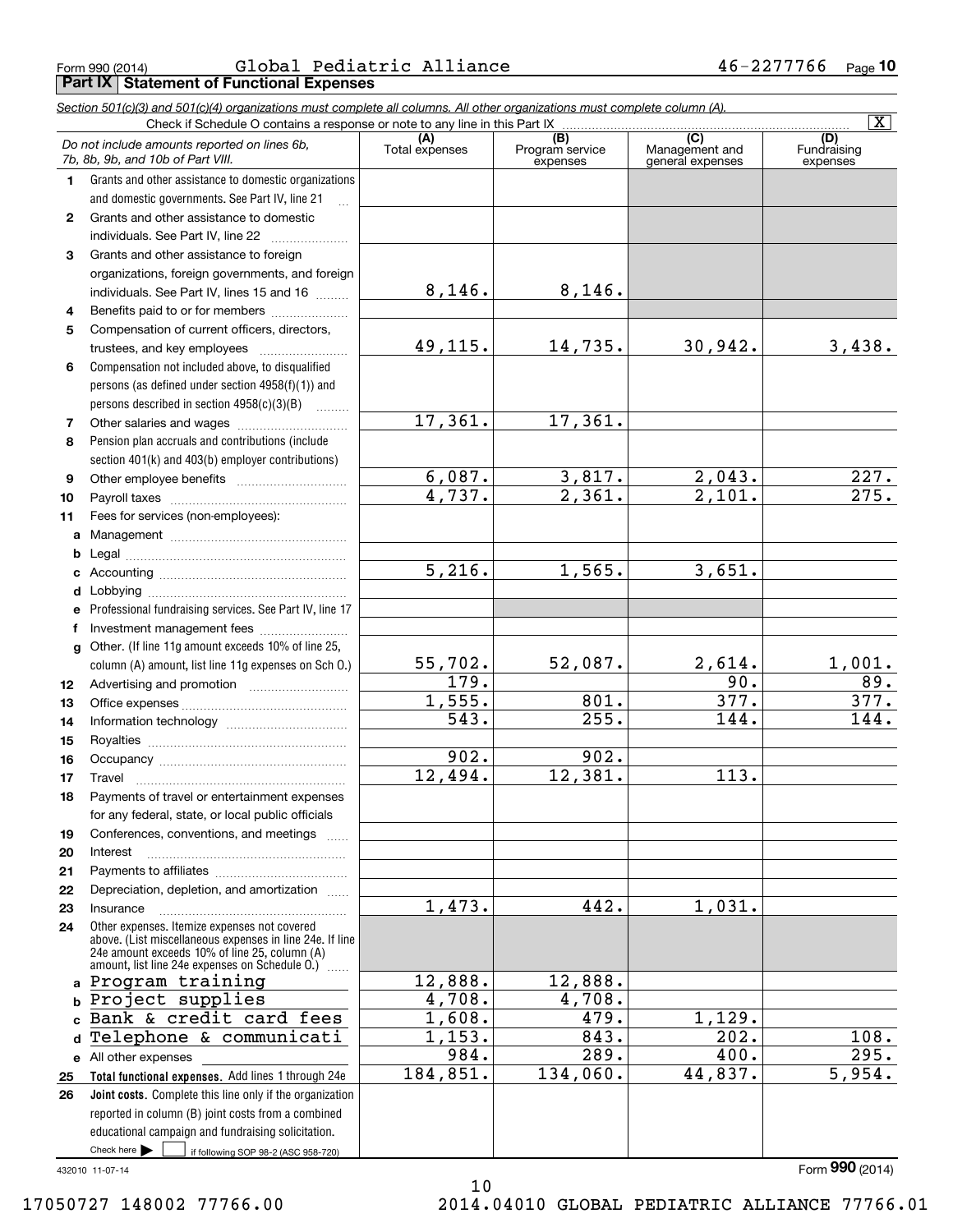| Form 990 (2014) |                               | Global Pediatric Alliance | $46 - 2277766$ Page |  |
|-----------------|-------------------------------|---------------------------|---------------------|--|
|                 | <b>Part X</b>   Balance Sheet |                           |                     |  |

**11** Global Pediatric Alliance 46-2277766

|                             |    |                                                                                                                                                                                                                                | (A)<br>Beginning of year |                 | (B)<br>End of year |
|-----------------------------|----|--------------------------------------------------------------------------------------------------------------------------------------------------------------------------------------------------------------------------------|--------------------------|-----------------|--------------------|
|                             | 1  |                                                                                                                                                                                                                                | 36,075.                  | $\mathbf{1}$    | 91,422.            |
|                             | 2  |                                                                                                                                                                                                                                |                          | $\mathbf{2}$    |                    |
|                             | 3  |                                                                                                                                                                                                                                |                          | 3               |                    |
|                             | 4  |                                                                                                                                                                                                                                |                          | 4               |                    |
|                             | 5  | Loans and other receivables from current and former officers, directors,                                                                                                                                                       |                          |                 |                    |
|                             |    | trustees, key employees, and highest compensated employees. Complete                                                                                                                                                           |                          |                 |                    |
|                             |    | Part II of Schedule Land Communication and Taracan Art II of Schedule Land Communication and Taracan Art II of                                                                                                                 |                          | 5               |                    |
|                             | 6  | Loans and other receivables from other disqualified persons (as defined under                                                                                                                                                  |                          |                 |                    |
|                             |    | section 4958(f)(1)), persons described in section 4958(c)(3)(B), and contributing                                                                                                                                              |                          |                 |                    |
|                             |    | employers and sponsoring organizations of section 501(c)(9) voluntary                                                                                                                                                          |                          |                 |                    |
|                             |    | employees' beneficiary organizations (see instr). Complete Part II of Sch L                                                                                                                                                    |                          | 6               |                    |
| Assets                      | 7  |                                                                                                                                                                                                                                |                          | $\overline{7}$  |                    |
|                             | 8  |                                                                                                                                                                                                                                |                          | 8               |                    |
|                             | 9  | Prepaid expenses and deferred charges [11] matter contracts and the ferred charges [11] matter contracts and the Prepaid expenses and deferred charges [11] matter contracts and the Prepaid experiment of Prepaid experiment  |                          | 9               |                    |
|                             |    | <b>10a</b> Land, buildings, and equipment: cost or other                                                                                                                                                                       |                          |                 |                    |
|                             |    | basis. Complete Part VI of Schedule D<br>10a                                                                                                                                                                                   |                          |                 |                    |
|                             |    | 10b<br><b>b</b> Less: accumulated depreciation                                                                                                                                                                                 |                          | 10 <sub>c</sub> |                    |
|                             | 11 |                                                                                                                                                                                                                                |                          | 11              |                    |
|                             | 12 |                                                                                                                                                                                                                                |                          | 12              |                    |
|                             | 13 |                                                                                                                                                                                                                                |                          | 13              |                    |
|                             | 14 |                                                                                                                                                                                                                                |                          | 14              |                    |
|                             | 15 |                                                                                                                                                                                                                                |                          | 15              |                    |
|                             | 16 |                                                                                                                                                                                                                                | 36,075.                  | 16              | 91,422.            |
|                             | 17 |                                                                                                                                                                                                                                |                          | 17              | 1,568.             |
|                             | 18 |                                                                                                                                                                                                                                |                          | 18              |                    |
|                             | 19 | Deferred revenue manual contracts and contracts are all the manual contracts and contracts are contracted and contracts are contracted and contract are contracted and contract are contracted and contract are contracted and |                          | 19              |                    |
|                             | 20 |                                                                                                                                                                                                                                |                          | 20              |                    |
|                             | 21 | Escrow or custodial account liability. Complete Part IV of Schedule D<br>.                                                                                                                                                     |                          | 21              |                    |
|                             | 22 | Loans and other payables to current and former officers, directors, trustees,                                                                                                                                                  |                          |                 |                    |
| Liabilities                 |    | key employees, highest compensated employees, and disqualified persons.                                                                                                                                                        |                          |                 |                    |
|                             |    |                                                                                                                                                                                                                                |                          | 22              |                    |
|                             | 23 | Secured mortgages and notes payable to unrelated third parties                                                                                                                                                                 |                          | 23              |                    |
|                             | 24 |                                                                                                                                                                                                                                |                          | 24              |                    |
|                             | 25 | Other liabilities (including federal income tax, payables to related third                                                                                                                                                     |                          |                 |                    |
|                             |    | parties, and other liabilities not included on lines 17-24). Complete Part X of                                                                                                                                                |                          |                 |                    |
|                             |    | Schedule D                                                                                                                                                                                                                     |                          | 25              |                    |
|                             | 26 |                                                                                                                                                                                                                                | 0.                       | 26              | 1,568.             |
|                             |    | Organizations that follow SFAS 117 (ASC 958), check here $\blacktriangleright \begin{array}{c} \boxed{X} \end{array}$ and                                                                                                      |                          |                 |                    |
|                             |    | complete lines 27 through 29, and lines 33 and 34.                                                                                                                                                                             |                          |                 |                    |
|                             | 27 |                                                                                                                                                                                                                                | 36,075.                  | 27              | 89,854.            |
|                             | 28 |                                                                                                                                                                                                                                |                          | 28              |                    |
|                             | 29 | Permanently restricted net assets                                                                                                                                                                                              |                          | 29              |                    |
| Net Assets or Fund Balances |    | Organizations that do not follow SFAS 117 (ASC 958), check here $\blacktriangleright$                                                                                                                                          |                          |                 |                    |
|                             |    | and complete lines 30 through 34.                                                                                                                                                                                              |                          |                 |                    |
|                             | 30 |                                                                                                                                                                                                                                |                          | 30              |                    |
|                             | 31 | Paid-in or capital surplus, or land, building, or equipment fund                                                                                                                                                               |                          | 31              |                    |
|                             | 32 | Retained earnings, endowment, accumulated income, or other funds                                                                                                                                                               |                          | 32              |                    |
|                             | 33 |                                                                                                                                                                                                                                | 36,075.                  | 33              | 89,854.            |
|                             | 34 |                                                                                                                                                                                                                                | 36,075.                  | 34              | 91,422.            |
|                             |    |                                                                                                                                                                                                                                |                          |                 | Form 990 (2014)    |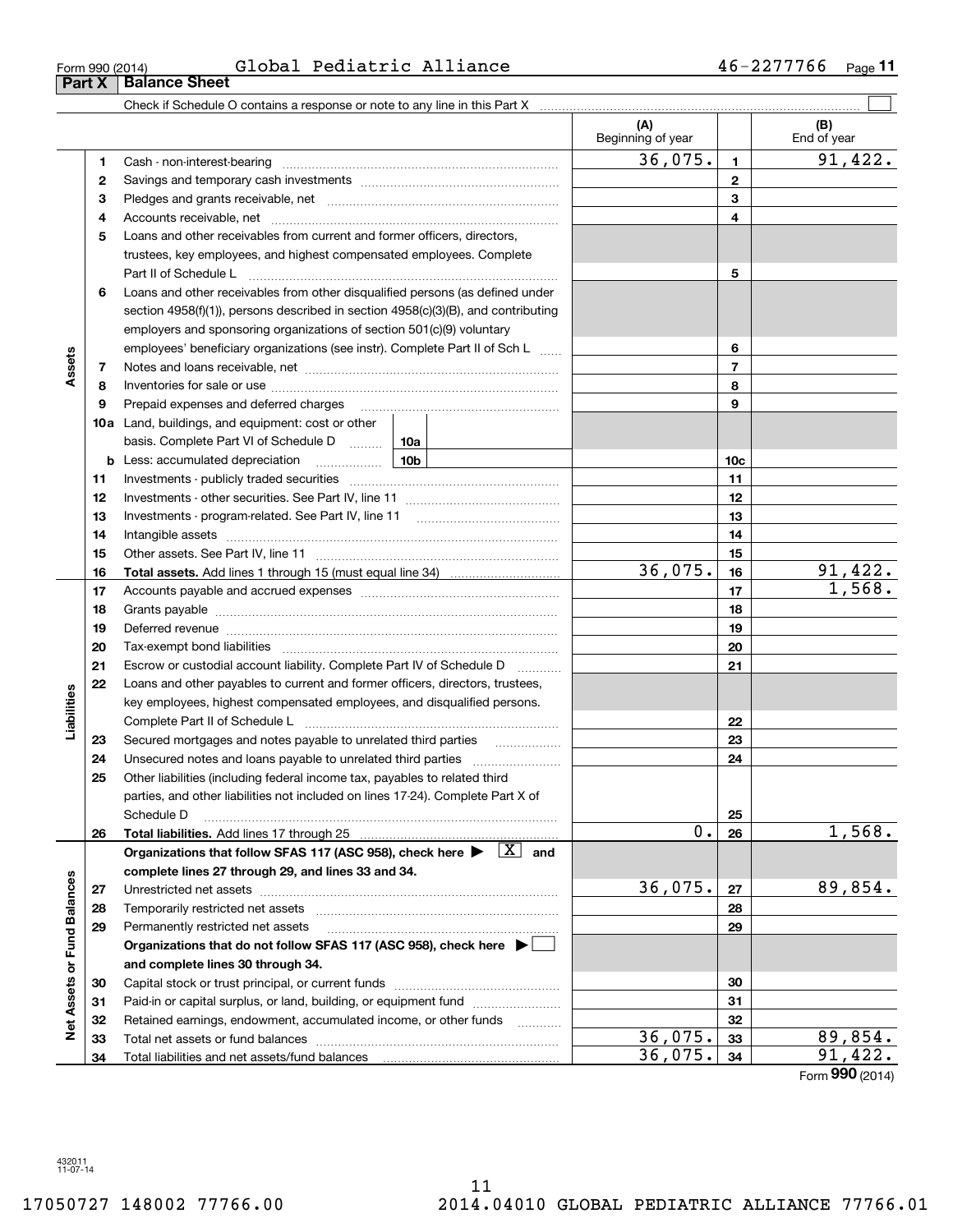|    | Global Pediatric Alliance<br>Form 990 (2014)                                                                                                                      | 46-2277766              |          |           | Page 12   |
|----|-------------------------------------------------------------------------------------------------------------------------------------------------------------------|-------------------------|----------|-----------|-----------|
|    | <b>Reconciliation of Net Assets</b><br>Part XI                                                                                                                    |                         |          |           |           |
|    | Check if Schedule O contains a response or note to any line in this Part XI [11] [12] Check if Schedule O contains a response or note to any line in this Part XI |                         |          |           |           |
|    |                                                                                                                                                                   |                         |          |           |           |
| 1  | Total revenue (must equal Part VIII, column (A), line 12)                                                                                                         | $\mathbf{1}$            | 238,630. |           |           |
| 2  |                                                                                                                                                                   | $\mathbf{2}$            | 184,851. |           |           |
| з  | Revenue less expenses. Subtract line 2 from line 1                                                                                                                | 3                       |          |           | 53,779.   |
| 4  |                                                                                                                                                                   | $\overline{\mathbf{4}}$ |          |           | 36,075.   |
| 5  | Net unrealized gains (losses) on investments                                                                                                                      | 5                       |          |           |           |
| 6  | Donated services and use of facilities                                                                                                                            | 6                       |          |           |           |
| 7  | Investment expenses                                                                                                                                               | $\overline{7}$          |          |           |           |
| 8  | Prior period adjustments                                                                                                                                          | 8                       |          |           |           |
| 9  |                                                                                                                                                                   | 9                       |          |           | 0.        |
| 10 | Net assets or fund balances at end of year. Combine lines 3 through 9 (must equal Part X, line 33,                                                                |                         |          |           |           |
|    | column (B))                                                                                                                                                       | 10                      |          |           | 89,854.   |
|    | Part XII Financial Statements and Reporting                                                                                                                       |                         |          |           |           |
|    |                                                                                                                                                                   |                         |          |           |           |
|    |                                                                                                                                                                   |                         |          | Yes       | <b>No</b> |
| 1  | $\boxed{\mathbf{X}}$ Accrual<br>Accounting method used to prepare the Form 990: <u>[</u> Cash<br>Other                                                            |                         |          |           |           |
|    | If the organization changed its method of accounting from a prior year or checked "Other," explain in Schedule O.                                                 |                         |          |           |           |
|    | 2a Were the organization's financial statements compiled or reviewed by an independent accountant?                                                                |                         | 2a       |           | X         |
|    | If "Yes," check a box below to indicate whether the financial statements for the year were compiled or reviewed on a                                              |                         |          |           |           |
|    | separate basis, consolidated basis, or both:                                                                                                                      |                         |          |           |           |
|    | Both consolidated and separate basis<br>Separate basis<br>Consolidated basis                                                                                      |                         |          |           | х         |
|    | <b>b</b> Were the organization's financial statements audited by an independent accountant?                                                                       |                         | 2b       |           |           |
|    | If "Yes," check a box below to indicate whether the financial statements for the year were audited on a separate basis,                                           |                         |          |           |           |
|    | consolidated basis, or both:                                                                                                                                      |                         |          |           |           |
|    | Separate basis<br>Consolidated basis<br>Both consolidated and separate basis                                                                                      |                         |          |           |           |
|    | c If "Yes" to line 2a or 2b, does the organization have a committee that assumes responsibility for oversight of the audit,                                       |                         |          |           |           |
|    | review, or compilation of its financial statements and selection of an independent accountant?                                                                    |                         | 2c       |           |           |
|    | If the organization changed either its oversight process or selection process during the tax year, explain in Schedule O.                                         |                         |          |           |           |
|    | 3a As a result of a federal award, was the organization required to undergo an audit or audits as set forth in the Single Audit                                   |                         |          |           | Х         |
|    | Act and OMB Circular A-133?                                                                                                                                       |                         | 3a       |           |           |
|    | <b>b</b> If "Yes," did the organization undergo the required audit or audits? If the organization did not undergo the required audit                              |                         |          |           |           |
|    | or audits, explain why in Schedule O and describe any steps taken to undergo such audits matured and the matur                                                    |                         | 3b       | $000 - 1$ |           |

Form (2014) **990**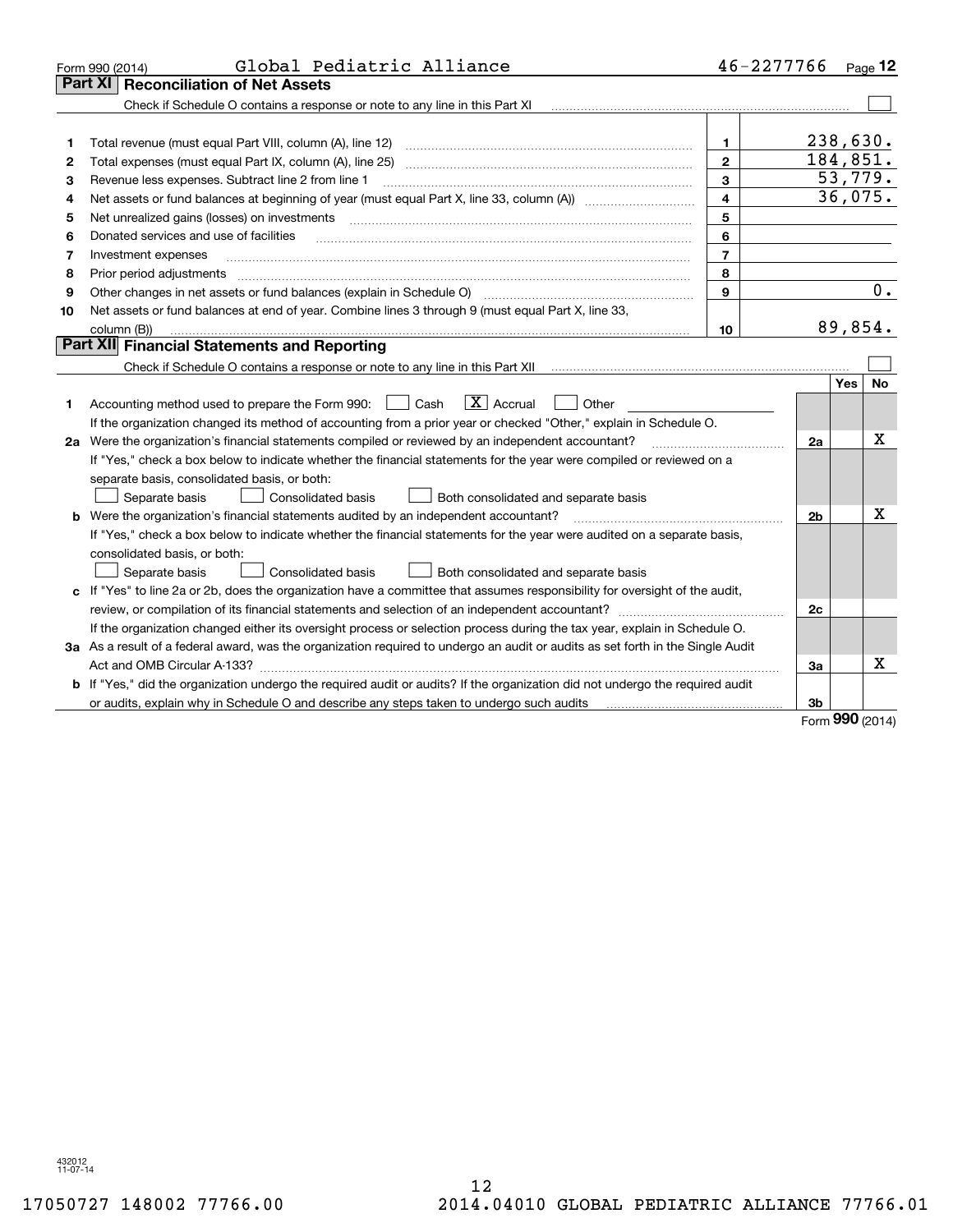| <b>SCHEDULE A</b> |  |
|-------------------|--|
|-------------------|--|

Department of the Treasury Internal Revenue Service

|  |  |  | (Form 990 or 990-EZ) |
|--|--|--|----------------------|
|--|--|--|----------------------|

# **Public Charity Status and Public Support**

**Complete if the organization is a section 501(c)(3) organization or a section 4947(a)(1) nonexempt charitable trust.**

**| Attach to Form 990 or Form 990-EZ.** 

|  |  |  |  | Name of the organization |  |
|--|--|--|--|--------------------------|--|
|--|--|--|--|--------------------------|--|

|        |                                                                                                                                                                                       | Name of the organization                                                                                                                                                                                                                                                               |          |                                             |                          |                     |                        |  | <b>Employer identification number</b> |  |  |  |
|--------|---------------------------------------------------------------------------------------------------------------------------------------------------------------------------------------|----------------------------------------------------------------------------------------------------------------------------------------------------------------------------------------------------------------------------------------------------------------------------------------|----------|---------------------------------------------|--------------------------|---------------------|------------------------|--|---------------------------------------|--|--|--|
|        |                                                                                                                                                                                       |                                                                                                                                                                                                                                                                                        |          | Global Pediatric Alliance                   |                          |                     |                        |  | 46-2277766                            |  |  |  |
| Part I |                                                                                                                                                                                       | Reason for Public Charity Status (All organizations must complete this part.) See instructions.                                                                                                                                                                                        |          |                                             |                          |                     |                        |  |                                       |  |  |  |
|        |                                                                                                                                                                                       | The organization is not a private foundation because it is: (For lines 1 through 11, check only one box.)                                                                                                                                                                              |          |                                             |                          |                     |                        |  |                                       |  |  |  |
| 1      |                                                                                                                                                                                       | A church, convention of churches, or association of churches described in section 170(b)(1)(A)(i).                                                                                                                                                                                     |          |                                             |                          |                     |                        |  |                                       |  |  |  |
| 2      |                                                                                                                                                                                       | A school described in section 170(b)(1)(A)(ii). (Attach Schedule E.)                                                                                                                                                                                                                   |          |                                             |                          |                     |                        |  |                                       |  |  |  |
| з      |                                                                                                                                                                                       | A hospital or a cooperative hospital service organization described in section 170(b)(1)(A)(iii).                                                                                                                                                                                      |          |                                             |                          |                     |                        |  |                                       |  |  |  |
|        |                                                                                                                                                                                       | A medical research organization operated in conjunction with a hospital described in section 170(b)(1)(A)(iii). Enter the hospital's name,                                                                                                                                             |          |                                             |                          |                     |                        |  |                                       |  |  |  |
|        |                                                                                                                                                                                       | city, and state:                                                                                                                                                                                                                                                                       |          |                                             |                          |                     |                        |  |                                       |  |  |  |
| 5.     |                                                                                                                                                                                       | An organization operated for the benefit of a college or university owned or operated by a governmental unit described in                                                                                                                                                              |          |                                             |                          |                     |                        |  |                                       |  |  |  |
|        |                                                                                                                                                                                       | section 170(b)(1)(A)(iv). (Complete Part II.)                                                                                                                                                                                                                                          |          |                                             |                          |                     |                        |  |                                       |  |  |  |
| 6      |                                                                                                                                                                                       | A federal, state, or local government or governmental unit described in section 170(b)(1)(A)(v).                                                                                                                                                                                       |          |                                             |                          |                     |                        |  |                                       |  |  |  |
| 7      | $\lfloor x \rfloor$                                                                                                                                                                   | An organization that normally receives a substantial part of its support from a governmental unit or from the general public described in                                                                                                                                              |          |                                             |                          |                     |                        |  |                                       |  |  |  |
|        |                                                                                                                                                                                       | section 170(b)(1)(A)(vi). (Complete Part II.)                                                                                                                                                                                                                                          |          |                                             |                          |                     |                        |  |                                       |  |  |  |
| 8      |                                                                                                                                                                                       | A community trust described in section 170(b)(1)(A)(vi). (Complete Part II.)                                                                                                                                                                                                           |          |                                             |                          |                     |                        |  |                                       |  |  |  |
| 9      |                                                                                                                                                                                       | An organization that normally receives: (1) more than 33 1/3% of its support from contributions, membership fees, and gross receipts from                                                                                                                                              |          |                                             |                          |                     |                        |  |                                       |  |  |  |
|        |                                                                                                                                                                                       |                                                                                                                                                                                                                                                                                        |          |                                             |                          |                     |                        |  |                                       |  |  |  |
|        |                                                                                                                                                                                       | activities related to its exempt functions - subject to certain exceptions, and (2) no more than 33 1/3% of its support from gross investment<br>income and unrelated business taxable income (less section 511 tax) from businesses acquired by the organization after June 30, 1975. |          |                                             |                          |                     |                        |  |                                       |  |  |  |
|        |                                                                                                                                                                                       | See section 509(a)(2). (Complete Part III.)                                                                                                                                                                                                                                            |          |                                             |                          |                     |                        |  |                                       |  |  |  |
| 10     |                                                                                                                                                                                       | An organization organized and operated exclusively to test for public safety. See section 509(a)(4).                                                                                                                                                                                   |          |                                             |                          |                     |                        |  |                                       |  |  |  |
| 11     |                                                                                                                                                                                       | An organization organized and operated exclusively for the benefit of, to perform the functions of, or to carry out the purposes of one or                                                                                                                                             |          |                                             |                          |                     |                        |  |                                       |  |  |  |
|        |                                                                                                                                                                                       | more publicly supported organizations described in section 509(a)(1) or section 509(a)(2). See section 509(a)(3). Check the box in                                                                                                                                                     |          |                                             |                          |                     |                        |  |                                       |  |  |  |
|        |                                                                                                                                                                                       | lines 11a through 11d that describes the type of supporting organization and complete lines 11e, 11f, and 11g.                                                                                                                                                                         |          |                                             |                          |                     |                        |  |                                       |  |  |  |
| а      |                                                                                                                                                                                       | Type I. A supporting organization operated, supervised, or controlled by its supported organization(s), typically by giving                                                                                                                                                            |          |                                             |                          |                     |                        |  |                                       |  |  |  |
|        |                                                                                                                                                                                       |                                                                                                                                                                                                                                                                                        |          |                                             |                          |                     |                        |  |                                       |  |  |  |
|        | the supported organization(s) the power to regularly appoint or elect a majority of the directors or trustees of the supporting                                                       |                                                                                                                                                                                                                                                                                        |          |                                             |                          |                     |                        |  |                                       |  |  |  |
|        | organization. You must complete Part IV, Sections A and B.<br>Type II. A supporting organization supervised or controlled in connection with its supported organization(s), by having |                                                                                                                                                                                                                                                                                        |          |                                             |                          |                     |                        |  |                                       |  |  |  |
| b      |                                                                                                                                                                                       |                                                                                                                                                                                                                                                                                        |          |                                             |                          |                     |                        |  |                                       |  |  |  |
|        |                                                                                                                                                                                       | control or management of the supporting organization vested in the same persons that control or manage the supported                                                                                                                                                                   |          |                                             |                          |                     |                        |  |                                       |  |  |  |
|        |                                                                                                                                                                                       | organization(s). You must complete Part IV, Sections A and C.                                                                                                                                                                                                                          |          |                                             |                          |                     |                        |  |                                       |  |  |  |
| с      |                                                                                                                                                                                       | Type III functionally integrated. A supporting organization operated in connection with, and functionally integrated with,                                                                                                                                                             |          |                                             |                          |                     |                        |  |                                       |  |  |  |
|        |                                                                                                                                                                                       | its supported organization(s) (see instructions). You must complete Part IV, Sections A, D, and E.                                                                                                                                                                                     |          |                                             |                          |                     |                        |  |                                       |  |  |  |
| d      |                                                                                                                                                                                       | Type III non-functionally integrated. A supporting organization operated in connection with its supported organization(s)                                                                                                                                                              |          |                                             |                          |                     |                        |  |                                       |  |  |  |
|        |                                                                                                                                                                                       | that is not functionally integrated. The organization generally must satisfy a distribution requirement and an attentiveness                                                                                                                                                           |          |                                             |                          |                     |                        |  |                                       |  |  |  |
|        |                                                                                                                                                                                       | requirement (see instructions). You must complete Part IV, Sections A and D, and Part V.                                                                                                                                                                                               |          |                                             |                          |                     |                        |  |                                       |  |  |  |
| е      |                                                                                                                                                                                       | Check this box if the organization received a written determination from the IRS that it is a Type I, Type II, Type III<br>functionally integrated, or Type III non-functionally integrated supporting organization.                                                                   |          |                                             |                          |                     |                        |  |                                       |  |  |  |
|        |                                                                                                                                                                                       |                                                                                                                                                                                                                                                                                        |          |                                             |                          |                     |                        |  |                                       |  |  |  |
|        |                                                                                                                                                                                       | <b>f</b> Enter the number of supported organizations<br>g Provide the following information about the supported organization(s).                                                                                                                                                       |          |                                             |                          |                     |                        |  |                                       |  |  |  |
|        |                                                                                                                                                                                       | (i) Name of supported                                                                                                                                                                                                                                                                  | (ii) EIN | (iii) Type of organization                  | (iv) Is the organization |                     | (v) Amount of monetary |  | (vi) Amount of                        |  |  |  |
|        |                                                                                                                                                                                       | organization                                                                                                                                                                                                                                                                           |          | (described on lines 1-9                     | listed in your           | governing document? | support (see           |  | other support (see                    |  |  |  |
|        |                                                                                                                                                                                       |                                                                                                                                                                                                                                                                                        |          | above or IRC section<br>(see instructions)) | Yes                      | No                  | Instructions)          |  | Instructions)                         |  |  |  |
|        |                                                                                                                                                                                       |                                                                                                                                                                                                                                                                                        |          |                                             |                          |                     |                        |  |                                       |  |  |  |
|        |                                                                                                                                                                                       |                                                                                                                                                                                                                                                                                        |          |                                             |                          |                     |                        |  |                                       |  |  |  |
|        |                                                                                                                                                                                       |                                                                                                                                                                                                                                                                                        |          |                                             |                          |                     |                        |  |                                       |  |  |  |
|        |                                                                                                                                                                                       |                                                                                                                                                                                                                                                                                        |          |                                             |                          |                     |                        |  |                                       |  |  |  |
|        |                                                                                                                                                                                       |                                                                                                                                                                                                                                                                                        |          |                                             |                          |                     |                        |  |                                       |  |  |  |
|        |                                                                                                                                                                                       |                                                                                                                                                                                                                                                                                        |          |                                             |                          |                     |                        |  |                                       |  |  |  |
|        |                                                                                                                                                                                       |                                                                                                                                                                                                                                                                                        |          |                                             |                          |                     |                        |  |                                       |  |  |  |
|        |                                                                                                                                                                                       |                                                                                                                                                                                                                                                                                        |          |                                             |                          |                     |                        |  |                                       |  |  |  |
|        |                                                                                                                                                                                       |                                                                                                                                                                                                                                                                                        |          |                                             |                          |                     |                        |  |                                       |  |  |  |

13

**Total**LHA For Paperwork Reduction Act Notice, see the Instructions for

**Schedule A (Form 990 or 990-EZ) 2014**

OMB No. 1545-0047

**Open to Public Inspection**

**2014**

**Form 990 or 990-EZ.** 432021 09-17-14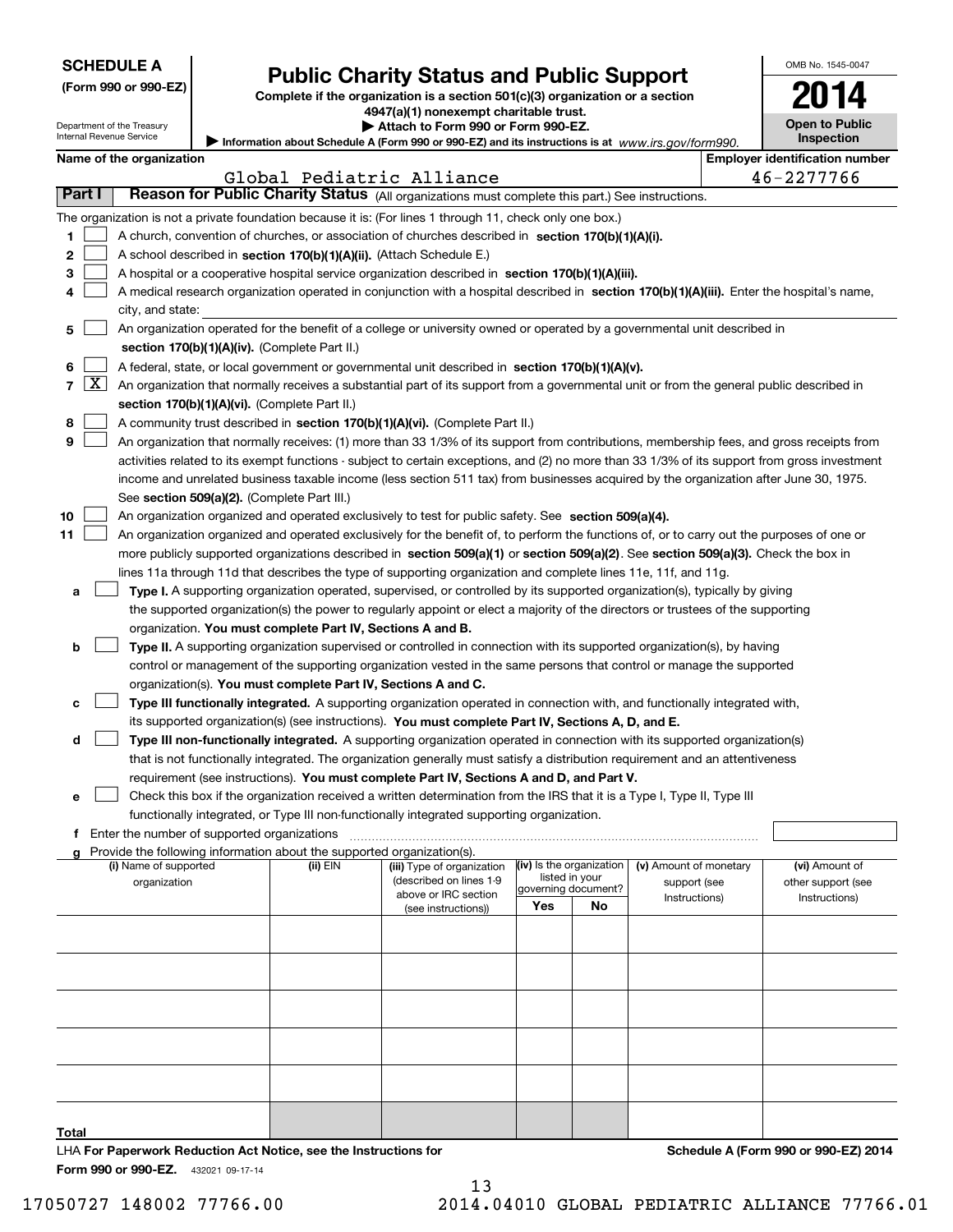#### Schedule A (Form 990 or 990-EZ) 2014  ${\bf Gla}$   ${\bf Dola1}$   ${\bf Pediatric}$   ${\bf Alliance}$   ${\bf 46-2277766}$   ${\bf Page}$

 $46 - 2277766$  Page 2

(Complete only if you checked the box on line 5, 7, or 8 of Part I or if the organization failed to qualify under Part III. If the organization fails to qualify under the tests listed below, please complete Part III.) **Part II** Support Schedule for Organizations Described in Sections 170(b)(1)(A)(iv) and 170(b)(1)(A)(vi)

| Calendar year (or fiscal year beginning in) $\blacktriangleright$<br>(a) 2010<br>(b) 2011<br>$(d)$ 2013<br>(f) Total<br>$(c)$ 2012<br>(e) $2014$<br><b>1</b> Gifts, grants, contributions, and<br>membership fees received. (Do not<br>238,630.<br>36,075.<br>274,705.<br>include any "unusual grants.")<br>2 Tax revenues levied for the organ-<br>ization's benefit and either paid to<br>or expended on its behalf<br>3 The value of services or facilities<br>furnished by a governmental unit to<br>the organization without charge<br>36,075.<br>238,630.<br>$\overline{274,705}$ .<br><b>4 Total.</b> Add lines 1 through 3<br>The portion of total contributions<br>5.<br>by each person (other than a<br>governmental unit or publicly<br>supported organization) included<br>on line 1 that exceeds 2% of the<br>amount shown on line 11,<br>188,642.<br>column (f)<br>86,063.<br>6 Public support. Subtract line 5 from line 4.<br><b>Section B. Total Support</b><br>$(d)$ 2013<br>Calendar year (or fiscal year beginning in) $\blacktriangleright$<br>(b) 2011<br>$(c)$ 2012<br>(e) 2014<br>(f) Total<br>(a) 2010<br>274,705.<br>238,630.<br>36,075.<br>7 Amounts from line 4<br>8 Gross income from interest,<br>dividends, payments received on<br>securities loans, rents, royalties<br>and income from similar sources<br>9 Net income from unrelated business<br>activities, whether or not the |      |
|--------------------------------------------------------------------------------------------------------------------------------------------------------------------------------------------------------------------------------------------------------------------------------------------------------------------------------------------------------------------------------------------------------------------------------------------------------------------------------------------------------------------------------------------------------------------------------------------------------------------------------------------------------------------------------------------------------------------------------------------------------------------------------------------------------------------------------------------------------------------------------------------------------------------------------------------------------------------------------------------------------------------------------------------------------------------------------------------------------------------------------------------------------------------------------------------------------------------------------------------------------------------------------------------------------------------------------------------------------------------------------------------------------------------|------|
|                                                                                                                                                                                                                                                                                                                                                                                                                                                                                                                                                                                                                                                                                                                                                                                                                                                                                                                                                                                                                                                                                                                                                                                                                                                                                                                                                                                                                    |      |
|                                                                                                                                                                                                                                                                                                                                                                                                                                                                                                                                                                                                                                                                                                                                                                                                                                                                                                                                                                                                                                                                                                                                                                                                                                                                                                                                                                                                                    |      |
|                                                                                                                                                                                                                                                                                                                                                                                                                                                                                                                                                                                                                                                                                                                                                                                                                                                                                                                                                                                                                                                                                                                                                                                                                                                                                                                                                                                                                    |      |
|                                                                                                                                                                                                                                                                                                                                                                                                                                                                                                                                                                                                                                                                                                                                                                                                                                                                                                                                                                                                                                                                                                                                                                                                                                                                                                                                                                                                                    |      |
|                                                                                                                                                                                                                                                                                                                                                                                                                                                                                                                                                                                                                                                                                                                                                                                                                                                                                                                                                                                                                                                                                                                                                                                                                                                                                                                                                                                                                    |      |
|                                                                                                                                                                                                                                                                                                                                                                                                                                                                                                                                                                                                                                                                                                                                                                                                                                                                                                                                                                                                                                                                                                                                                                                                                                                                                                                                                                                                                    |      |
|                                                                                                                                                                                                                                                                                                                                                                                                                                                                                                                                                                                                                                                                                                                                                                                                                                                                                                                                                                                                                                                                                                                                                                                                                                                                                                                                                                                                                    |      |
|                                                                                                                                                                                                                                                                                                                                                                                                                                                                                                                                                                                                                                                                                                                                                                                                                                                                                                                                                                                                                                                                                                                                                                                                                                                                                                                                                                                                                    |      |
|                                                                                                                                                                                                                                                                                                                                                                                                                                                                                                                                                                                                                                                                                                                                                                                                                                                                                                                                                                                                                                                                                                                                                                                                                                                                                                                                                                                                                    |      |
|                                                                                                                                                                                                                                                                                                                                                                                                                                                                                                                                                                                                                                                                                                                                                                                                                                                                                                                                                                                                                                                                                                                                                                                                                                                                                                                                                                                                                    |      |
|                                                                                                                                                                                                                                                                                                                                                                                                                                                                                                                                                                                                                                                                                                                                                                                                                                                                                                                                                                                                                                                                                                                                                                                                                                                                                                                                                                                                                    |      |
|                                                                                                                                                                                                                                                                                                                                                                                                                                                                                                                                                                                                                                                                                                                                                                                                                                                                                                                                                                                                                                                                                                                                                                                                                                                                                                                                                                                                                    |      |
|                                                                                                                                                                                                                                                                                                                                                                                                                                                                                                                                                                                                                                                                                                                                                                                                                                                                                                                                                                                                                                                                                                                                                                                                                                                                                                                                                                                                                    |      |
|                                                                                                                                                                                                                                                                                                                                                                                                                                                                                                                                                                                                                                                                                                                                                                                                                                                                                                                                                                                                                                                                                                                                                                                                                                                                                                                                                                                                                    |      |
|                                                                                                                                                                                                                                                                                                                                                                                                                                                                                                                                                                                                                                                                                                                                                                                                                                                                                                                                                                                                                                                                                                                                                                                                                                                                                                                                                                                                                    |      |
|                                                                                                                                                                                                                                                                                                                                                                                                                                                                                                                                                                                                                                                                                                                                                                                                                                                                                                                                                                                                                                                                                                                                                                                                                                                                                                                                                                                                                    |      |
|                                                                                                                                                                                                                                                                                                                                                                                                                                                                                                                                                                                                                                                                                                                                                                                                                                                                                                                                                                                                                                                                                                                                                                                                                                                                                                                                                                                                                    |      |
|                                                                                                                                                                                                                                                                                                                                                                                                                                                                                                                                                                                                                                                                                                                                                                                                                                                                                                                                                                                                                                                                                                                                                                                                                                                                                                                                                                                                                    |      |
|                                                                                                                                                                                                                                                                                                                                                                                                                                                                                                                                                                                                                                                                                                                                                                                                                                                                                                                                                                                                                                                                                                                                                                                                                                                                                                                                                                                                                    |      |
|                                                                                                                                                                                                                                                                                                                                                                                                                                                                                                                                                                                                                                                                                                                                                                                                                                                                                                                                                                                                                                                                                                                                                                                                                                                                                                                                                                                                                    |      |
|                                                                                                                                                                                                                                                                                                                                                                                                                                                                                                                                                                                                                                                                                                                                                                                                                                                                                                                                                                                                                                                                                                                                                                                                                                                                                                                                                                                                                    |      |
|                                                                                                                                                                                                                                                                                                                                                                                                                                                                                                                                                                                                                                                                                                                                                                                                                                                                                                                                                                                                                                                                                                                                                                                                                                                                                                                                                                                                                    |      |
|                                                                                                                                                                                                                                                                                                                                                                                                                                                                                                                                                                                                                                                                                                                                                                                                                                                                                                                                                                                                                                                                                                                                                                                                                                                                                                                                                                                                                    |      |
|                                                                                                                                                                                                                                                                                                                                                                                                                                                                                                                                                                                                                                                                                                                                                                                                                                                                                                                                                                                                                                                                                                                                                                                                                                                                                                                                                                                                                    |      |
|                                                                                                                                                                                                                                                                                                                                                                                                                                                                                                                                                                                                                                                                                                                                                                                                                                                                                                                                                                                                                                                                                                                                                                                                                                                                                                                                                                                                                    |      |
|                                                                                                                                                                                                                                                                                                                                                                                                                                                                                                                                                                                                                                                                                                                                                                                                                                                                                                                                                                                                                                                                                                                                                                                                                                                                                                                                                                                                                    |      |
|                                                                                                                                                                                                                                                                                                                                                                                                                                                                                                                                                                                                                                                                                                                                                                                                                                                                                                                                                                                                                                                                                                                                                                                                                                                                                                                                                                                                                    |      |
|                                                                                                                                                                                                                                                                                                                                                                                                                                                                                                                                                                                                                                                                                                                                                                                                                                                                                                                                                                                                                                                                                                                                                                                                                                                                                                                                                                                                                    |      |
| business is regularly carried on                                                                                                                                                                                                                                                                                                                                                                                                                                                                                                                                                                                                                                                                                                                                                                                                                                                                                                                                                                                                                                                                                                                                                                                                                                                                                                                                                                                   |      |
| <b>10</b> Other income. Do not include gain                                                                                                                                                                                                                                                                                                                                                                                                                                                                                                                                                                                                                                                                                                                                                                                                                                                                                                                                                                                                                                                                                                                                                                                                                                                                                                                                                                        |      |
| or loss from the sale of capital                                                                                                                                                                                                                                                                                                                                                                                                                                                                                                                                                                                                                                                                                                                                                                                                                                                                                                                                                                                                                                                                                                                                                                                                                                                                                                                                                                                   |      |
| assets (Explain in Part VI.)                                                                                                                                                                                                                                                                                                                                                                                                                                                                                                                                                                                                                                                                                                                                                                                                                                                                                                                                                                                                                                                                                                                                                                                                                                                                                                                                                                                       |      |
| 274,705.<br>11 Total support. Add lines 7 through 10                                                                                                                                                                                                                                                                                                                                                                                                                                                                                                                                                                                                                                                                                                                                                                                                                                                                                                                                                                                                                                                                                                                                                                                                                                                                                                                                                               |      |
| 12<br><b>12</b> Gross receipts from related activities, etc. (see instructions)                                                                                                                                                                                                                                                                                                                                                                                                                                                                                                                                                                                                                                                                                                                                                                                                                                                                                                                                                                                                                                                                                                                                                                                                                                                                                                                                    |      |
| 13 First five years. If the Form 990 is for the organization's first, second, third, fourth, or fifth tax year as a section 501(c)(3)                                                                                                                                                                                                                                                                                                                                                                                                                                                                                                                                                                                                                                                                                                                                                                                                                                                                                                                                                                                                                                                                                                                                                                                                                                                                              |      |
| $\blacktriangleright$ $\boxed{\text{X}}$<br>organization, check this box and stop here                                                                                                                                                                                                                                                                                                                                                                                                                                                                                                                                                                                                                                                                                                                                                                                                                                                                                                                                                                                                                                                                                                                                                                                                                                                                                                                             |      |
| <b>Section C. Computation of Public Support Percentage</b>                                                                                                                                                                                                                                                                                                                                                                                                                                                                                                                                                                                                                                                                                                                                                                                                                                                                                                                                                                                                                                                                                                                                                                                                                                                                                                                                                         |      |
| 14<br>14 Public support percentage for 2014 (line 6, column (f) divided by line 11, column (f) <i>manumeronominimi</i> ng                                                                                                                                                                                                                                                                                                                                                                                                                                                                                                                                                                                                                                                                                                                                                                                                                                                                                                                                                                                                                                                                                                                                                                                                                                                                                          | %    |
| 15                                                                                                                                                                                                                                                                                                                                                                                                                                                                                                                                                                                                                                                                                                                                                                                                                                                                                                                                                                                                                                                                                                                                                                                                                                                                                                                                                                                                                 | $\%$ |
| 16a 33 1/3% support test - 2014. If the organization did not check the box on line 13, and line 14 is 33 1/3% or more, check this box and                                                                                                                                                                                                                                                                                                                                                                                                                                                                                                                                                                                                                                                                                                                                                                                                                                                                                                                                                                                                                                                                                                                                                                                                                                                                          |      |
| stop here. The organization qualifies as a publicly supported organization                                                                                                                                                                                                                                                                                                                                                                                                                                                                                                                                                                                                                                                                                                                                                                                                                                                                                                                                                                                                                                                                                                                                                                                                                                                                                                                                         |      |
| b 33 1/3% support test - 2013. If the organization did not check a box on line 13 or 16a, and line 15 is 33 1/3% or more, check this box                                                                                                                                                                                                                                                                                                                                                                                                                                                                                                                                                                                                                                                                                                                                                                                                                                                                                                                                                                                                                                                                                                                                                                                                                                                                           |      |
| and stop here. The organization qualifies as a publicly supported organization                                                                                                                                                                                                                                                                                                                                                                                                                                                                                                                                                                                                                                                                                                                                                                                                                                                                                                                                                                                                                                                                                                                                                                                                                                                                                                                                     |      |
| 17a 10% -facts-and-circumstances test - 2014. If the organization did not check a box on line 13, 16a, or 16b, and line 14 is 10% or more,                                                                                                                                                                                                                                                                                                                                                                                                                                                                                                                                                                                                                                                                                                                                                                                                                                                                                                                                                                                                                                                                                                                                                                                                                                                                         |      |
| and if the organization meets the "facts-and-circumstances" test, check this box and stop here. Explain in Part VI how the organization                                                                                                                                                                                                                                                                                                                                                                                                                                                                                                                                                                                                                                                                                                                                                                                                                                                                                                                                                                                                                                                                                                                                                                                                                                                                            |      |
| meets the "facts-and-circumstances" test. The organization qualifies as a publicly supported organization                                                                                                                                                                                                                                                                                                                                                                                                                                                                                                                                                                                                                                                                                                                                                                                                                                                                                                                                                                                                                                                                                                                                                                                                                                                                                                          |      |
| <b>b 10% -facts-and-circumstances test - 2013.</b> If the organization did not check a box on line 13, 16a, 16b, or 17a, and line 15 is 10% or                                                                                                                                                                                                                                                                                                                                                                                                                                                                                                                                                                                                                                                                                                                                                                                                                                                                                                                                                                                                                                                                                                                                                                                                                                                                     |      |
| more, and if the organization meets the "facts-and-circumstances" test, check this box and stop here. Explain in Part VI how the                                                                                                                                                                                                                                                                                                                                                                                                                                                                                                                                                                                                                                                                                                                                                                                                                                                                                                                                                                                                                                                                                                                                                                                                                                                                                   |      |
| organization meets the "facts-and-circumstances" test. The organization qualifies as a publicly supported organization                                                                                                                                                                                                                                                                                                                                                                                                                                                                                                                                                                                                                                                                                                                                                                                                                                                                                                                                                                                                                                                                                                                                                                                                                                                                                             |      |
| Private foundation. If the organization did not check a box on line 13, 16a, 16b, 17a, or 17b, check this box and see instructions<br>18<br>Schedule A (Form 990 or 990-F7) 2014                                                                                                                                                                                                                                                                                                                                                                                                                                                                                                                                                                                                                                                                                                                                                                                                                                                                                                                                                                                                                                                                                                                                                                                                                                   |      |

**Schedule A (Form 990 or 990-EZ) 2014**

432022 09-17-14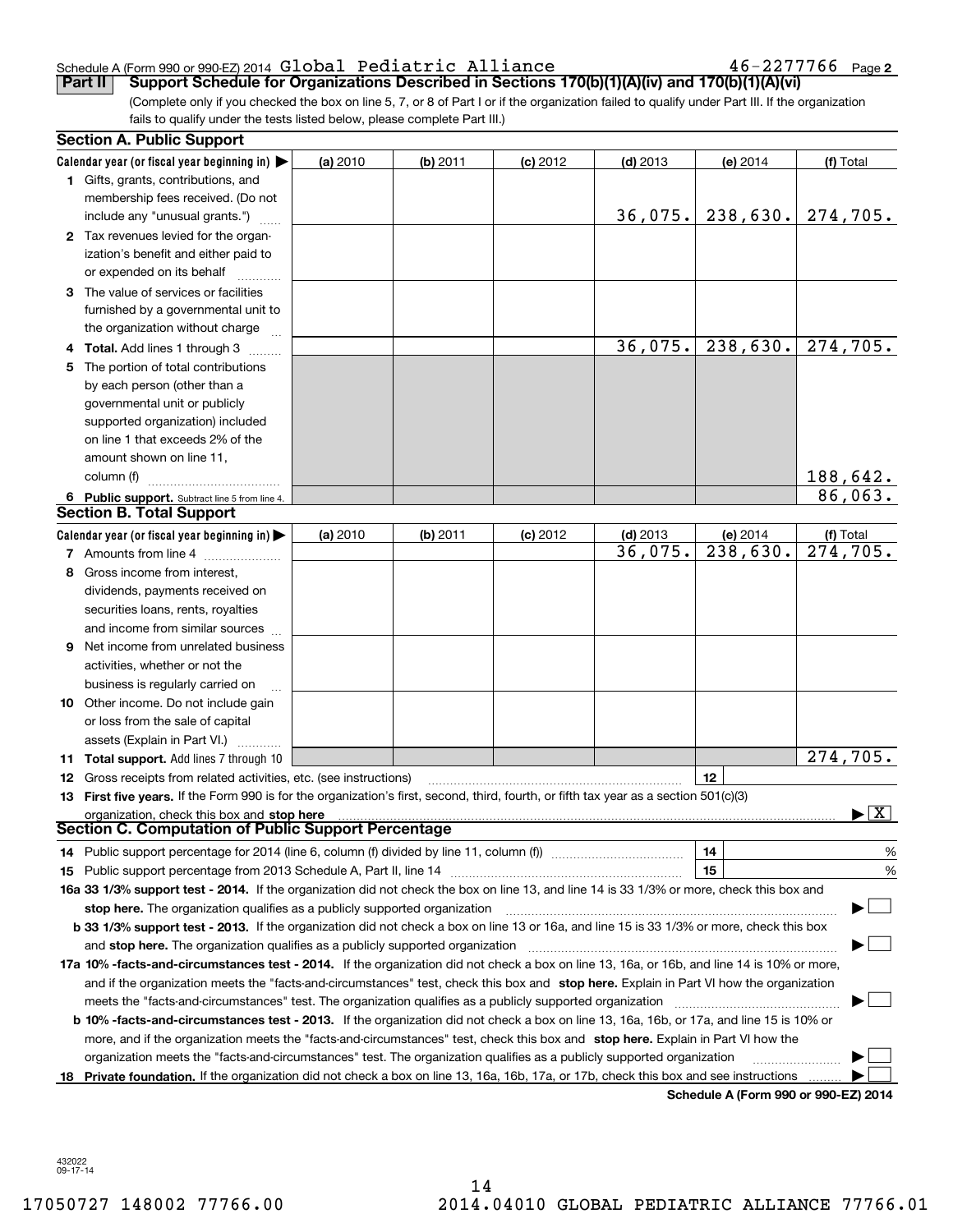## **Part III Support Schedule for Organizations Described in Section 509(a)(2)**

(Complete only if you checked the box on line 9 of Part I or if the organization failed to qualify under Part II. If the organization fails to qualify under the tests listed below, please complete Part II.)

| <b>Section A. Public Support</b>                                                                                                                                                                                               |          |          |            |            |                                      |           |
|--------------------------------------------------------------------------------------------------------------------------------------------------------------------------------------------------------------------------------|----------|----------|------------|------------|--------------------------------------|-----------|
| Calendar year (or fiscal year beginning in) $\blacktriangleright$                                                                                                                                                              | (a) 2010 | (b) 2011 | $(c)$ 2012 | $(d)$ 2013 | (e) 2014                             | (f) Total |
| 1 Gifts, grants, contributions, and                                                                                                                                                                                            |          |          |            |            |                                      |           |
| membership fees received. (Do not                                                                                                                                                                                              |          |          |            |            |                                      |           |
| include any "unusual grants.")                                                                                                                                                                                                 |          |          |            |            |                                      |           |
| 2 Gross receipts from admissions,<br>merchandise sold or services per-<br>formed, or facilities furnished in<br>any activity that is related to the<br>organization's tax-exempt purpose                                       |          |          |            |            |                                      |           |
| 3 Gross receipts from activities that<br>are not an unrelated trade or bus-                                                                                                                                                    |          |          |            |            |                                      |           |
| iness under section 513                                                                                                                                                                                                        |          |          |            |            |                                      |           |
| 4 Tax revenues levied for the organ-<br>ization's benefit and either paid to<br>or expended on its behalf                                                                                                                      |          |          |            |            |                                      |           |
| 5 The value of services or facilities<br>furnished by a governmental unit to                                                                                                                                                   |          |          |            |            |                                      |           |
| the organization without charge                                                                                                                                                                                                |          |          |            |            |                                      |           |
| <b>6 Total.</b> Add lines 1 through 5                                                                                                                                                                                          |          |          |            |            |                                      |           |
| 7a Amounts included on lines 1, 2, and<br>3 received from disqualified persons                                                                                                                                                 |          |          |            |            |                                      |           |
| <b>b</b> Amounts included on lines 2 and 3 received<br>from other than disqualified persons that<br>exceed the greater of \$5,000 or 1% of the<br>amount on line 13 for the year                                               |          |          |            |            |                                      |           |
| c Add lines 7a and 7b                                                                                                                                                                                                          |          |          |            |            |                                      |           |
| 8 Public support (Subtract line 7c from line 6.)<br><b>Section B. Total Support</b>                                                                                                                                            |          |          |            |            |                                      |           |
| Calendar year (or fiscal year beginning in)                                                                                                                                                                                    | (a) 2010 | (b) 2011 | $(c)$ 2012 | $(d)$ 2013 | (e) 2014                             | (f) Total |
| 9 Amounts from line 6                                                                                                                                                                                                          |          |          |            |            |                                      |           |
| 10a Gross income from interest,<br>dividends, payments received on<br>securities loans, rents, royalties<br>and income from similar sources                                                                                    |          |          |            |            |                                      |           |
| <b>b</b> Unrelated business taxable income<br>(less section 511 taxes) from businesses                                                                                                                                         |          |          |            |            |                                      |           |
| acquired after June 30, 1975                                                                                                                                                                                                   |          |          |            |            |                                      |           |
| c Add lines 10a and 10b                                                                                                                                                                                                        |          |          |            |            |                                      |           |
| 11 Net income from unrelated business<br>activities not included in line 10b,<br>whether or not the business is<br>regularly carried on                                                                                        |          |          |            |            |                                      |           |
| 12 Other income. Do not include gain<br>or loss from the sale of capital<br>assets (Explain in Part VI.)                                                                                                                       |          |          |            |            |                                      |           |
| 13 Total support. (Add lines 9, 10c, 11, and 12.)                                                                                                                                                                              |          |          |            |            |                                      |           |
| 14 First five years. If the Form 990 is for the organization's first, second, third, fourth, or fifth tax year as a section 501(c)(3) organization,                                                                            |          |          |            |            |                                      |           |
| check this box and stop here manufactured and content to the state of the state of the state of the state of the state of the state of the state of the state of the state of the state of the state of the state of the state |          |          |            |            |                                      |           |
| <b>Section C. Computation of Public Support Percentage</b>                                                                                                                                                                     |          |          |            |            |                                      |           |
|                                                                                                                                                                                                                                |          |          |            |            | 15                                   | %         |
| 16 Public support percentage from 2013 Schedule A, Part III, line 15<br>Section D. Computation of Investment Income Percentage                                                                                                 |          |          |            |            | 16                                   | %         |
|                                                                                                                                                                                                                                |          |          |            |            |                                      |           |
| 17 Investment income percentage for 2014 (line 10c, column (f) divided by line 13, column (f))                                                                                                                                 |          |          |            |            | 17<br>18                             | %<br>%    |
| 19a 33 1/3% support tests - 2014. If the organization did not check the box on line 14, and line 15 is more than 33 1/3%, and line 17 is not                                                                                   |          |          |            |            |                                      |           |
| more than 33 1/3%, check this box and stop here. The organization qualifies as a publicly supported organization                                                                                                               |          |          |            |            |                                      | ▶         |
| <b>b 33 1/3% support tests - 2013.</b> If the organization did not check a box on line 14 or line 19a, and line 16 is more than 33 1/3%, and                                                                                   |          |          |            |            |                                      |           |
| line 18 is not more than 33 1/3%, check this box and stop here. The organization qualifies as a publicly supported organization                                                                                                |          |          |            |            |                                      |           |
| 20 Private foundation. If the organization did not check a box on line 14, 19a, or 19b, check this box and see instructions                                                                                                    |          |          |            |            |                                      |           |
| 432023 09-17-14                                                                                                                                                                                                                |          |          |            |            | Schedule A (Form 990 or 990-EZ) 2014 |           |
|                                                                                                                                                                                                                                |          | 15       |            |            |                                      |           |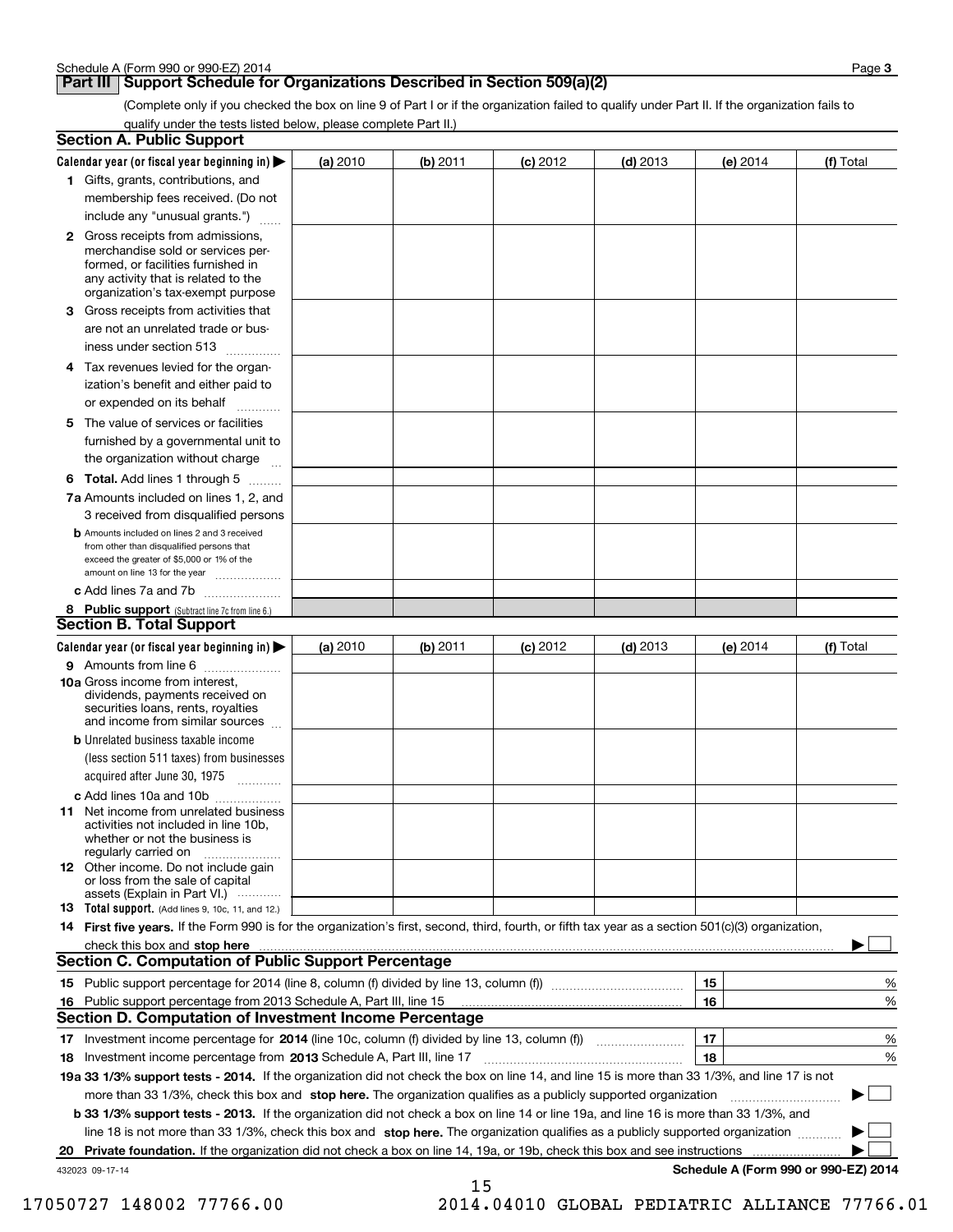### Schedule A (Form 990 or 990-EZ) 2014  ${\bf Gla}$   ${\bf Dola1}$   ${\bf Pediatric}$   ${\bf Alliance}$   ${\bf 46-2277766}$   ${\bf Page}$

## **Part IV Supporting Organizations**

(Complete only if you checked a box on line 11 of Part I. If you checked 11a of Part I, complete Sections A and B. If you checked 11b of Part I, complete Sections A and C. If you checked 11c of Part I, complete Sections A, D, and E. If you checked 11d of Part I, complete Sections A and D, and complete Part V.)

#### **Section A. All Supporting Organizations**

- **1** Are all of the organization's supported organizations listed by name in the organization's governing *If "No" describe in how the supported organizations are designated. If designated by* documents? *Part VI class or purpose, describe the designation. If historic and continuing relationship, explain.*
- **2** Did the organization have any supported organization that does not have an IRS determination of status under section 509(a)(1) or (2)? If "Yes," explain in Part VI how the organization determined that the supported *organization was described in section 509(a)(1) or (2).*
- **3a** Did the organization have a supported organization described in section 501(c)(4), (5), or (6)? If "Yes," answer *(b) and (c) below.*
- **b** Did the organization confirm that each supported organization qualified under section 501(c)(4), (5), or (6) and satisfied the public support tests under section 509(a)(2)? If "Yes," describe in Part VI when and how the *organization made the determination.*
- **c**Did the organization ensure that all support to such organizations was used exclusively for section 170(c)(2) (B) purposes? If "Yes," explain in Part VI what controls the organization put in place to ensure such use.
- **4a***If* Was any supported organization not organized in the United States ("foreign supported organization")? *"Yes" and if you checked 11a or 11b in Part I, answer (b) and (c) below.*
- **b** Did the organization have ultimate control and discretion in deciding whether to make grants to the foreign supported organization? If "Yes," describe in **Part VI** how the organization had such control and discretion *despite being controlled or supervised by or in connection with its supported organizations.*
- **c** Did the organization support any foreign supported organization that does not have an IRS determination under sections 501(c)(3) and 509(a)(1) or (2)? If "Yes," explain in Part VI what controls the organization used *to ensure that all support to the foreign supported organization was used exclusively for section 170(c)(2)(B) purposes.*
- **5a** Did the organization add, substitute, or remove any supported organizations during the tax year? If "Yes," answer (b) and (c) below (if applicable). Also, provide detail in Part VI, including (i) the names and EIN *numbers of the supported organizations added, substituted, or removed, (ii) the reasons for each such action, (iii) the authority under the organization's organizing document authorizing such action, and (iv) how the action was accomplished (such as by amendment to the organizing document).*
- **b** Type I or Type II only. Was any added or substituted supported organization part of a class already designated in the organization's organizing document?
- **cSubstitutions only.**  Was the substitution the result of an event beyond the organization's control?
- **6** Did the organization provide support (whether in the form of grants or the provision of services or facilities) to *If "Yes," provide detail in* support or benefit one or more of the filing organization's supported organizations? anyone other than (a) its supported organizations; (b) individuals that are part of the charitable class benefited by one or more of its supported organizations; or (c) other supporting organizations that also *Part VI.*
- **7**Did the organization provide a grant, loan, compensation, or other similar payment to a substantial *If "Yes," complete Part I of Schedule L (Form 990).* controlled entity with regard to a substantial contributor? contributor (defined in IRC 4958(c)(3)(C)), a family member of a substantial contributor, or a 35-percent
- **8** Did the organization make a loan to a disqualified person (as defined in section 4958) not described in line 7? *If "Yes," complete Part I of Schedule L (Form 990).*
- **9a** Was the organization controlled directly or indirectly at any time during the tax year by one or more in section 509(a)(1) or (2))? If "Yes," *provide detail in Part VI.* disqualified persons as defined in section 4946 (other than foundation managers and organizations described
- **b** Did one or more disqualified persons (as defined in line 9(a)) hold a controlling interest in any entity in which the supporting organization had an interest? If "Yes," provide detail in Part VI.
- **c** Did a disqualified person (as defined in line 9(a)) have an ownership interest in, or derive any personal benefit from, assets in which the supporting organization also had an interest? If "Yes," provide detail in Part VI.
- **10a**Was the organization subject to the excess business holdings rules of IRC 4943 because of IRC 4943(f)  *If "Yes," answer (b) below.* organizations)? (regarding certain Type II supporting organizations, and all Type III non-functionally integrated supporting
- **b** Did the organization have any excess business holdings in the tax year? (Use Schedule C, Form 4720, to *determine whether the organization had excess business holdings.)*

432024 09-17-14

**Schedule A (Form 990 or 990-EZ) 2014**

**1**

**2**

**3a**

**3b**

**3c**

**4a**

**4b**

**4c**

**5a**

**5b5c**

**6**

**7**

**8**

**9a**

**9b**

**9c**

**10a**

**10b**

**YesNo**

16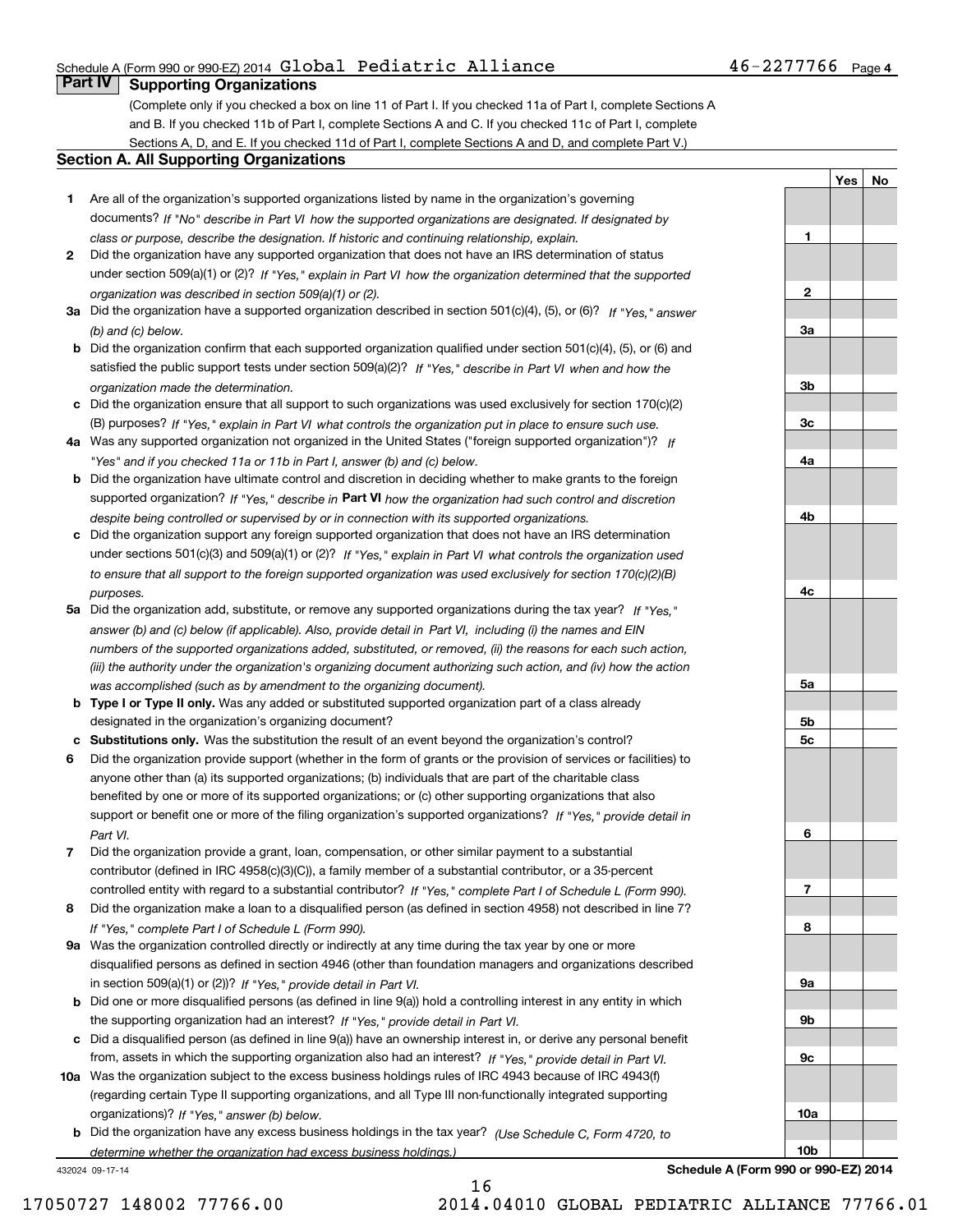## Schedule A (Form 990 or 990-EZ) 2014  ${\bf Gla}$   ${\bf Dola1}$   ${\bf Pediatric}$   ${\bf Alliance}$   ${\bf 46-2277766}$   ${\bf Page}$ **Part IV Supporting Organizations** *(continued)*

|    |                                                                                                                                   |                 | Yes | No |
|----|-----------------------------------------------------------------------------------------------------------------------------------|-----------------|-----|----|
| 11 | Has the organization accepted a gift or contribution from any of the following persons?                                           |                 |     |    |
|    | a A person who directly or indirectly controls, either alone or together with persons described in (b) and (c)                    |                 |     |    |
|    | below, the governing body of a supported organization?                                                                            | 11a             |     |    |
|    | <b>b</b> A family member of a person described in (a) above?                                                                      | 11 <sub>b</sub> |     |    |
|    | c A 35% controlled entity of a person described in (a) or (b) above? If "Yes" to a, b, or c, provide detail in Part VI.           | 11c             |     |    |
|    | <b>Section B. Type I Supporting Organizations</b>                                                                                 |                 |     |    |
|    |                                                                                                                                   |                 | Yes | No |
| 1  | Did the directors, trustees, or membership of one or more supported organizations have the power to                               |                 |     |    |
|    | regularly appoint or elect at least a majority of the organization's directors or trustees at all times during the                |                 |     |    |
|    | tax year? If "No," describe in Part VI how the supported organization(s) effectively operated, supervised, or                     |                 |     |    |
|    |                                                                                                                                   |                 |     |    |
|    | controlled the organization's activities. If the organization had more than one supported organization,                           |                 |     |    |
|    | describe how the powers to appoint and/or remove directors or trustees were allocated among the supported                         | 1               |     |    |
|    | organizations and what conditions or restrictions, if any, applied to such powers during the tax year.                            |                 |     |    |
| 2  | Did the organization operate for the benefit of any supported organization other than the supported                               |                 |     |    |
|    | organization(s) that operated, supervised, or controlled the supporting organization? If "Yes," explain in                        |                 |     |    |
|    | Part VI how providing such benefit carried out the purposes of the supported organization(s) that operated,                       |                 |     |    |
|    | supervised, or controlled the supporting organization.                                                                            | 2               |     |    |
|    | <b>Section C. Type II Supporting Organizations</b>                                                                                |                 |     |    |
|    |                                                                                                                                   |                 | Yes | No |
| 1  | Were a majority of the organization's directors or trustees during the tax year also a majority of the directors                  |                 |     |    |
|    | or trustees of each of the organization's supported organization(s)? If "No," describe in Part VI how control                     |                 |     |    |
|    | or management of the supporting organization was vested in the same persons that controlled or managed                            |                 |     |    |
|    | the supported organization(s).                                                                                                    | 1               |     |    |
|    | <b>Section D. Type III Supporting Organizations</b>                                                                               |                 |     |    |
|    |                                                                                                                                   |                 | Yes | No |
| 1  | Did the organization provide to each of its supported organizations, by the last day of the fifth month of the                    |                 |     |    |
|    | organization's tax year, (1) a written notice describing the type and amount of support provided during the prior tax             |                 |     |    |
|    | year, (2) a copy of the Form 990 that was most recently filed as of the date of notification, and (3) copies of the               |                 |     |    |
|    | organization's governing documents in effect on the date of notification, to the extent not previously provided?                  | 1               |     |    |
| 2  | Were any of the organization's officers, directors, or trustees either (i) appointed or elected by the supported                  |                 |     |    |
|    | organization(s) or (ii) serving on the governing body of a supported organization? If "No," explain in Part VI how                |                 |     |    |
|    | the organization maintained a close and continuous working relationship with the supported organization(s).                       | 2               |     |    |
| з  | By reason of the relationship described in (2), did the organization's supported organizations have a                             |                 |     |    |
|    | significant voice in the organization's investment policies and in directing the use of the organization's                        |                 |     |    |
|    | income or assets at all times during the tax year? If "Yes," describe in Part VI the role the organization's                      |                 |     |    |
|    |                                                                                                                                   | 3               |     |    |
|    | supported organizations played in this regard.<br>Section E. Type III Functionally-Integrated Supporting Organizations            |                 |     |    |
|    |                                                                                                                                   |                 |     |    |
| 1  | Check the box next to the method that the organization used to satisfy the Integral Part Test during the year (see instructions): |                 |     |    |
| a  | The organization satisfied the Activities Test. Complete line 2 below.                                                            |                 |     |    |
| b  | The organization is the parent of each of its supported organizations. Complete line 3 below.                                     |                 |     |    |
| c  | The organization supported a governmental entity. Describe in Part VI how you supported a government entity (see instructions).   |                 |     |    |
| 2  | Activities Test. Answer (a) and (b) below.                                                                                        |                 | Yes | No |
| а  | Did substantially all of the organization's activities during the tax year directly further the exempt purposes of                |                 |     |    |
|    | the supported organization(s) to which the organization was responsive? If "Yes," then in Part VI identify                        |                 |     |    |
|    | those supported organizations and explain<br>how these activities directly furthered their exempt purposes.                       |                 |     |    |
|    | how the organization was responsive to those supported organizations, and how the organization determined                         |                 |     |    |
|    | that these activities constituted substantially all of its activities.                                                            | 2a              |     |    |
| b  | Did the activities described in (a) constitute activities that, but for the organization's involvement, one or more               |                 |     |    |
|    | of the organization's supported organization(s) would have been engaged in? If "Yes," explain in Part VI the                      |                 |     |    |
|    | reasons for the organization's position that its supported organization(s) would have engaged in these                            |                 |     |    |
|    | activities but for the organization's involvement.                                                                                | 2 <sub>b</sub>  |     |    |
| з  | Parent of Supported Organizations. Answer (a) and (b) below.                                                                      |                 |     |    |
| а  | Did the organization have the power to regularly appoint or elect a majority of the officers, directors, or                       |                 |     |    |
|    | trustees of each of the supported organizations? Provide details in Part VI.                                                      | 3a              |     |    |
| b  | Did the organization exercise a substantial degree of direction over the policies, programs, and activities of each               |                 |     |    |
|    | of its supported organizations? If "Yes," describe in Part VI the role played by the organization in this regard.                 | 3b              |     |    |
|    |                                                                                                                                   |                 |     |    |

17

432025 09-17-14

**Schedule A (Form 990 or 990-EZ) 2014**

17050727 148002 77766.00 2014.04010 GLOBAL PEDIATRIC ALLIANCE 77766.01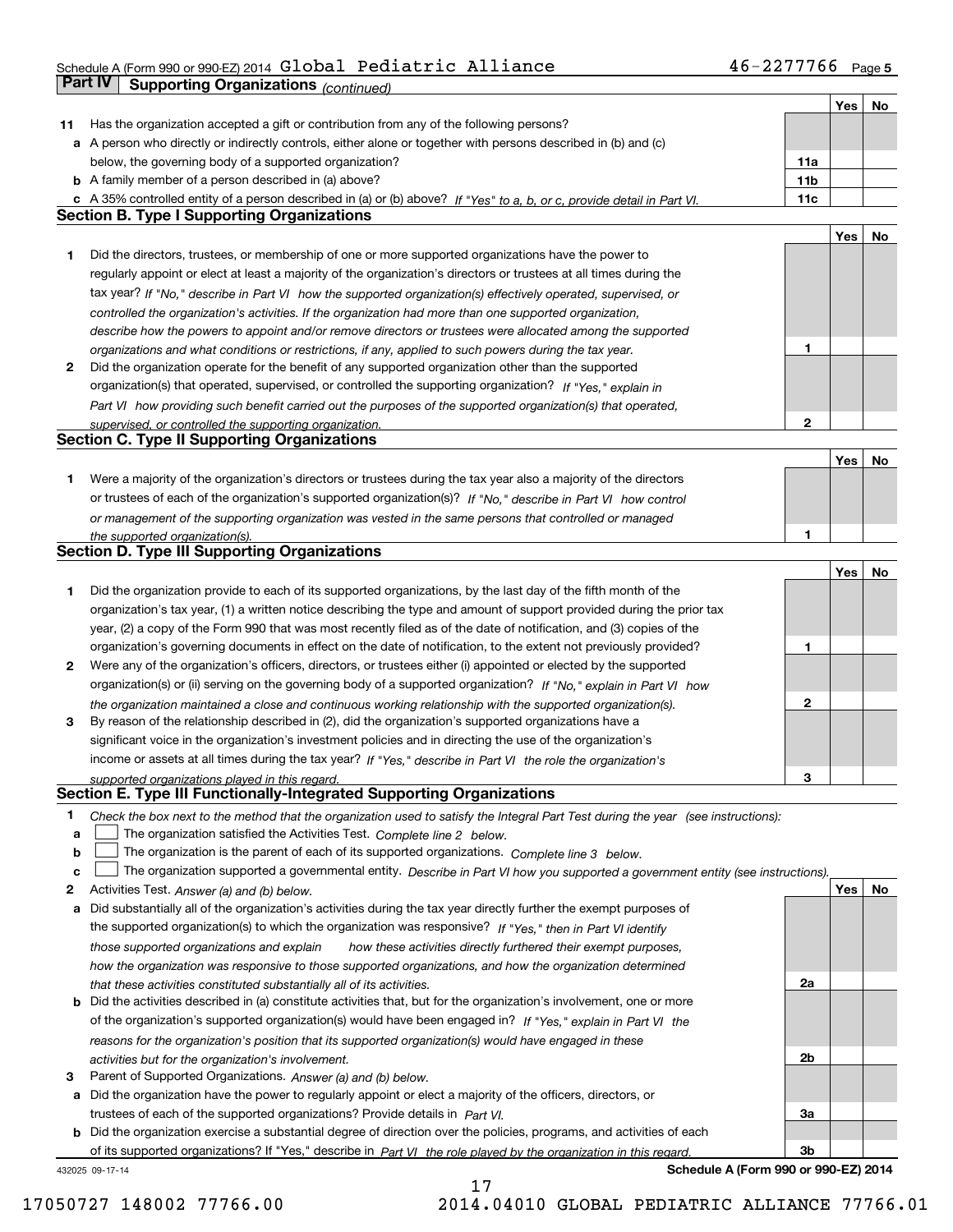| Schedule A (Form 990 or 990-EZ) 2014 Global Pediatric Alliance                          | $46 - 2277766$ Page 6 |  |
|-----------------------------------------------------------------------------------------|-----------------------|--|
| <b>Part V</b>   Type III Non-Functionally Integrated 509(a)(3) Supporting Organizations |                       |  |

1 Check here if the organization satisfied the Integral Part Test as a qualifying trust on Nov. 20, 1970. See instructions. All other Type III non-functionally integrated supporting organizations must complete Sections A through E.

|   | Section A - Adjusted Net Income                                                                                                   |                | (A) Prior Year | (B) Current Year<br>(optional) |
|---|-----------------------------------------------------------------------------------------------------------------------------------|----------------|----------------|--------------------------------|
| 1 | Net short-term capital gain                                                                                                       | 1              |                |                                |
| 2 | Recoveries of prior-year distributions                                                                                            | $\mathbf{2}$   |                |                                |
| з | Other gross income (see instructions)                                                                                             | 3              |                |                                |
| 4 | Add lines 1 through 3                                                                                                             | 4              |                |                                |
| 5 | Depreciation and depletion                                                                                                        | 5              |                |                                |
| 6 | Portion of operating expenses paid or incurred for production or                                                                  |                |                |                                |
|   | collection of gross income or for management, conservation, or                                                                    |                |                |                                |
|   | maintenance of property held for production of income (see instructions)                                                          | 6              |                |                                |
| 7 | Other expenses (see instructions)                                                                                                 | $\overline{7}$ |                |                                |
| 8 | Adjusted Net Income (subtract lines 5, 6 and 7 from line 4)                                                                       | 8              |                |                                |
|   | Section B - Minimum Asset Amount                                                                                                  |                | (A) Prior Year | (B) Current Year<br>(optional) |
| 1 | Aggregate fair market value of all non-exempt-use assets (see                                                                     |                |                |                                |
|   | instructions for short tax year or assets held for part of year):                                                                 |                |                |                                |
|   | <b>a</b> Average monthly value of securities                                                                                      | 1a             |                |                                |
|   | <b>b</b> Average monthly cash balances                                                                                            | 1b             |                |                                |
|   | c Fair market value of other non-exempt-use assets                                                                                | 1c             |                |                                |
|   | <b>d</b> Total (add lines 1a, 1b, and 1c)                                                                                         | 1d             |                |                                |
|   | <b>e</b> Discount claimed for blockage or other                                                                                   |                |                |                                |
|   | factors (explain in detail in Part VI):                                                                                           |                |                |                                |
| 2 | Acquisition indebtedness applicable to non-exempt-use assets                                                                      | $\mathbf{2}$   |                |                                |
| 3 | Subtract line 2 from line 1d                                                                                                      | 3              |                |                                |
| 4 | Cash deemed held for exempt use. Enter 1-1/2% of line 3 (for greater amount,                                                      |                |                |                                |
|   | see instructions).                                                                                                                | 4              |                |                                |
| 5 | Net value of non-exempt-use assets (subtract line 4 from line 3)                                                                  | 5              |                |                                |
| 6 | Multiply line 5 by .035                                                                                                           | 6              |                |                                |
| 7 | Recoveries of prior-year distributions                                                                                            | $\overline{7}$ |                |                                |
| 8 | Minimum Asset Amount (add line 7 to line 6)                                                                                       | 8              |                |                                |
|   | <b>Section C - Distributable Amount</b>                                                                                           |                |                | <b>Current Year</b>            |
| 1 | Adjusted net income for prior year (from Section A, line 8, Column A)                                                             | 1              |                |                                |
| 2 | Enter 85% of line 1                                                                                                               | $\overline{2}$ |                |                                |
| З | Minimum asset amount for prior year (from Section B, line 8, Column A)                                                            | 3              |                |                                |
| 4 | Enter greater of line 2 or line 3                                                                                                 | 4              |                |                                |
| 5 | Income tax imposed in prior year                                                                                                  | 5              |                |                                |
| 6 | <b>Distributable Amount.</b> Subtract line 5 from line 4, unless subject to                                                       |                |                |                                |
|   | emergency temporary reduction (see instructions)                                                                                  | 6              |                |                                |
| 7 | Check here if the current year is the organization's first as a non-functionally-integrated Type III supporting organization (see |                |                |                                |

instructions).

**Schedule A (Form 990 or 990-EZ) 2014**

432026 09-17-14

**1**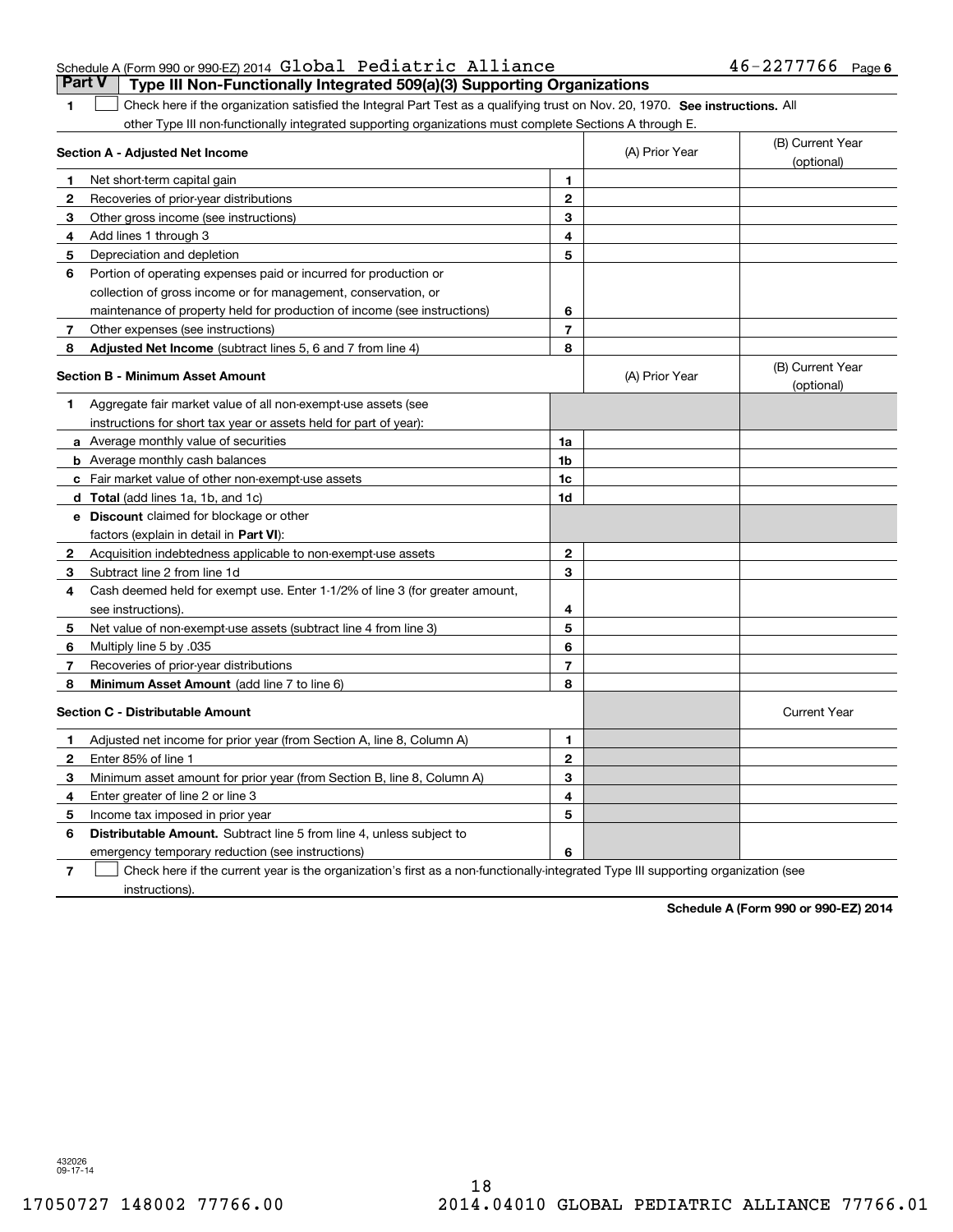#### Schedule A (Form 990 or 990-EZ) 2014  ${\bf Gla}$   ${\bf Dola1}$   ${\bf Pediatric}$   ${\bf Alliance}$   ${\bf 46-2277766}$   ${\bf Page}$

| <b>Part V</b> | Type III Non-Functionally Integrated 509(a)(3) Supporting Organizations                    |                                    | (continued)                       |                               |
|---------------|--------------------------------------------------------------------------------------------|------------------------------------|-----------------------------------|-------------------------------|
|               | <b>Section D - Distributions</b>                                                           |                                    |                                   | <b>Current Year</b>           |
| 1             | Amounts paid to supported organizations to accomplish exempt purposes                      |                                    |                                   |                               |
| 2             | Amounts paid to perform activity that directly furthers exempt purposes of supported       |                                    |                                   |                               |
|               | organizations, in excess of income from activity                                           |                                    |                                   |                               |
| 3             | Administrative expenses paid to accomplish exempt purposes of supported organizations      |                                    |                                   |                               |
| 4             | Amounts paid to acquire exempt-use assets                                                  |                                    |                                   |                               |
| 5             | Qualified set-aside amounts (prior IRS approval required)                                  |                                    |                                   |                               |
| 6             | Other distributions (describe in Part VI). See instructions.                               |                                    |                                   |                               |
| 7             | Total annual distributions. Add lines 1 through 6.                                         |                                    |                                   |                               |
| 8             | Distributions to attentive supported organizations to which the organization is responsive |                                    |                                   |                               |
|               | (provide details in Part VI). See instructions.                                            |                                    |                                   |                               |
| 9             | Distributable amount for 2014 from Section C, line 6                                       |                                    |                                   |                               |
| 10            | Line 8 amount divided by Line 9 amount                                                     |                                    |                                   |                               |
|               |                                                                                            | (i)<br><b>Excess Distributions</b> | (ii)<br><b>Underdistributions</b> | (iii)<br><b>Distributable</b> |
|               | Section E - Distribution Allocations (see instructions)                                    |                                    | Pre-2014                          | Amount for 2014               |
| 1             | Distributable amount for 2014 from Section C, line 6                                       |                                    |                                   |                               |
| 2             | Underdistributions, if any, for years prior to 2014                                        |                                    |                                   |                               |
|               | (reasonable cause required-see instructions)                                               |                                    |                                   |                               |
| 3             | Excess distributions carryover, if any, to 2014:                                           |                                    |                                   |                               |
| а             |                                                                                            |                                    |                                   |                               |
| b             |                                                                                            |                                    |                                   |                               |
| с             |                                                                                            |                                    |                                   |                               |
| d             |                                                                                            |                                    |                                   |                               |
|               | e From 2013                                                                                |                                    |                                   |                               |
|               | Total of lines 3a through e                                                                |                                    |                                   |                               |
|               | <b>g</b> Applied to underdistributions of prior years                                      |                                    |                                   |                               |
|               | h Applied to 2014 distributable amount                                                     |                                    |                                   |                               |
|               | Carryover from 2009 not applied (see instructions)                                         |                                    |                                   |                               |
|               | Remainder. Subtract lines 3g, 3h, and 3i from 3f.                                          |                                    |                                   |                               |
| 4             | Distributions for 2014 from Section D,                                                     |                                    |                                   |                               |
|               | line $7:$                                                                                  |                                    |                                   |                               |
|               | <b>a</b> Applied to underdistributions of prior years                                      |                                    |                                   |                               |
|               | <b>b</b> Applied to 2014 distributable amount                                              |                                    |                                   |                               |
| с             | Remainder. Subtract lines 4a and 4b from 4.                                                |                                    |                                   |                               |
| 5             | Remaining underdistributions for years prior to 2014, if                                   |                                    |                                   |                               |
|               | any. Subtract lines 3g and 4a from line 2 (if amount                                       |                                    |                                   |                               |
|               | greater than zero, see instructions).                                                      |                                    |                                   |                               |
| 6             | Remaining underdistributions for 2014. Subtract lines 3h                                   |                                    |                                   |                               |
|               | and 4b from line 1 (if amount greater than zero, see                                       |                                    |                                   |                               |
|               | instructions).                                                                             |                                    |                                   |                               |
| 7             | Excess distributions carryover to 2015. Add lines 3j<br>and 4c.                            |                                    |                                   |                               |
| 8             | Breakdown of line 7:                                                                       |                                    |                                   |                               |
| а             |                                                                                            |                                    |                                   |                               |
| b             |                                                                                            |                                    |                                   |                               |
| с             |                                                                                            |                                    |                                   |                               |
|               | d Excess from 2013                                                                         |                                    |                                   |                               |
|               | e Excess from 2014                                                                         |                                    |                                   |                               |

**Schedule A (Form 990 or 990-EZ) 2014**

432027 09-17-14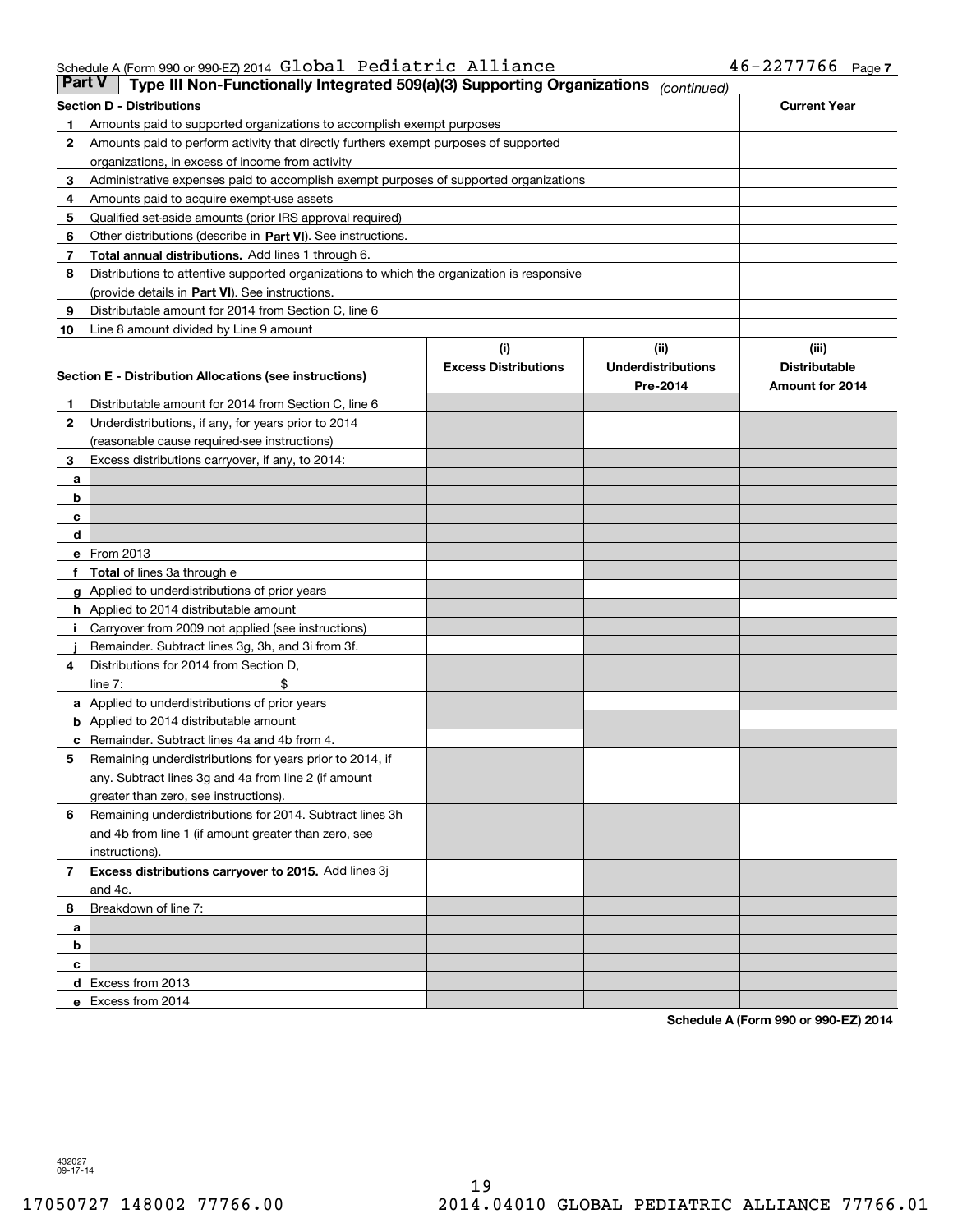Part VI | Supplemental Information. Provide the explanations required by Part II, line 10; Part II, line 17a or 17b; and Part III, line 12. Also complete this part for any additional information. (See instructions).

| 432028 09-17-14 | $20\,$ | Schedule A (Form 990 or 990-EZ) 2014 |
|-----------------|--------|--------------------------------------|
|                 |        |                                      |
|                 |        |                                      |
|                 |        |                                      |
|                 |        |                                      |
|                 |        |                                      |
|                 |        |                                      |
|                 |        |                                      |
|                 |        |                                      |
|                 |        |                                      |
|                 |        |                                      |
|                 |        |                                      |
|                 |        |                                      |
|                 |        |                                      |
|                 |        |                                      |
|                 |        |                                      |
|                 |        |                                      |
|                 |        |                                      |
|                 |        |                                      |
|                 |        |                                      |
|                 |        |                                      |
|                 |        |                                      |
|                 |        |                                      |
|                 |        |                                      |
|                 |        |                                      |
|                 |        |                                      |
|                 |        |                                      |
|                 |        |                                      |
|                 |        |                                      |
|                 |        |                                      |
|                 |        |                                      |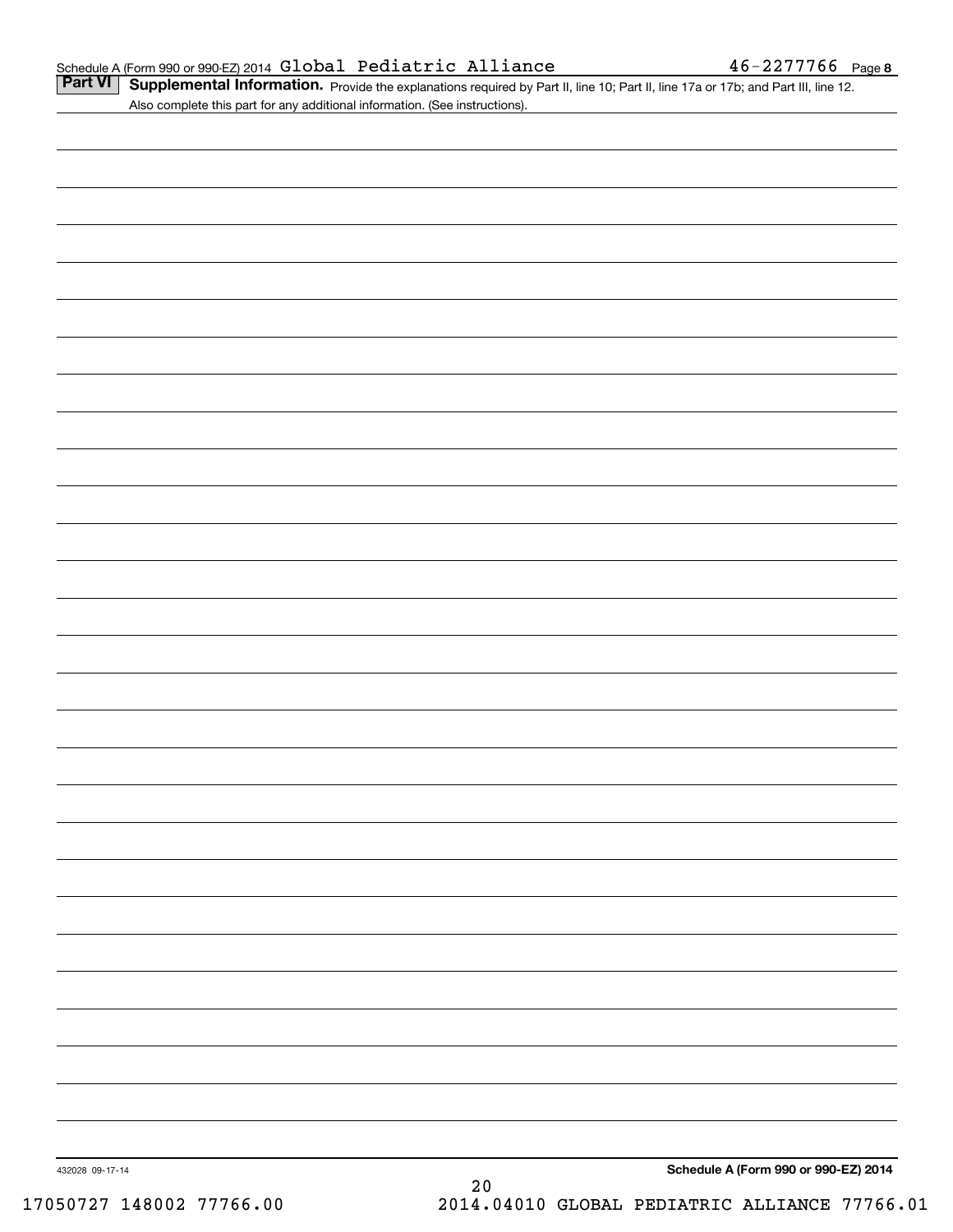| Department of the Treasury           |                                           |                                                                                       | Attach to Form 990.                                                                                                                                  |                       |                                                                                                             | <b>Open to Public</b>                                            |
|--------------------------------------|-------------------------------------------|---------------------------------------------------------------------------------------|------------------------------------------------------------------------------------------------------------------------------------------------------|-----------------------|-------------------------------------------------------------------------------------------------------------|------------------------------------------------------------------|
| Internal Revenue Service             |                                           |                                                                                       | Information about Schedule F (Form 990) and its instructions is at www.irs.gov/form990.                                                              |                       |                                                                                                             | <b>Inspection</b>                                                |
| Name of the organization             |                                           |                                                                                       |                                                                                                                                                      |                       |                                                                                                             | <b>Employer identification number</b>                            |
| Global Pediatric Alliance            |                                           |                                                                                       |                                                                                                                                                      |                       | 46-2277766                                                                                                  |                                                                  |
| Part I                               |                                           |                                                                                       | General Information on Activities Outside the United States. Complete if the organization answered "Yes" on                                          |                       |                                                                                                             |                                                                  |
|                                      | Form 990, Part IV, line 14b.              |                                                                                       |                                                                                                                                                      |                       |                                                                                                             |                                                                  |
| 1.                                   |                                           |                                                                                       | For grantmakers. Does the organization maintain records to substantiate the amount of its grants and other assistance,                               |                       |                                                                                                             |                                                                  |
|                                      |                                           |                                                                                       | the grantees' eligibility for the grants or assistance, and the selection criteria used to award the grants or assistance?                           |                       |                                                                                                             | $\boxed{\text{X}}$ Yes<br>No                                     |
| 2<br>United States.                  |                                           |                                                                                       | For grantmakers. Describe in Part V the organization's procedures for monitoring the use of its grants and other assistance outside the              |                       |                                                                                                             |                                                                  |
| З.                                   |                                           |                                                                                       | Activities per Region. (The following Part I, line 3 table can be duplicated if additional space is needed.)                                         |                       |                                                                                                             |                                                                  |
| (a) Region                           | (b) Number of<br>offices<br>in the region | (c) Number of<br>employees,<br>agents, and<br>independent<br>contractors<br>in region | (d) Activities conducted in region<br>(by type) (e.g., fundraising, program<br>services, investments, grants to<br>recipients located in the region) |                       | (e) If activity listed in (d)<br>is a program service,<br>describe specific type<br>of service(s) in region | (f) Total<br>expenditures<br>for and<br>investments<br>in region |
|                                      |                                           |                                                                                       |                                                                                                                                                      |                       |                                                                                                             |                                                                  |
|                                      |                                           |                                                                                       |                                                                                                                                                      | Midwife and Community |                                                                                                             |                                                                  |
| Central America and<br>the Caribbean | 0                                         | $\mathbf{1}$                                                                          | Program services - See<br>supplemental section                                                                                                       |                       | Health Promoter Training                                                                                    |                                                                  |
|                                      |                                           |                                                                                       |                                                                                                                                                      | Program               |                                                                                                             | 94,752.                                                          |
|                                      |                                           |                                                                                       |                                                                                                                                                      |                       |                                                                                                             |                                                                  |
|                                      |                                           |                                                                                       |                                                                                                                                                      |                       |                                                                                                             |                                                                  |
|                                      |                                           |                                                                                       |                                                                                                                                                      |                       |                                                                                                             |                                                                  |
|                                      |                                           |                                                                                       |                                                                                                                                                      |                       |                                                                                                             |                                                                  |
|                                      |                                           |                                                                                       |                                                                                                                                                      |                       |                                                                                                             |                                                                  |
|                                      |                                           |                                                                                       |                                                                                                                                                      |                       |                                                                                                             |                                                                  |
|                                      |                                           |                                                                                       |                                                                                                                                                      |                       |                                                                                                             |                                                                  |
|                                      |                                           |                                                                                       |                                                                                                                                                      |                       |                                                                                                             |                                                                  |
| 3 a Sub-total                        | 0                                         | $\mathbf{1}$                                                                          |                                                                                                                                                      |                       |                                                                                                             | 94,752.                                                          |
| <b>b</b> Total from continuation     |                                           |                                                                                       |                                                                                                                                                      |                       |                                                                                                             |                                                                  |
| sheets to Part I                     | 0                                         | 0                                                                                     |                                                                                                                                                      |                       |                                                                                                             | 0.                                                               |
| c Totals (add lines 3a               |                                           |                                                                                       |                                                                                                                                                      |                       |                                                                                                             |                                                                  |
| and 3b)                              | 0                                         | 1                                                                                     |                                                                                                                                                      |                       |                                                                                                             | 94,752.                                                          |

**| Complete if the organization answered "Yes" on Form 990, Part IV, line 14b, 15, or 16.**

**Statement of Activities Outside the United States** 

LHA For Paperwork Reduction Act Notice, see the Instructions for Form 990. Schedule F (Form 990) 2014

OMB No. 1545-0047

**2014**

432071 09-24-14

**(Form 990)**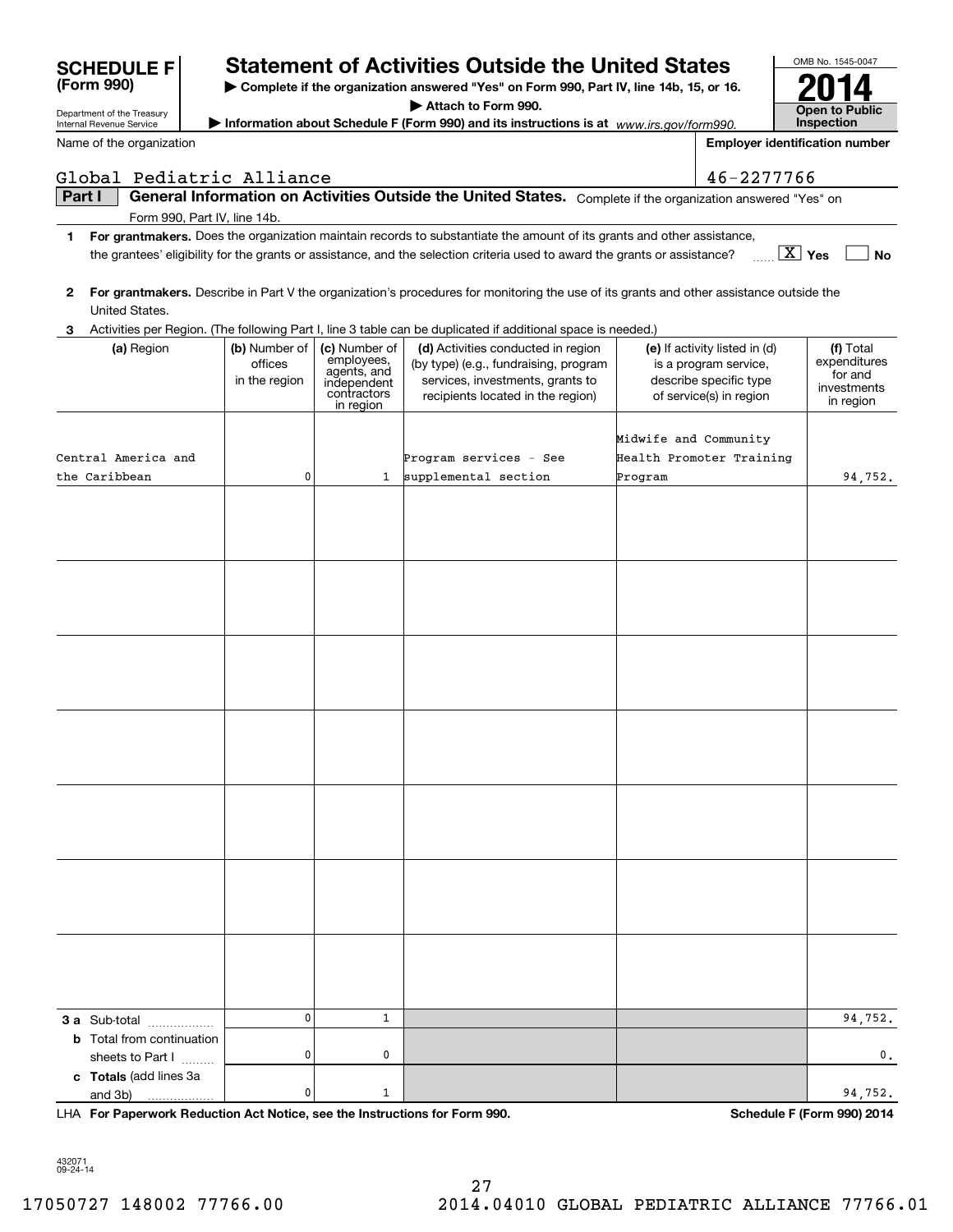Schedule F (Form 990) 2014 Page Global Pediatric Alliance 46-2277766

Part II | Grants and Other Assistance to Organizations or Entities Outside the United States. Complete if the organization answered "Yes" on Form 990, Part IV, line 15, for any recipient who received more than \$5,000. Part II can be duplicated if additional space is needed.

| 1<br>(a) Name of organization                              | (b) IRS code section<br>and EIN (if applicable) | (c) Region | (d) Purpose of<br>grant                                                                                                                         | (e) Amount<br>of cash grant | (f) Manner of<br>cash disbursement | (g) Amount of<br>non-cash<br>assistance | (h) Description<br>of non-cash<br>assistance | (i) Method of<br>valuation (book, FMV,<br>appraisal, other) |
|------------------------------------------------------------|-------------------------------------------------|------------|-------------------------------------------------------------------------------------------------------------------------------------------------|-----------------------------|------------------------------------|-----------------------------------------|----------------------------------------------|-------------------------------------------------------------|
|                                                            |                                                 |            |                                                                                                                                                 |                             |                                    |                                         |                                              |                                                             |
|                                                            |                                                 |            |                                                                                                                                                 |                             |                                    |                                         |                                              |                                                             |
|                                                            |                                                 |            |                                                                                                                                                 |                             |                                    |                                         |                                              |                                                             |
|                                                            |                                                 |            |                                                                                                                                                 |                             |                                    |                                         |                                              |                                                             |
|                                                            |                                                 |            |                                                                                                                                                 |                             |                                    |                                         |                                              |                                                             |
|                                                            |                                                 |            |                                                                                                                                                 |                             |                                    |                                         |                                              |                                                             |
|                                                            |                                                 |            |                                                                                                                                                 |                             |                                    |                                         |                                              |                                                             |
|                                                            |                                                 |            |                                                                                                                                                 |                             |                                    |                                         |                                              |                                                             |
|                                                            |                                                 |            |                                                                                                                                                 |                             |                                    |                                         |                                              |                                                             |
|                                                            |                                                 |            |                                                                                                                                                 |                             |                                    |                                         |                                              |                                                             |
|                                                            |                                                 |            |                                                                                                                                                 |                             |                                    |                                         |                                              |                                                             |
|                                                            |                                                 |            |                                                                                                                                                 |                             |                                    |                                         |                                              |                                                             |
|                                                            |                                                 |            |                                                                                                                                                 |                             |                                    |                                         |                                              |                                                             |
|                                                            |                                                 |            |                                                                                                                                                 |                             |                                    |                                         |                                              |                                                             |
|                                                            |                                                 |            |                                                                                                                                                 |                             |                                    |                                         |                                              |                                                             |
|                                                            |                                                 |            |                                                                                                                                                 |                             |                                    |                                         |                                              |                                                             |
| $\mathbf{2}$                                               |                                                 |            | Enter total number of recipient organizations listed above that are recognized as charities by the foreign country, recognized as tax-exempt by |                             |                                    |                                         |                                              |                                                             |
|                                                            |                                                 |            | the IRS, or for which the grantee or counsel has provided a section 501(c)(3) equivalency letter                                                |                             |                                    |                                         |                                              | $\frac{5}{0}$                                               |
| Enter total number of other organizations or entities<br>3 |                                                 |            |                                                                                                                                                 |                             |                                    |                                         |                                              |                                                             |

**Schedule F (Form 990) 2014**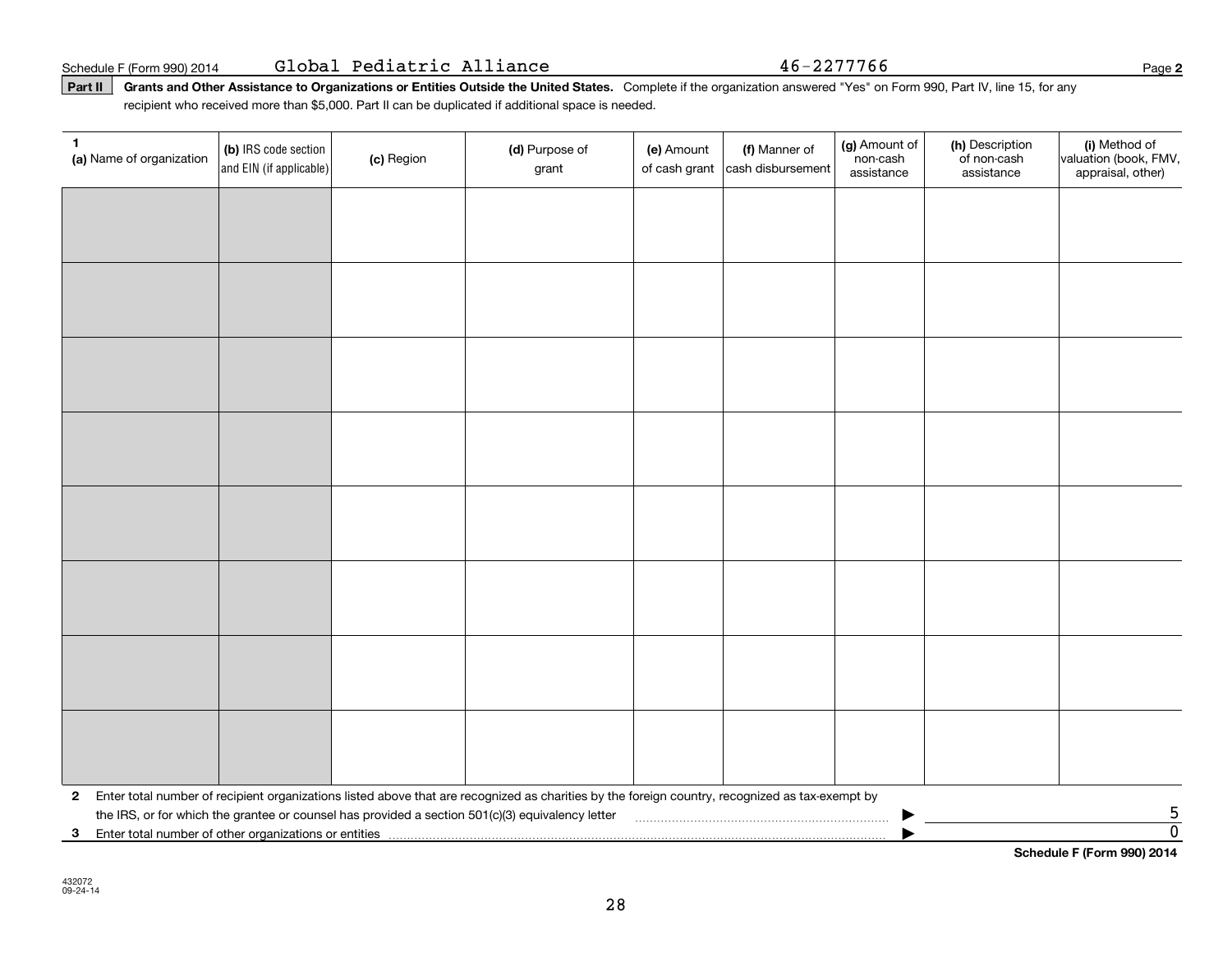|  | Global Pediatric Alliance |  |
|--|---------------------------|--|
|--|---------------------------|--|

Global Pediatric Alliance 46-2277766

Part III Grants and Other Assistance to Individuals Outside the United States. Complete if the organization answered "Yes" on Form 990, Part IV, line 16. Part III can be duplicated if additional space is needed.

| and the bank bibliotherman and the contract ran<br>(a) Type of grant or assistance | (b) Region | (c) Number of<br>recipients | (d) Amount of<br>cash grant | (e) Manner of<br>cash disbursement | (f) Amount of<br>non-cash<br>assistance | (g) Description of<br>non-cash assistance | (h) Method of<br>valuation<br>(book, FMV,<br>appraisal, other) |
|------------------------------------------------------------------------------------|------------|-----------------------------|-----------------------------|------------------------------------|-----------------------------------------|-------------------------------------------|----------------------------------------------------------------|
|                                                                                    |            |                             |                             |                                    |                                         |                                           |                                                                |
|                                                                                    |            |                             |                             |                                    |                                         |                                           |                                                                |
|                                                                                    |            |                             |                             |                                    |                                         |                                           |                                                                |
|                                                                                    |            |                             |                             |                                    |                                         |                                           |                                                                |
|                                                                                    |            |                             |                             |                                    |                                         |                                           |                                                                |
|                                                                                    |            |                             |                             |                                    |                                         |                                           |                                                                |
|                                                                                    |            |                             |                             |                                    |                                         |                                           |                                                                |
|                                                                                    |            |                             |                             |                                    |                                         |                                           |                                                                |
|                                                                                    |            |                             |                             |                                    |                                         |                                           |                                                                |
|                                                                                    |            |                             |                             |                                    |                                         |                                           |                                                                |
|                                                                                    |            |                             |                             |                                    |                                         |                                           |                                                                |
|                                                                                    |            |                             |                             |                                    |                                         |                                           |                                                                |

**Schedule F (Form 990) 2014**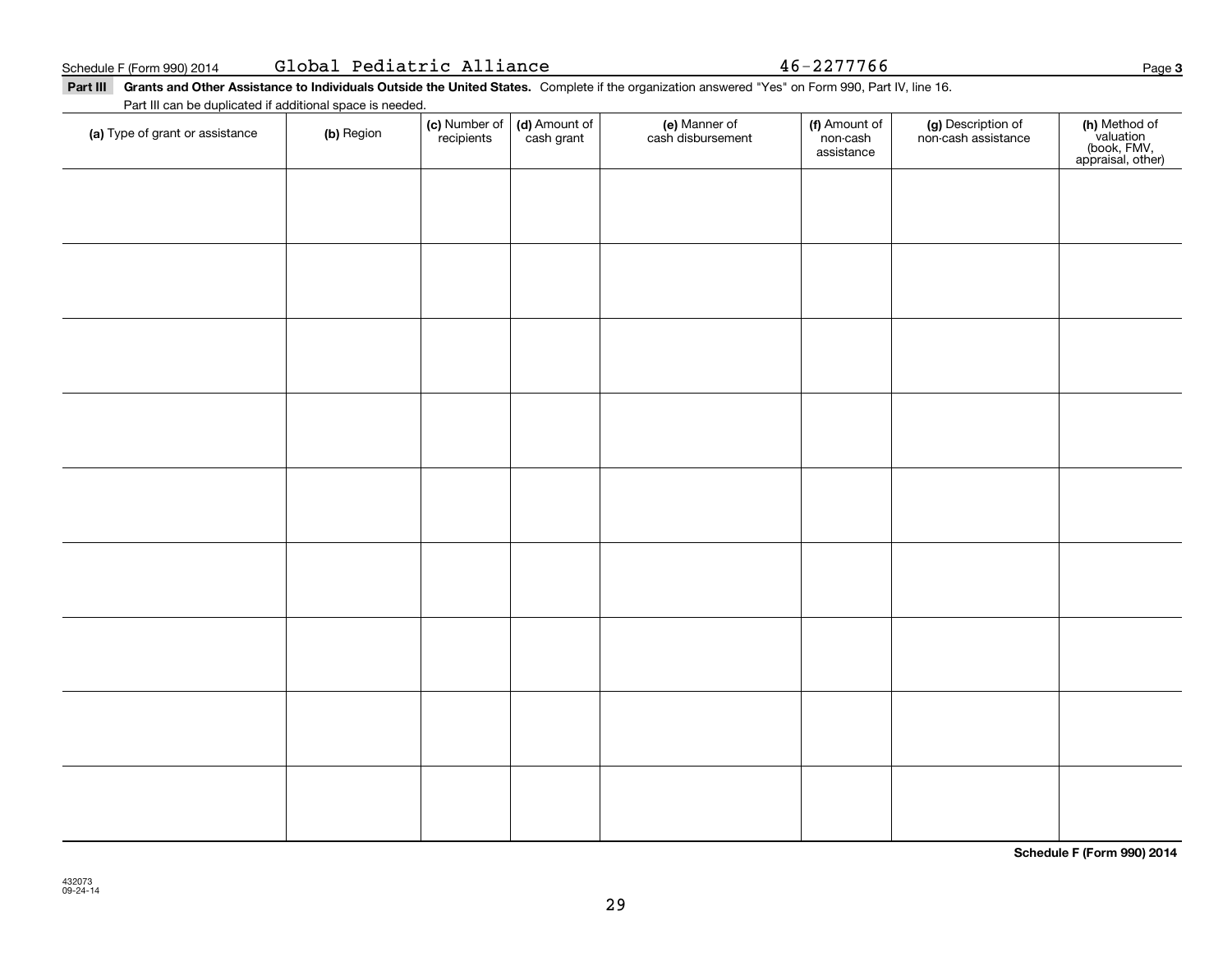| 1            | Was the organization a U.S. transferor of property to a foreign corporation during the tax year? If "Yes," the<br>organization may be required to file Form 926, Return by a U.S. Transferor of Property to a Foreign                                                                                                                                                                                                                                    | Yes | ⊦X I No             |
|--------------|----------------------------------------------------------------------------------------------------------------------------------------------------------------------------------------------------------------------------------------------------------------------------------------------------------------------------------------------------------------------------------------------------------------------------------------------------------|-----|---------------------|
| $\mathbf{2}$ | Did the organization have an interest in a foreign trust during the tax year? If "Yes," the organization<br>may be required to file Form 3520, Annual Return To Report Transactions With Foreign Trusts and<br>Receipt of Certain Foreign Gifts, and/or Form 3520-A, Annual Information Return of Foreign Trust With<br>a U.S. Owner (see Instructions for Forms 3520 and 3520-A; do not file with Form 990) <i>manual community container</i>           | Yes | $X _{N_Q}$          |
| 3            | Did the organization have an ownership interest in a foreign corporation during the tax year? If "Yes."<br>the organization may be required to file Form 5471, Information Return of U.S. Persons With Respect To<br>Certain Foreign Corporations (see Instructions for Form 5471) <i>[100]</i> [100] [100] [100] [100] [100] [100] [100] [100] [100] [100] [100] [100] [100] [100] [100] [100] [100] [100] [100] [100] [100] [100] [100] [100] [100] [1 | Yes | $X \mid N_{0}$      |
| 4            | Was the organization a direct or indirect shareholder of a passive foreign investment company or a<br>qualified electing fund during the tax year? If "Yes," the organization may be required to file Form 8621,<br>Information Return by a Shareholder of a Passive Foreign Investment Company or Qualified Electing Fund<br>(see Instructions for Form 8621)                                                                                           | Yes | $X \mid N_{\Omega}$ |
| 5            | Did the organization have an ownership interest in a foreign partnership during the tax year? If "Yes."<br>the organization may be required to file Form 8865, Return of U.S. Persons With Respect to Certain<br>Foreign Partnerships (see Instructions for Form 8865)                                                                                                                                                                                   | Yes | $X \mid N_{\Omega}$ |
| 6            | Did the organization have any operations in or related to any boycotting countries during the tax year? If<br>"Yes," the organization may be required to file Form 5713, International Boycott Report (see Instructions<br>for Form 5713; do not file with Form 990)                                                                                                                                                                                     | 'es |                     |

**Schedule F (Form 990) 2014**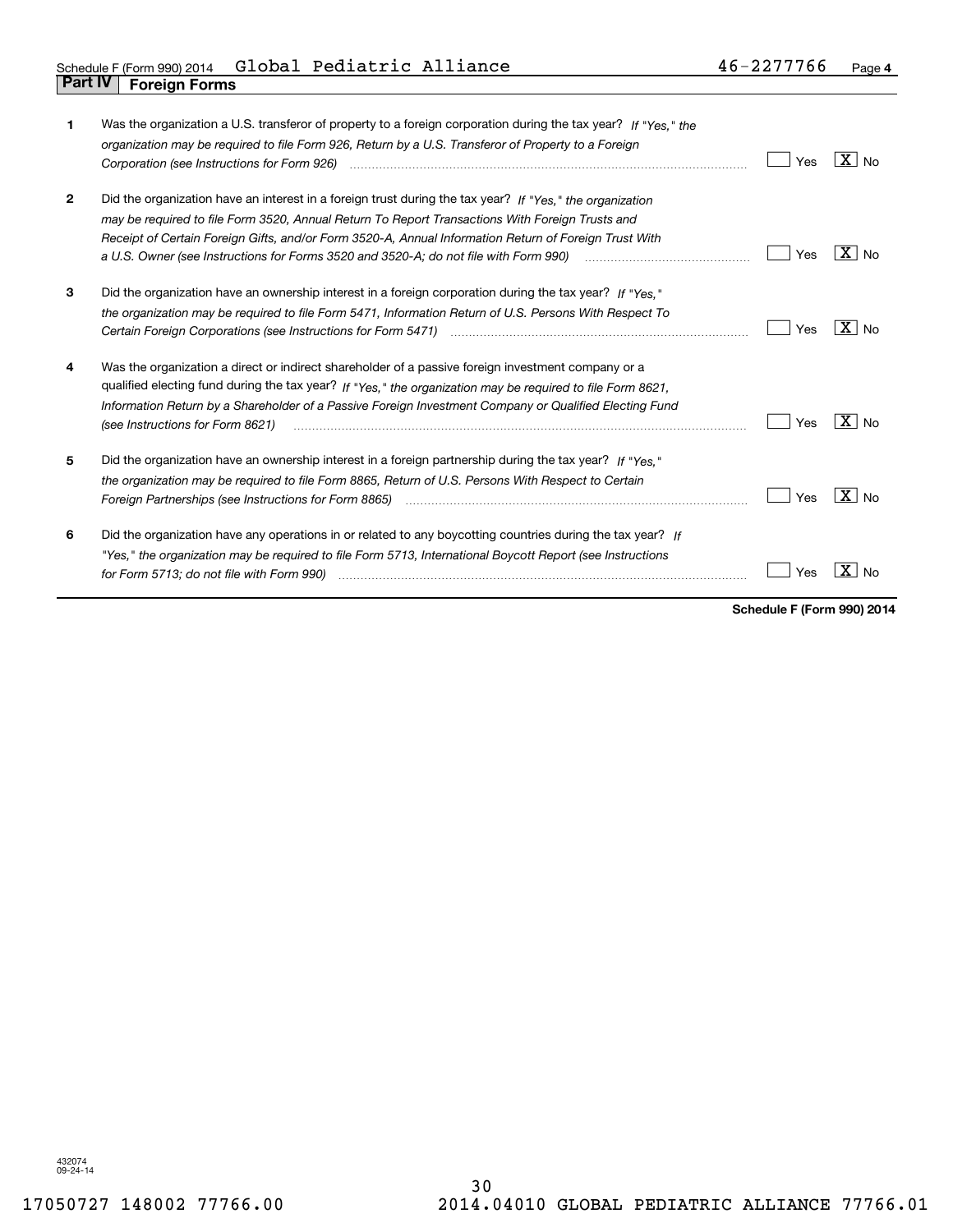### Schedule F (Form 990) 2014 **Global Pediatric Alliance 46-2277766** p<sub>age</sub> **Part V Supplemental Information**

Provide the information required by Part I, line 2 (monitoring of funds); Part I, line 3, column (f) (accounting method; amounts of investments vs. expenditures per region); Part II, line 1 (accounting method); Part III (accounting method); and Part III, column (c) (estimated number of recipients), as applicable. Also complete this part to provide any additional information.

Part I, Line 2:

Our Small Grants Director is responsible for assessing the organizations and providing due diligence prior to funding to ensure they have met the required criteria and are able to manage the grant funds and implement their projects successfully. The Small Grants Director visits the organizations periodically throughout the year (about every 6 weeks) and is in constant communication with the organizations via email and telephone. Once proposals are submitted, the Executive Director and Board of Directors review the proposals and make the final decision regarding funding. The grantees sign a contract formalizing the grant and adhering to the conditions governing the grant. Grant funds are distributed usually on a 40%/40%/20% basis with the second grant disbursement sent after the grantee has submitted a narrative and financial progress report describing progress made toward the stated program goals. The final disbursement is made after the project has been completed and a narrative and financial report has been submitted by the grantee (including copies of expense receipts) and approved by the Program Director and the Executive Director.

Part I, Line 1, and Part II

All grants were given to nonprofit organizations in Guatemala and Mexico and all were indivdually under \$5,000.

Part I, Line 3

Global Pediatric Alliance works to reduce preventable maternal and

child deaths and improve the quality of life for women and children in

432075 09-24-14 **Schedule F (Form 990) 2014** Latin America through empowering grassroots communities. We do this by 31

17050727 148002 77766.00 2014.04010 GLOBAL PEDIATRIC ALLIANCE 77766.01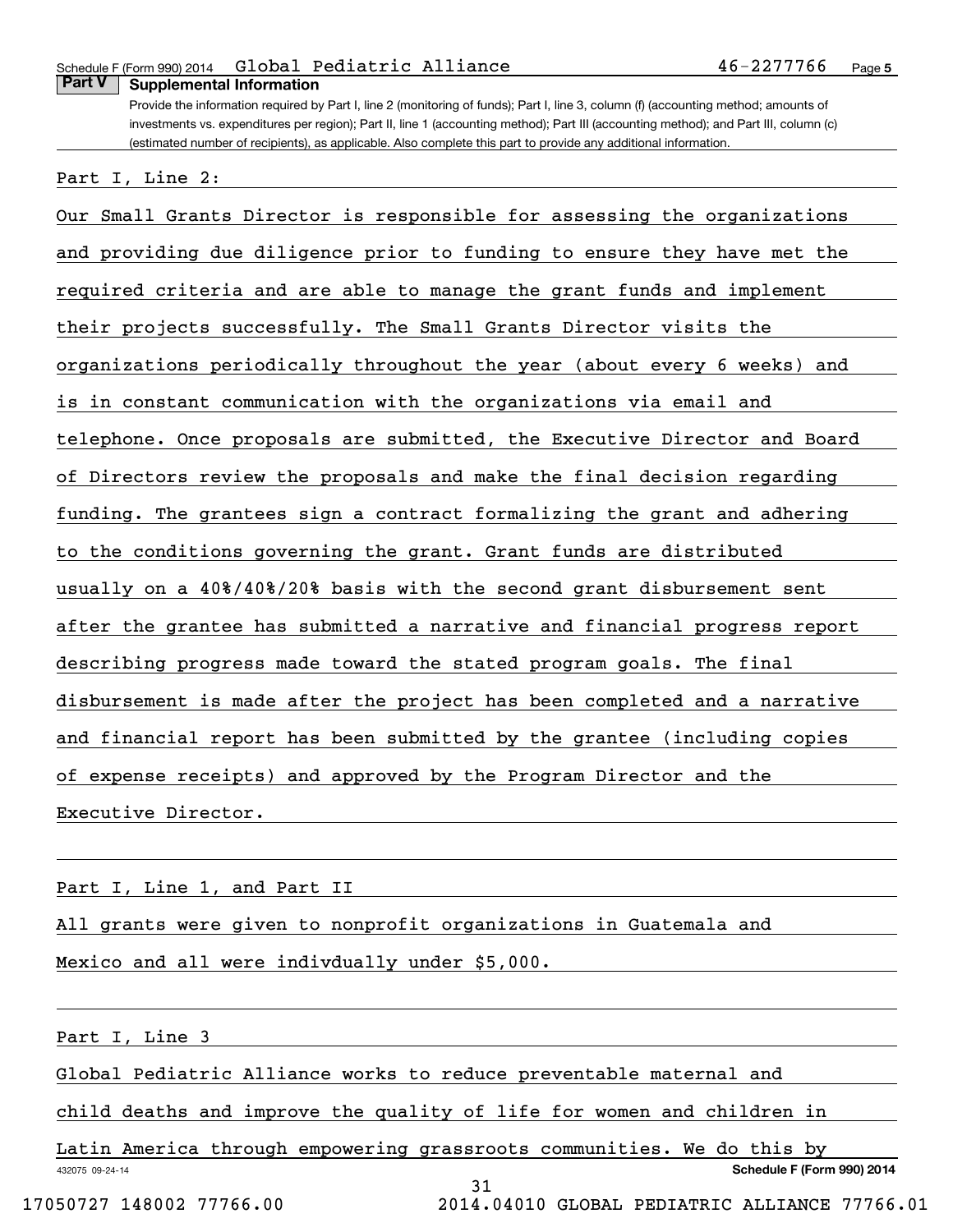### Schedule F (Form 990) 2014 **Global Pediatric Alliance 46-2277766** p<sub>age</sub> **Part V Supplemental Information**

Provide the information required by Part I, line 2 (monitoring of funds); Part I, line 3, column (f) (accounting method; amounts of investments vs. expenditures per region); Part II, line 1 (accounting method); Part III (accounting method); and Part III, column (c) (estimated number of recipients), as applicable. Also complete this part to provide any additional information.

training health promoters and traditional midwives and providing

financial support to small organizations and community groups in rural

areas. Trainings include workshops in pediatric medicine, emergency

care, and reproductive health. Many of the areas where we work lack

access to any other type of health or financial resources. An

underlying goal of all our program work is to build self-sufficiency

among local health care staff and members of the communities

themselves.

The Organization has one employee in the region who is a US citizen and

is paid through the Organization's US based payroll.

432075 09-24-14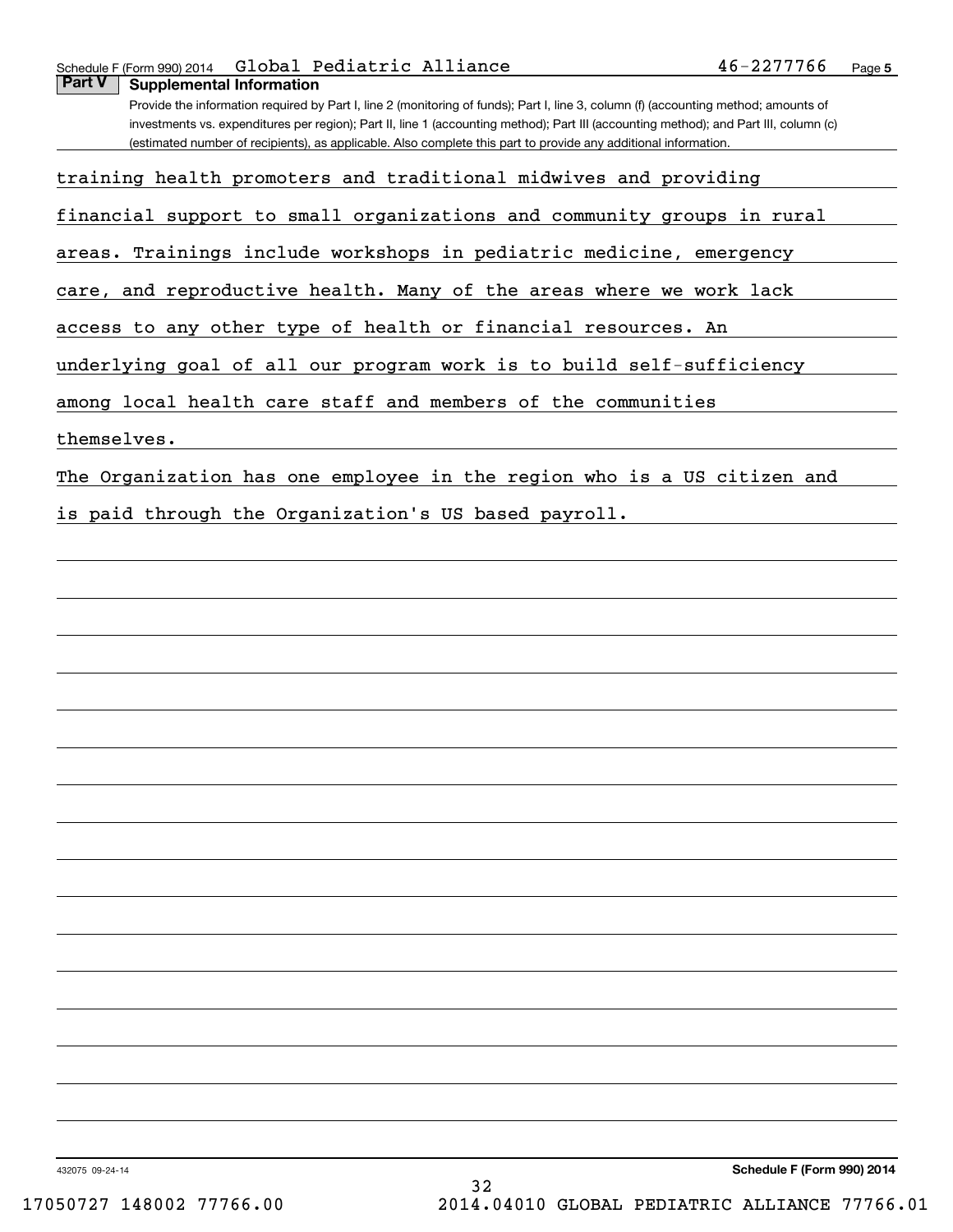**(Form 990 or 990-EZ)**

Department of the Treasury Internal Revenue Service Name of the organization

# **SCHEDULE O Supplemental Information to Form 990 or 990-EZ**

**Information about Schedule O (Form 990 or 990-EZ) and its instructions is at**  $www.irs.gov/form990.$ **Complete to provide information for responses to specific questions on Form 990 or 990-EZ or to provide any additional information. | Attach to Form 990 or 990-EZ.**



Global Pediatric Alliance  $\vert$  46-2277766

Form 990, Part III, Line 4a, Program Service Accomplishments:

GPA's board is made up primarily of medical doctors and health

professionals who volunteer their time and expertise to ensure the

technical expertise we provide is of the highest quality and grounded

in evidence-based medical information.

Form 990, Part VI, Section B, line 11:

The Board of Directors shall receive a copy of the IRS Form 990 and review

and approve the IRS Form 990 annual tax filing prior to submission. The

Executive Director shall sign and certify that the IRS Form 990 is accurate and complete.

Form 990, Part VI, Section B, Line 12c:

The conflict of interest policy is distributed annually to all directors and officers. Each director and officer must sign a statement that affirms that he or she has received a copy of the policy; has read and understood the policy and agrees to comply with the policy. The directors and officers are required to file annually a statement with the Board of Directors which discloses interests which could give rise to conflicts that could result in inurement, impermissible private benefit or excess benefit.

Form 990, Part VI, Section B, Line 15:

GPA did a review of comparable salaries and benefits prior to the hiring of

the executive director. This was based on the position and the area. This

plan is in place for all hiring and no other staff were hired during the

2014 year.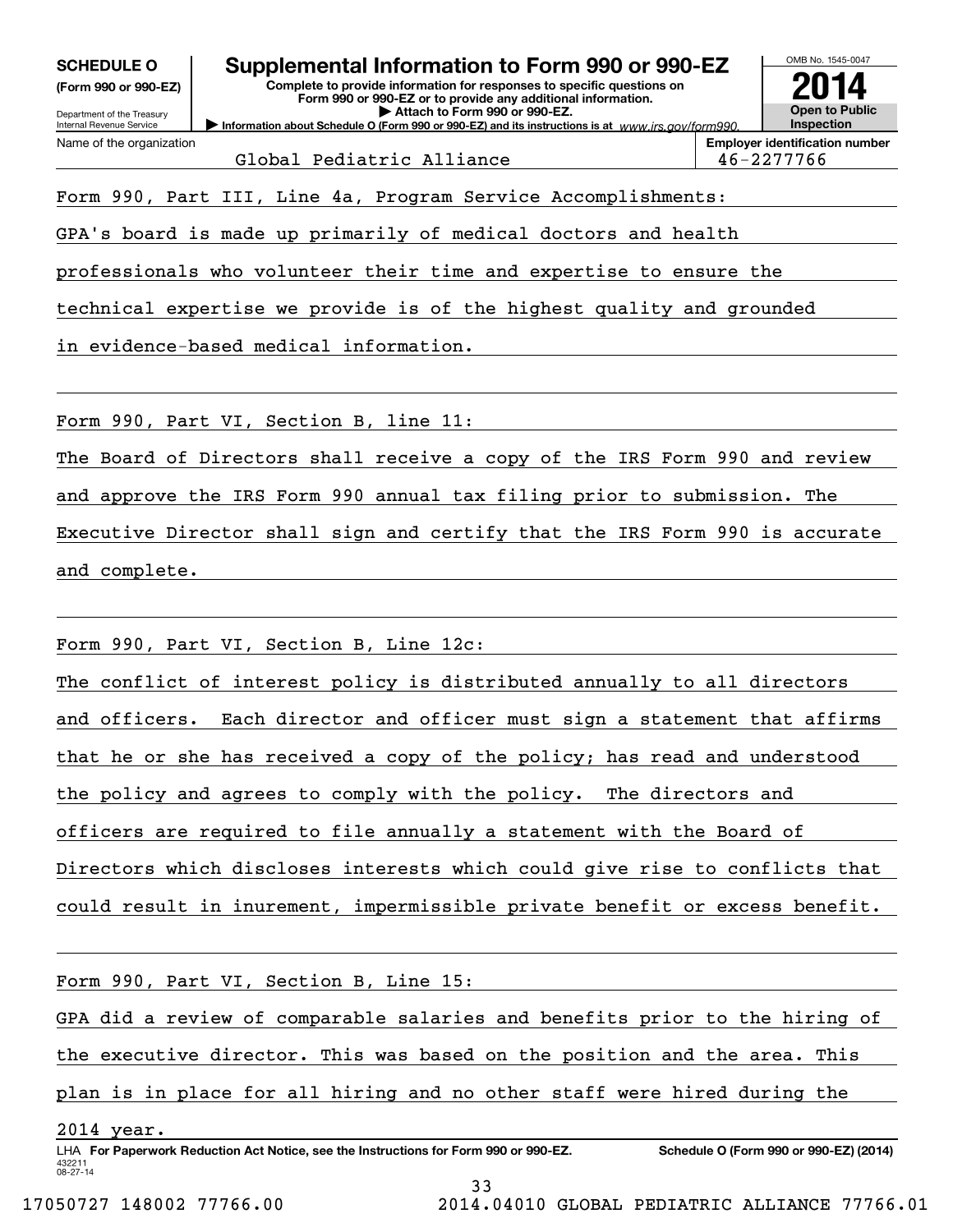| Schedule O (Form 990 or 990-EZ) (2014)<br>Name of the organization        | <b>Employer identification number</b>  |
|---------------------------------------------------------------------------|----------------------------------------|
| Global Pediatric Alliance                                                 | 46-2277766                             |
| Form 990, Part VI, Section C, Line 19:                                    |                                        |
| Governing documents, conflict of interest policy and financial statements |                                        |
| are available upon request at the Organization's headquarters offices.    |                                        |
|                                                                           |                                        |
| Form 990, Part VI, Line 14                                                |                                        |
| Document Retention Policy                                                 |                                        |
| The Organization has drafted a document retention policy which is being   |                                        |
| reviewed and approved by the Board of Directors. This policy was not      |                                        |
| yet in place in 2014.                                                     |                                        |
|                                                                           |                                        |
|                                                                           |                                        |
| Form 990, Part IX, Line 11g, Other Fees:                                  |                                        |
| Other consulting fees:                                                    |                                        |
| Program service expenses                                                  | 2,810.                                 |
| Management and general expenses                                           | 2,336.                                 |
| Fundraising expenses                                                      | 1,001.                                 |
| Total expenses                                                            | 6,147.                                 |
|                                                                           |                                        |
| Payroll company fees:                                                     |                                        |
| Program service expenses                                                  | 119.                                   |
| Management and general expenses                                           | 278.                                   |
| Fundraising expenses                                                      | 0.                                     |
| Total expenses                                                            | 397.                                   |
|                                                                           |                                        |
| Training program consultants:                                             |                                        |
| Program service expenses                                                  | 42,141.                                |
| Management and general expenses                                           | 0.                                     |
| 432212<br>08-27-14<br>34                                                  | Schedule O (Form 990 or 990-EZ) (2014) |

17050727 148002 77766.00 2014.04010 GLOBAL PEDIATRIC ALLIANCE 77766.01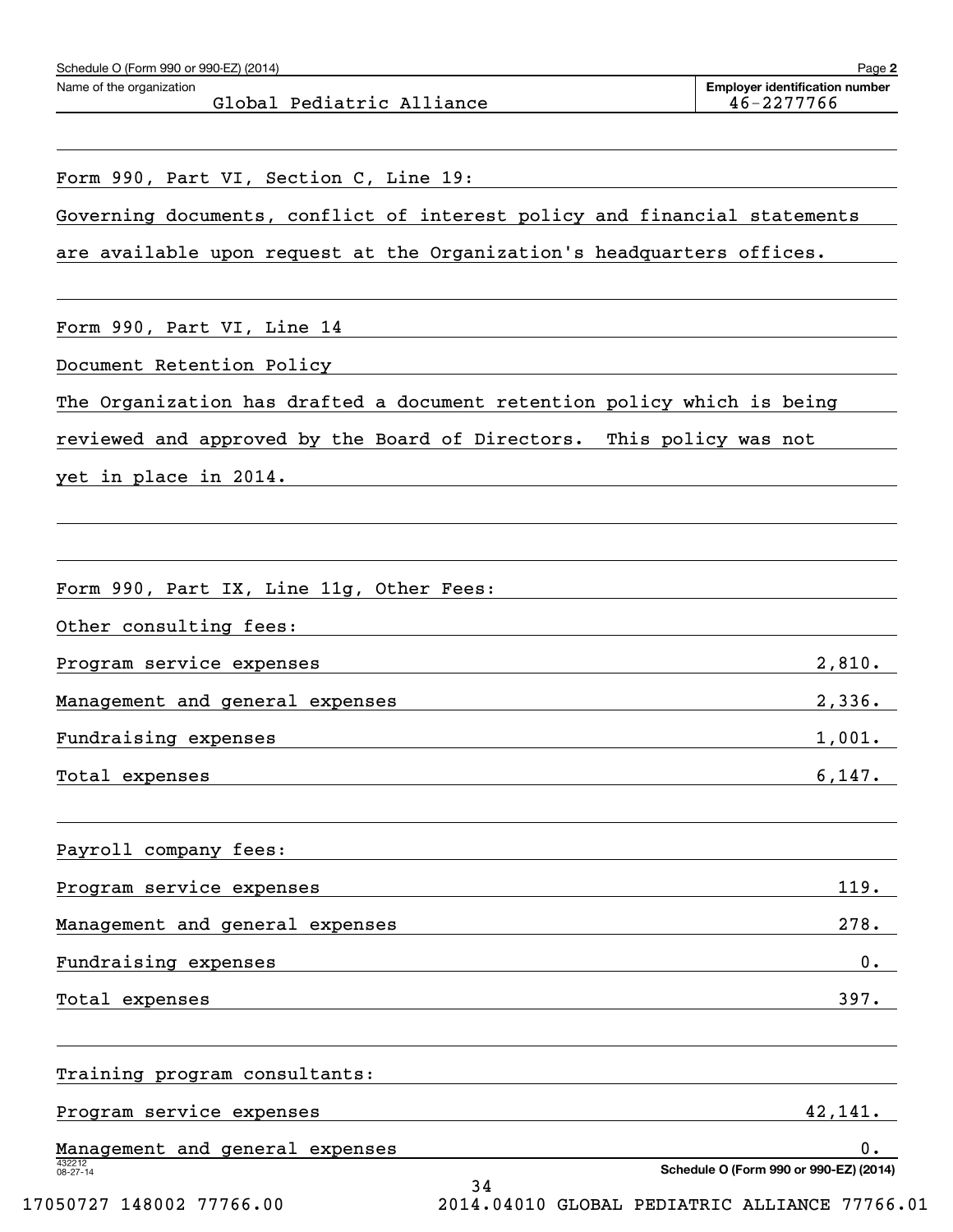| Schedule O (Form 990 or 990-EZ) (2014)<br>Name of the organization<br>Global Pediatric Alliance                                                                                                                                                       | Page 2<br><b>Employer identification number</b><br>46-2277766 |
|-------------------------------------------------------------------------------------------------------------------------------------------------------------------------------------------------------------------------------------------------------|---------------------------------------------------------------|
| Fundraising expenses                                                                                                                                                                                                                                  | $0$ .                                                         |
| the control of the control of the control of the control of the control of the control of<br>Total expenses                                                                                                                                           | 42,141.                                                       |
| Midwife trainer:                                                                                                                                                                                                                                      |                                                               |
| Program service expenses<br><u> 1980 - Andrea Station Barbara, actor a component de la componentación de la componentación de la componentaci</u>                                                                                                     | 5,674.                                                        |
| Management and general expenses<br><u> 1980 - Johann Barn, fransk politik (d. 1980)</u>                                                                                                                                                               | $0$ .                                                         |
| Fundraising expenses<br>the control of the control of the control of the control of the control of the control of the control of the control of the control of the control of the control of the control of the control of the control of the control | $0$ .                                                         |
| Total expenses<br><u> 1989 - Johann Stoff, amerikansk politiker (* 1908)</u>                                                                                                                                                                          | 5,674.                                                        |
| Indigenous language translator:                                                                                                                                                                                                                       |                                                               |
| Program service expenses<br><u> 1980 - Johann Stoff, amerikansk politiker (d. 1980)</u>                                                                                                                                                               | 1,343.                                                        |
| Management and general expenses<br>the control of the control of the control of the control of the control of the control of                                                                                                                          | $0$ .                                                         |
| Fundraising expenses<br>the control of the control of the control of the control of the control of the control of                                                                                                                                     | $0$ .                                                         |
| Total expenses<br>the control of the control of the control of the control of the control of the control of                                                                                                                                           | 1,343.                                                        |
| Total Other Fees on Form 990, Part IX, line 11g, Col A                                                                                                                                                                                                | 55,702.                                                       |
|                                                                                                                                                                                                                                                       |                                                               |
|                                                                                                                                                                                                                                                       |                                                               |
|                                                                                                                                                                                                                                                       |                                                               |
|                                                                                                                                                                                                                                                       |                                                               |
|                                                                                                                                                                                                                                                       |                                                               |
|                                                                                                                                                                                                                                                       |                                                               |
|                                                                                                                                                                                                                                                       |                                                               |
| 432212<br>08-27-14                                                                                                                                                                                                                                    | Schedule O (Form 990 or 990-EZ) (2014)                        |

35